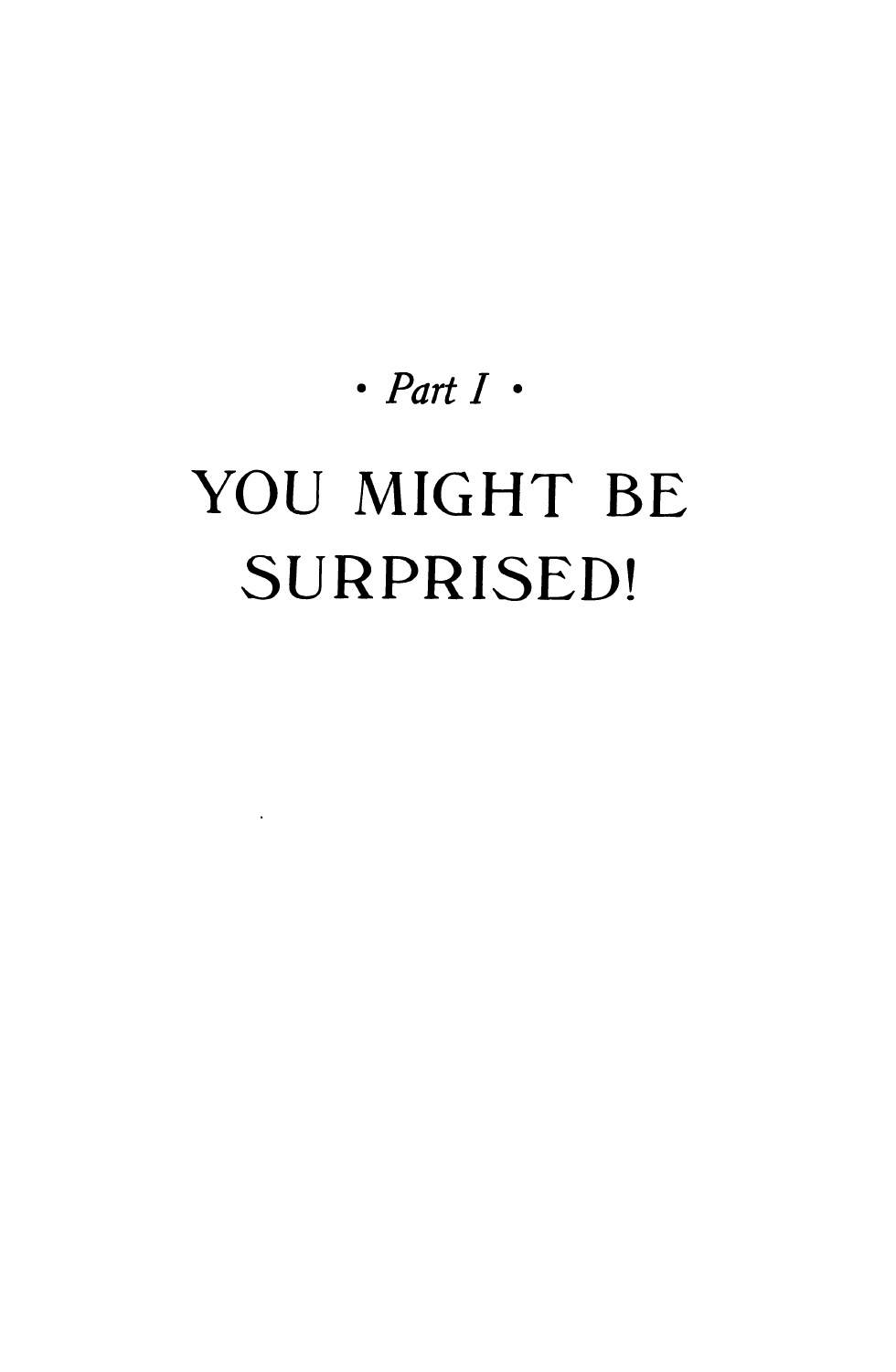$\label{eq:2} \mathcal{L} = \mathcal{L} \left( \mathcal{L} \right) \left( \mathcal{L} \right)$  $\mathcal{L}^{\text{max}}_{\text{max}}$  and  $\mathcal{L}^{\text{max}}_{\text{max}}$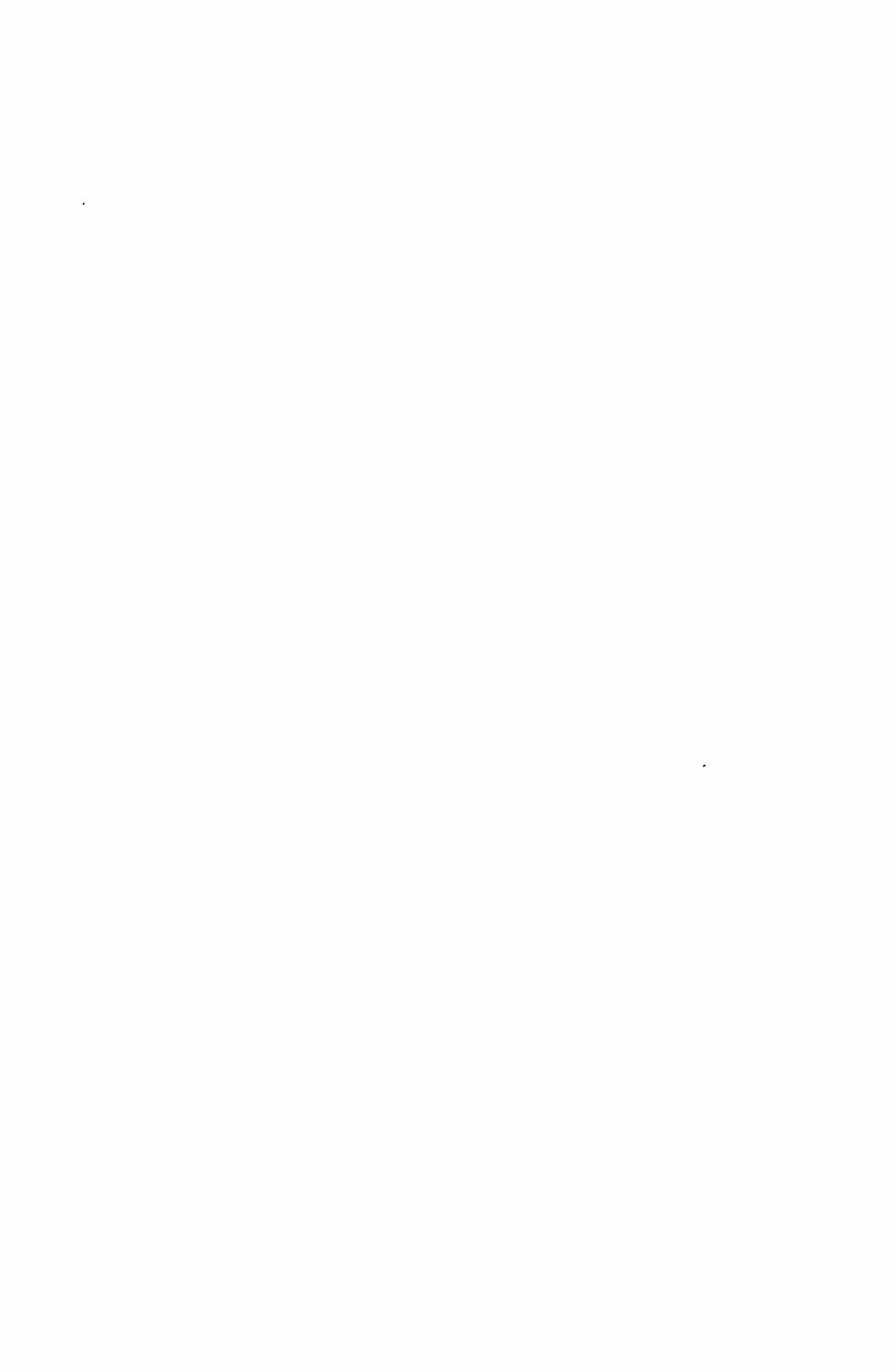### • 1 •

## A **Diabolical Puzzle**

I BELIEVE that the following puzzle may well be the most diabolical puzzle ever invented (and if it is, I proudly take credit for the invention).

Two people—A and B—each make an offer, which is given below. The problem is to determine which of the offers is better.

A's Offer: You are to make a statement. If the statement is true, you get exactly ten dollars. If the statement is false, then you get either less than ten or more than ten dollars, but not exactly ten dollars.

B's Offer: You are to make a statement. Regardless of whether the statement is true or false, you get more than ten dollars.

Which of the two offers would you prefer? Most people decide that B's offer is better, since it *guarantees* more than ten dollars, whereas with A's offer, there is no certainty of winning more than ten. And it does *seem* that B's offer is better, but seeming is sometimes deceptive. In fact, I will make an offer of my own: If any of you are willing to make me A's offer, I'll pay you twenty dollars in advance. Anyone game? (Before taking me up on it, you had better read the rest of this chapter!)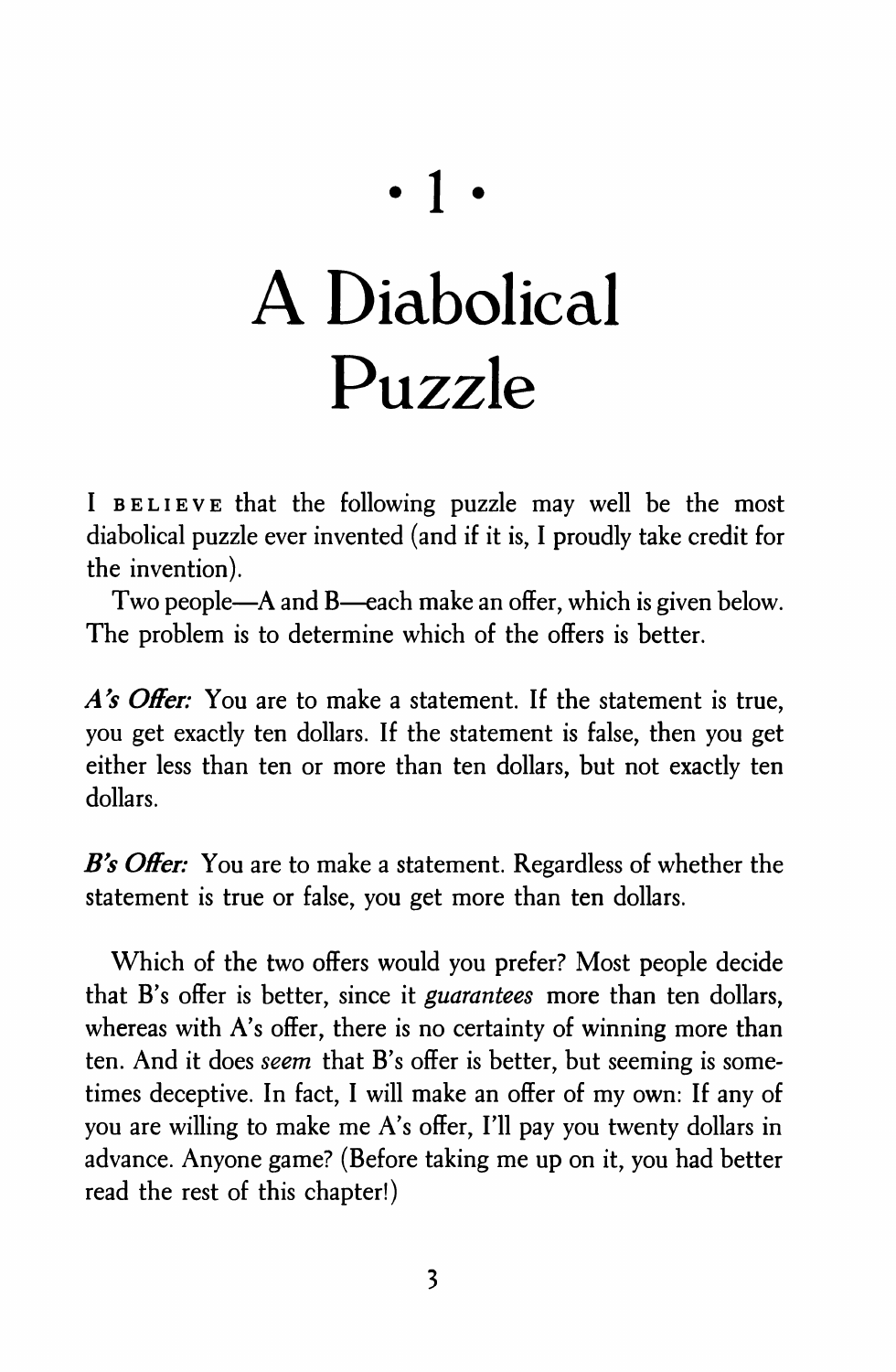I will not give the solution to the above problem until after first considering some simpler, related puzzles.

In my book *To Mock a Mockingbird,* I presented the following puzzle: Suppose I offer two prizes-Prize I and Prize 2. You are to make a statement. If the statement is true, then I am to give you one of the two prizes (not saying which one). If your statement is false, then you get no prize. Obviously you can be sure of winning one of the two prizes by saying: "Two plus two is four," but suppose you have your heart set on Prize I; what statement could you make that would guarantee that you will get Prize I?

The solution I gave is that you say: "You will not give me Prize 2." If the statement is false, then what it says is not the case, which means that I *will* give you Prize 2. But I can't give you a prize for making a false statement, and so the statement can't be false. Therefore, it must be true. Since it is true, then what it says *is* the case, which means that you will not get Prize 2. But since your statement was true, I must give you one of the two prizes, and since it is not Prize 2, it must be Prize 1.

As we will see shortly, this little puzzle is closely related to Gödel's famous Incompleteness Theorem. To find out how, let us consider a similar puzzle (actually, the same puzzle in a different guise). First, we go to the Island of Knights and Knaves (which plays a prominent role in this book) in which every inhabitant is either a knight or a knave. On this island knights make only true statements and knaves make only false ones.

Suppose now that there are two clubs on this island-Club I and Club II. Only knights are allowed to be members of either club; knaves are rigorously excluded from both. Also, every knight is a member of one and only one of the two clubs. You visit the island one day and meet an unknown native who makes a statement from which you can deduce that he must be a member of Club I. What statement can he have made from which you can deduce this?

In analogy with the last problem, the speaker could have said: "I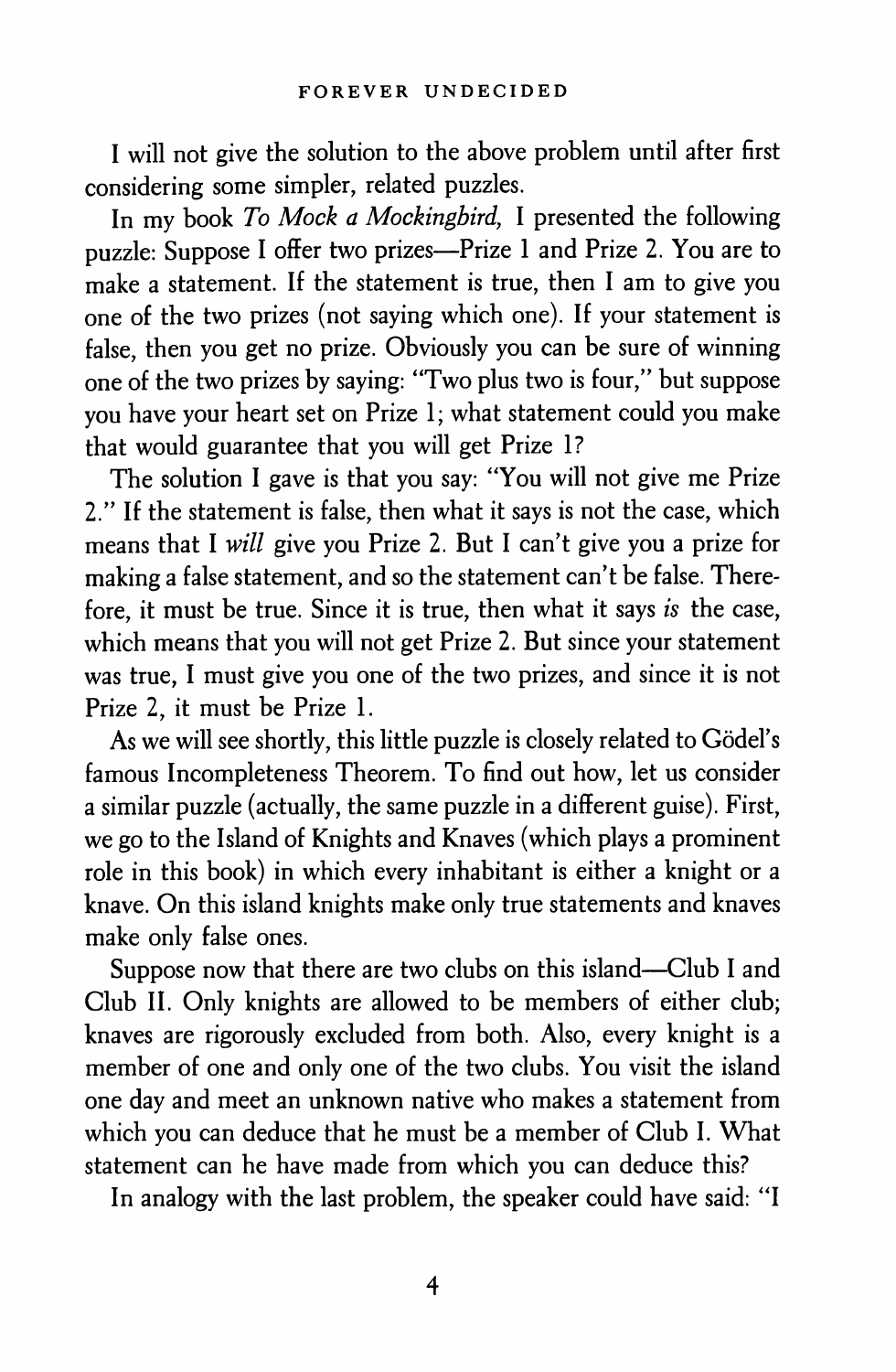am not a member of Club II." If the speaker were a knave, then he really couldn't be a member of Club II and would have made a true statement, which a knave cannot do. Therefore he must be a knight, and his statement must have been true; he really isn't a member of Club II. But since he is a knight, he must be a member of a club -so he belongs to Club I.

The analogy should be obvious: Club I corresponds to those who make true statements and will get Prize 1; Club II corresponds to those who make true statements and will get Prize 2.

These puzzles embody the essential idea behind Gödel's famous sentence that asserts its nonprovability in a given mathematical system. Suppose we classify all the *true* sentences of the system {like the knights in the puzzle above} into two groups: Croup I consists of all sentences of the system which, though true, are not *provable*  in the system; and Croup II consists of all the sentences which are not only true but are actually provable in the system. What Gödel did was to construct a sentence that asserted that it was in Croup II-the sentence can be paraphrased, "I am not provable in the system." If the sentence were false, then what it says would not be the case, which would mean that it *is* provable in the system, which it cannot be {since all sentences provable in the system are true}. Hence the sentence must be true, and, as it says, it is not provable in the system. Thus Gödel's sentence is true, but not provable in the system.

We will have much to say about Gödel sentences in the course of this book. For now, I wish to consider some more variants of the Prize Puzzle.

#### 1 . **First Variant**

Again I offer two prizes-Prize 1 and Prize 2. If you make a true statement, I will give you at least one of the two prizes and possibly both. If you make a false statement, you get no prize. Suppose you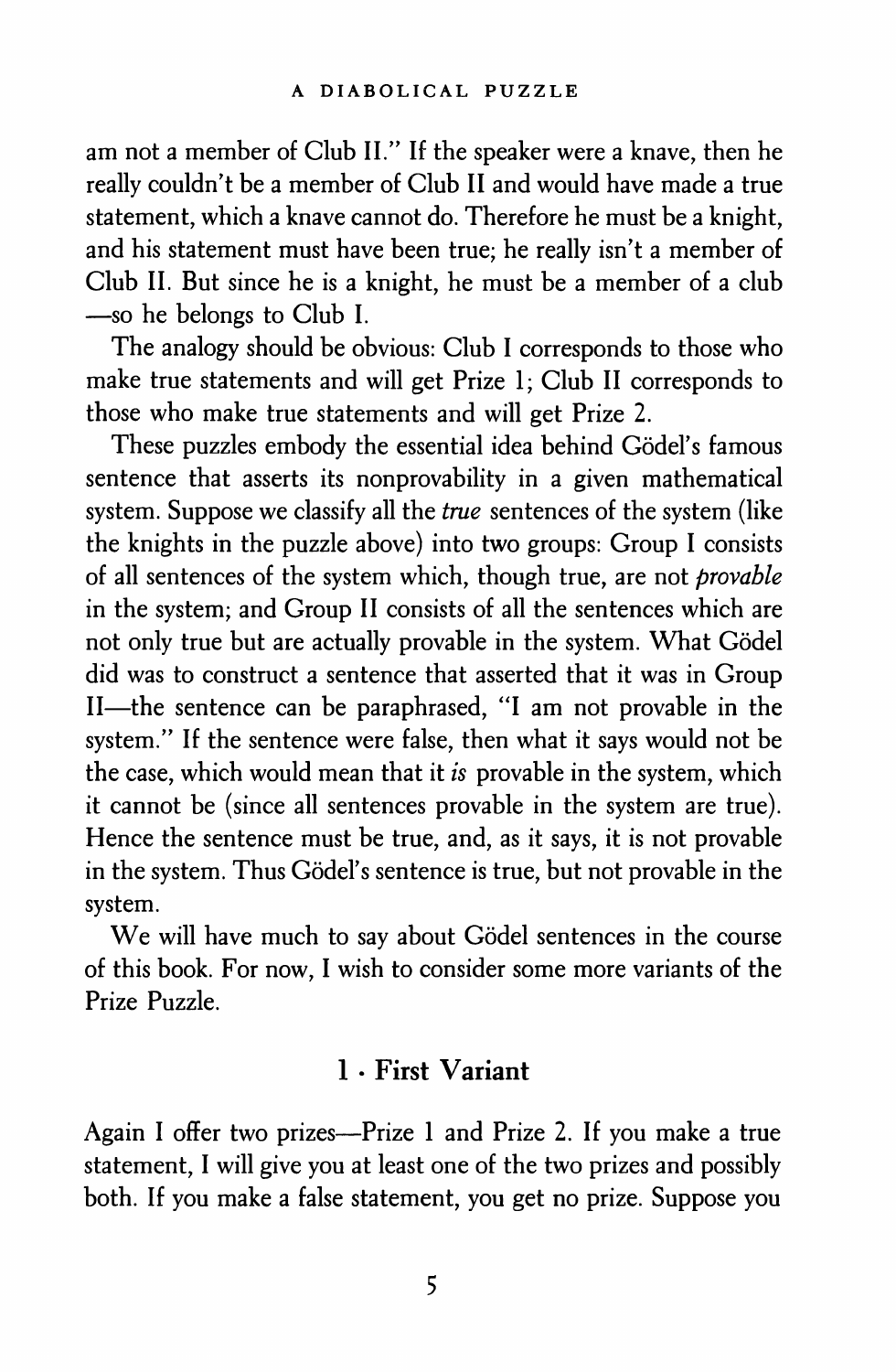are ambitious and wish to win both prizes. What statement would you make? (Solutions appear at the ends of chapters unless otherwise specified. )

#### 2 . Second Variant

This time the rules change a bit: If you make a true statement, you get Prize 2; if you make a false statement, you don't get Prize 2 (you might or might not get Prize 1). Now what statement will win you Prize I?

#### 3 . A Perverse Variant

Suppose that in a perverse frame of mind, 1 now tell you that if you make a false statement, you will get one of the two prizes, but if you make a true statement, you get no prize. What statement will win Prize I?

#### 4 . More on the Diabolical Puzzle

Now let us return to the puzzle that opened this chapter: What was diabolical was  $my$  offer to pay you twenty dollars for making me A's offer, because if you took me up on it, 1 could win as much from you as I liked-say, a million dollars. Can you see how?

#### **SOLUTIONS**

1 • A statement that works is: "I will either get both prizes or no prize." If the statement is false, then what it says is not the case, which means that you will get exactly one prize. But you can't get a prize for a false statement. Therefore the statement must be true, and you really will get either both prizes or no prize. Since you did not make a false statement, which would result in no prize, you must get both prizes.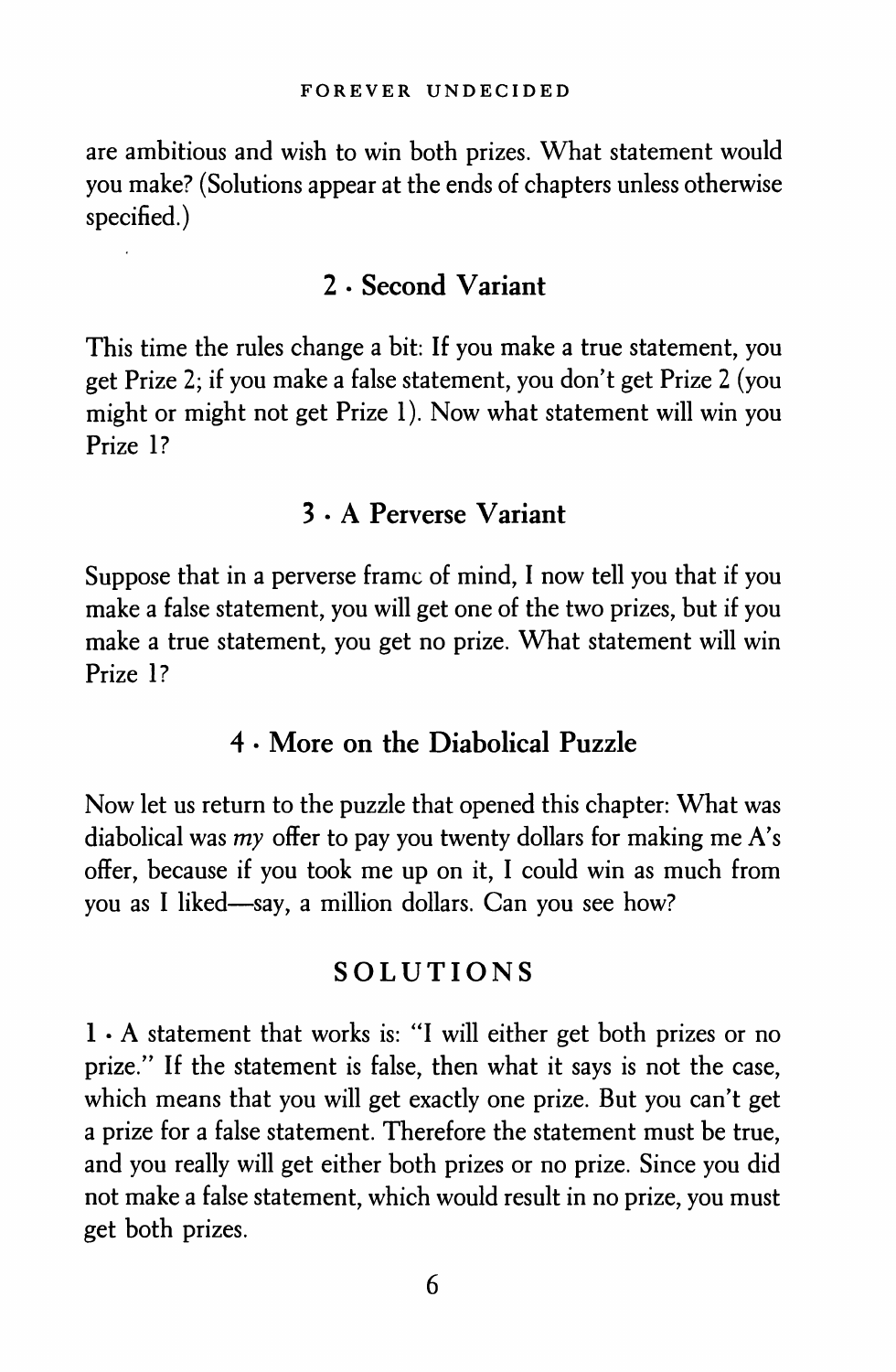2 . Just say: "I will get no prize." If the statement is true, then on the one hand you get no prize (as the statement says), but on the other hand, you get Prize 2 for having made a true statement. This is a clear contradiction, hence the statement must be false. Then, unlike what the statement says, you must get a prize. You can't get Prize 2 for a false statement, so you get Prize 1.

3 . This time say: "I will get Prize 2." I leave the proof to the reader.

4 . All I have to do is say: "You will neither pay me exactly ten dollars nor exactly one million dollars." If my statement is true, then on the one hand you will not pay me either exactly ten dollars or exactly a million dollars, but on the other hand you *must* pay me exactly ten dollars for having made a true statement. This is a contradiction, hence the statement can't be true and must be false. Since it is false, what it says is not the case, which means that you *will* pay me either exactly ten dollars or exactly a million dollars, but you can't pay me exactly ten dollars for a false statement, hence you must pay me a million dollars.

Anyone still game?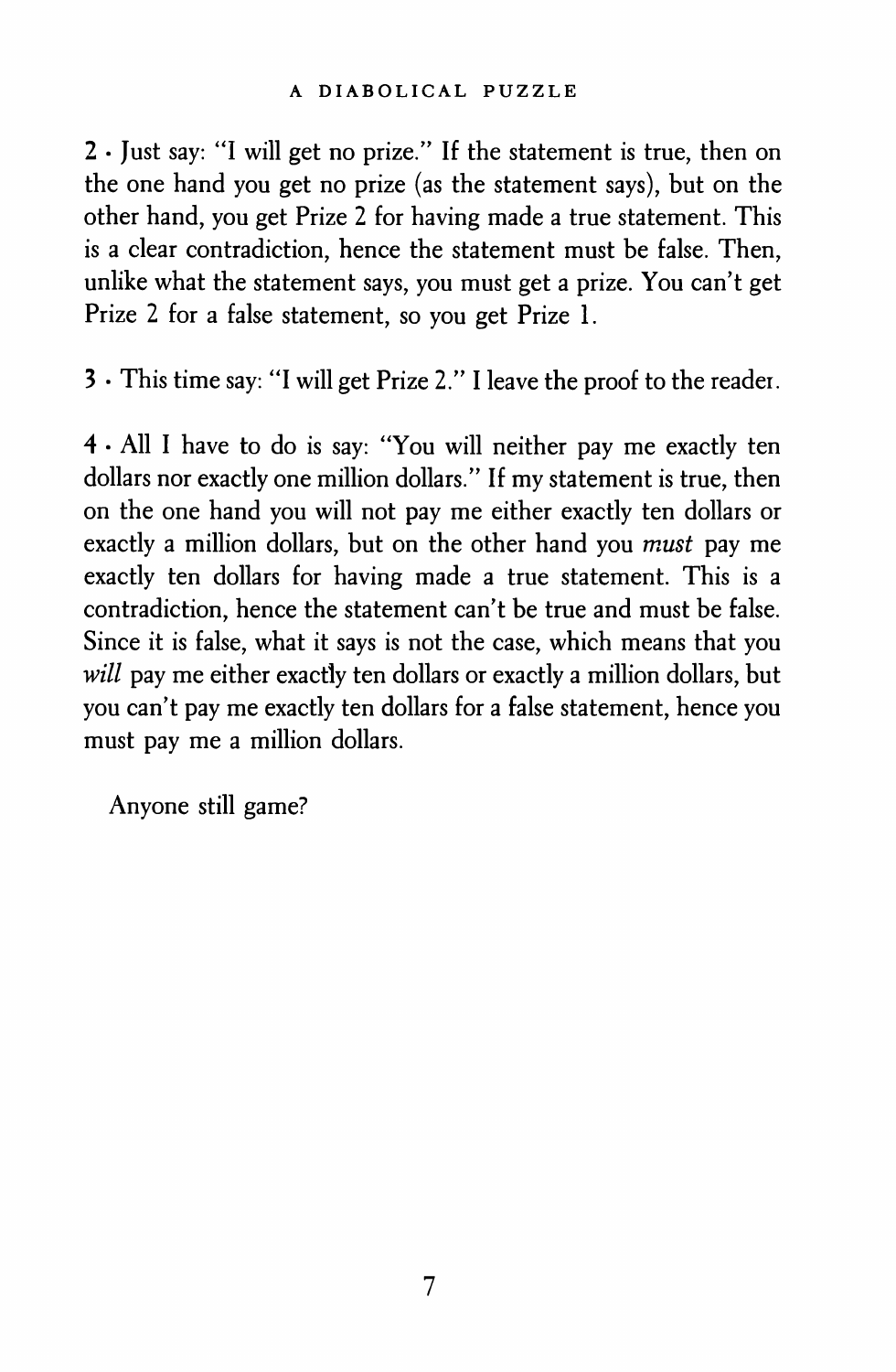# **Surprised?**

LET US now turn to the paradox at the surprise examination-a paradox that is quite relevant to the consideration of Gödel in this book. We will look at it in the following form: On a Monday morning, a professor said to his class, "I will give you a surprise examination someday this week. It may be today, tomorrow, Wednesday, Thursday, or Friday at the latest. On the morning of the day of the examination, when you come to class, you will not know that this is the day of the examination."

Well, a logic student reasoned as follows: "Obviously 1 can't get the exam on the last day, Friday, because if 1 haven't gotten the exam by the end of Thursday's class, then on Friday morning I'll know that this is the day, and the exam won't be a surprise. This rules out Friday, so 1 now know that Thursday is the last possible day. And, if 1 don't get the exam by the end of Wednesday, then I'll know on Thursday morning that this must be the day (because 1 have already ruled out Friday), hence it won't be a surprise. So Thursday is also ruled out."

The student then ruled out Wednesday by the same argument, then Tuesday, and finally Monday, the day on which the professor was speaking. He concluded: "Therefore 1 can't get the exam at all; the professor cannot possibly fulfill his statement." Just then, the professor said: "Now 1 will give you your exam." The student was most surprised!

What was wrong with the student's reasoning?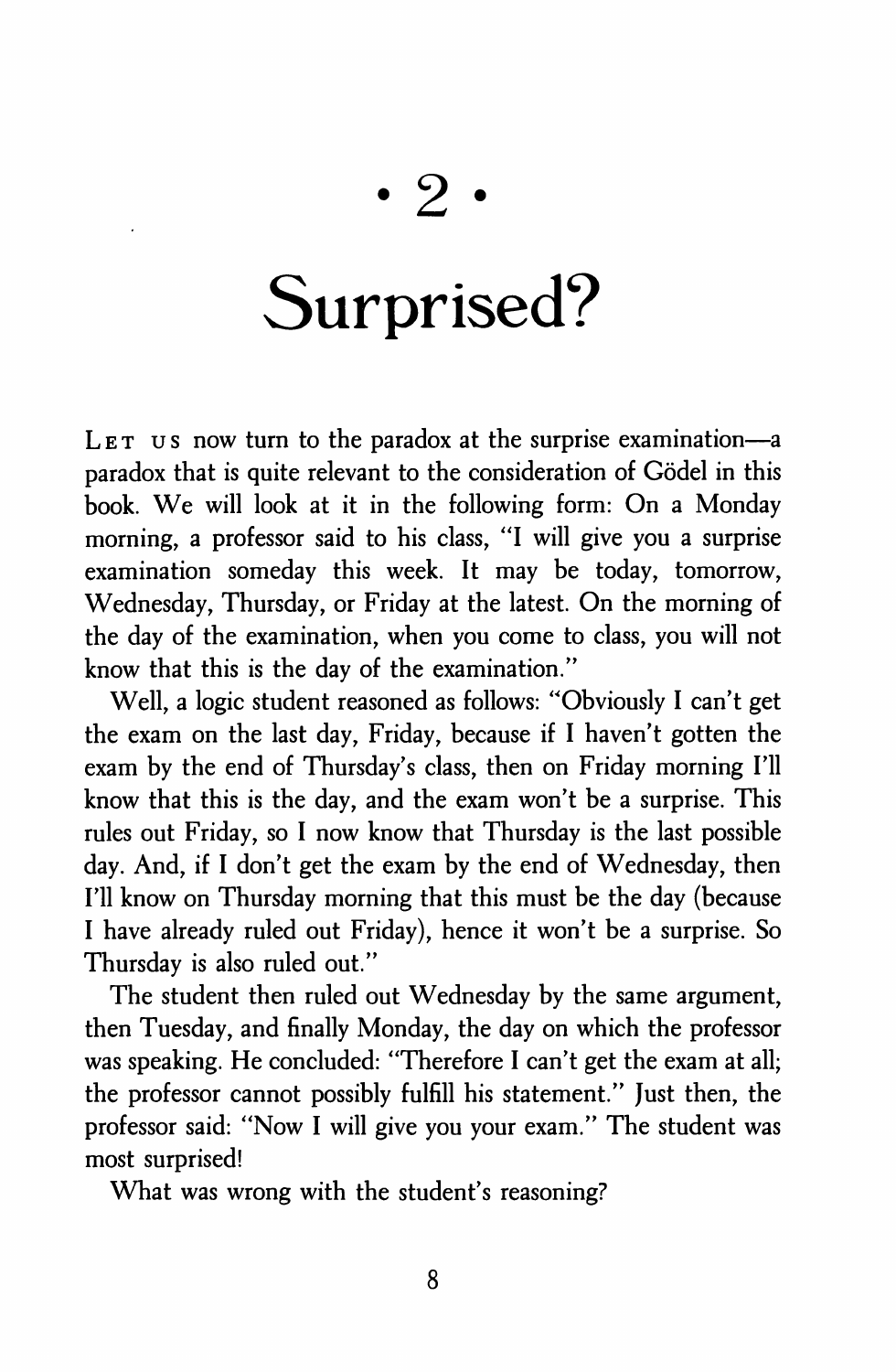Dozens of articles have been written about this famous problem, and uniform agreement about the correct analysis does not yet seem to have been reached. My own view is very briefly as follows:

Let me put myself in the student's place. I claim that I could get a surprise examination on any day, *even on Friday!* Here is my reasoning: Suppose Friday morning comes and I haven't gotten the exam yet. What would I then believe? Assuming I believed the professor in the first place (and this assumption is necessary for the problem), could I consistently continue to believe the professor on Friday morning if I hadn't gotten the exam yet? I don't see how I could. I could certainly believe that I would get the exam today (Friday), but I couldn't believe that I'd get a *surprise* exam today. Therefore, how could I trust the professor's accuracy? Having doubts about the professor, I wouldn't know what to believe. Anything could happen as far as I'm concerned, and so it might well be that I *could* be surprised by getting the exam on Friday.

Actually, the professor said two things: (l) You will get an exam someday this week; (2) You won't know on the morning of the exam that this is the day. I believe it is important that these two statements should be separated. It *could* be that the professor was right in the first statement and wrong in the second. On Friday morning, I couldn't consistently believe that the professor was right about both statements, but I could consistently believe his first statement. However, if I do, then his second statement is wrong (since I will then believe that I *will* get the exam today). On the other hand, if I doubt the professor's first statement, then I won't know whether or not I'll get the exam today, which means that the professor's second statement is fulfilled (assuming he keeps his word and gives me the exam). So the surprising thing is that the professor's second statement is true or false depending respectively on whether I do not or do believe his first statement. Thus the one and only way the professor can be right is if I have doubts about him; if I doubt him,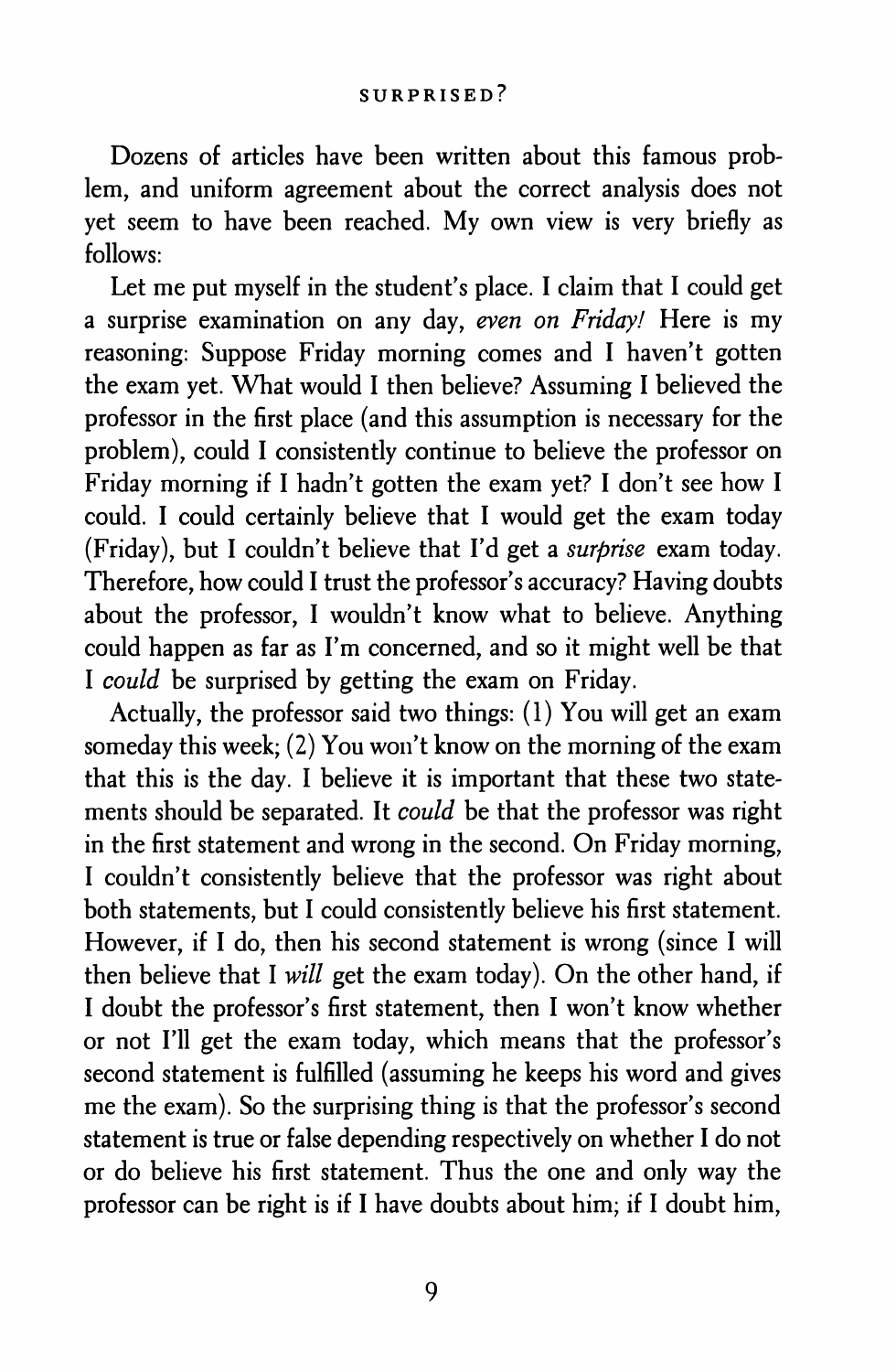that makes him right, whereas if I fully trust him, that makes him wrong! I don't know whether this curious point has been taken into consideration before.

*The One-Day Version.* The complication of having more than one day is really irrelevant to the heart of the problem, hence the following "one-day" version of the paradox has been proposed: The professor says to the student: "I will give you a surprise examination today." What is the student to make of that?

An equivalent problem is this: Suppose a student asks his theology professor, "Does God really exist?" The professor answers, "God exists, but you will never believe that God exists." What is the student to make of that? We will see later that under certain very reasonable assumptions about the student's reasoning ability, he cannot believe the professor without becoming inconsistent.

A problem even more pertinent to the heart of this book is this: Again, the student asks his theology professor whether God exists. This time the professor gives the following curious answer: "God exists if and only if you never believe that God exists." Equivalently, the professor is saying: "If God exists, then you will never believe that God exists, but if God doesn't exist, then you will believe that God does exist." What is the poor student to make of *that?* Can the student believe the professor without becoming inconsistent? Yes; it turns out that he can, but (again under certain reasonable assumptions about the student's reasoning ability, which will be explained in the course of this book) the student, who believes the professor, can remain consistent only if he does not *know* that he is consistent! In other words, if the student believes the professor and also believes in his own consistency, then he will become inconsistent.

This paradox is closely related to Gödel's remarkable Second Incompleteness Theorem-the theorem on the nonprovability of consistency. Godel considered some of the most comprehensive mathematical systems known to this day. These systems are certainly consistent (since everything provable in them is true), but the amaz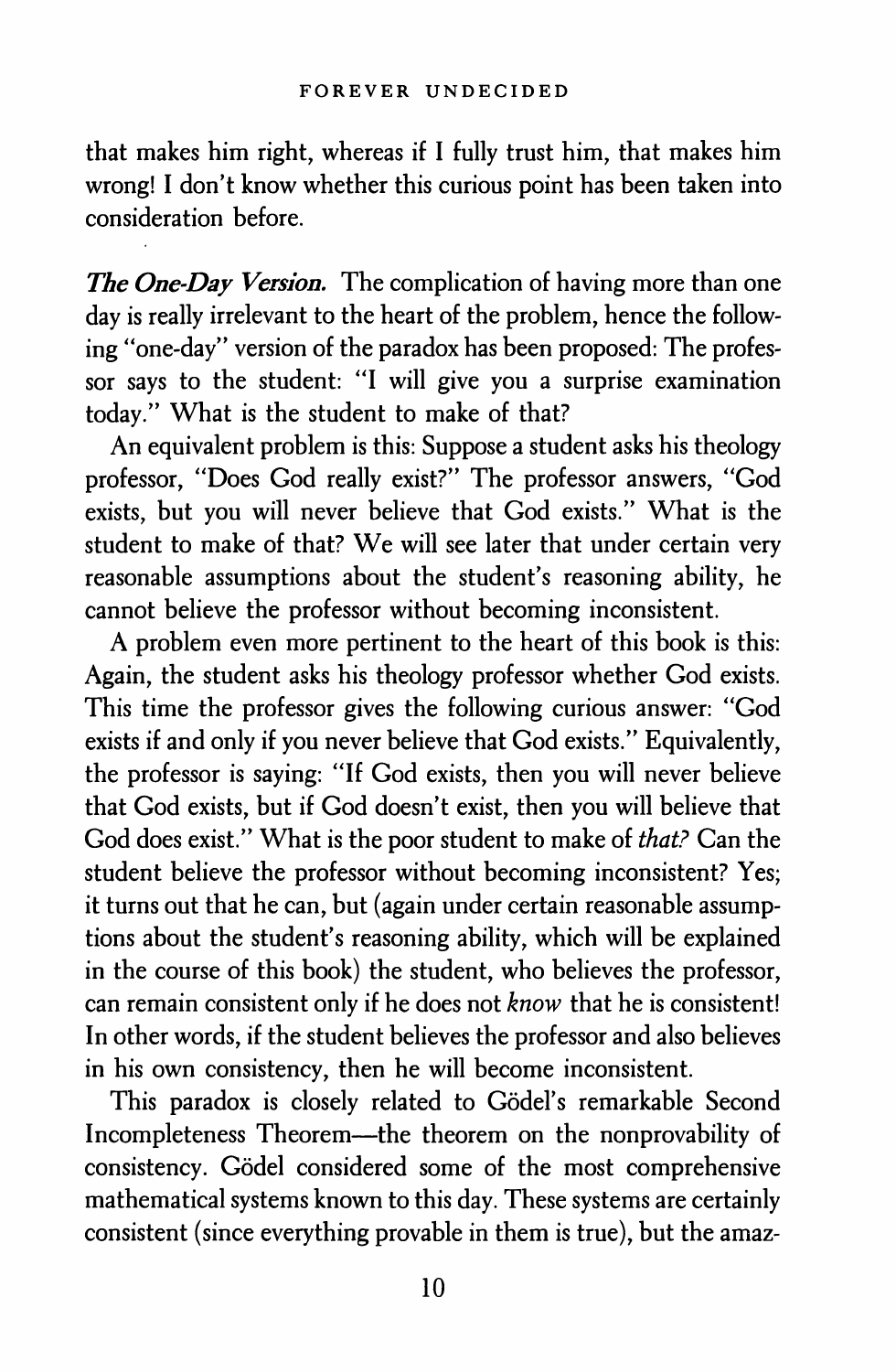ing thing is that these systems, despite their power (or, looked at another way, because of their power), are unable to prove their own consistency. We know the consistency of these systems only by methods that cannot be formalized in the systems themselves.

This book will investigate these paradoxes and Gödel's work. To help us in this pursuit (and to have some fun!), let's turn first to some logic puzzles and their relation to propositional logic.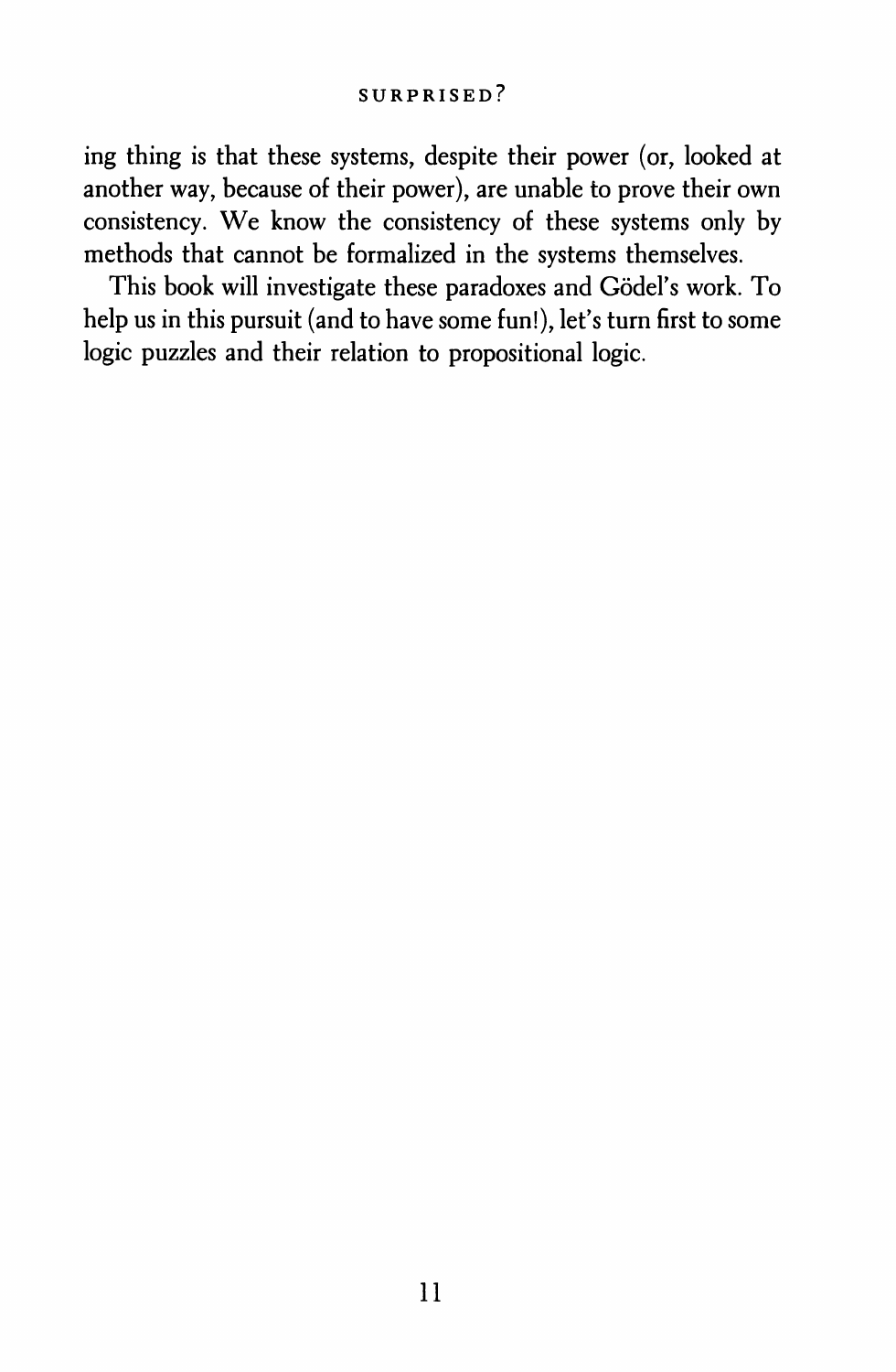$\mathcal{A}^{\text{max}}_{\text{max}}$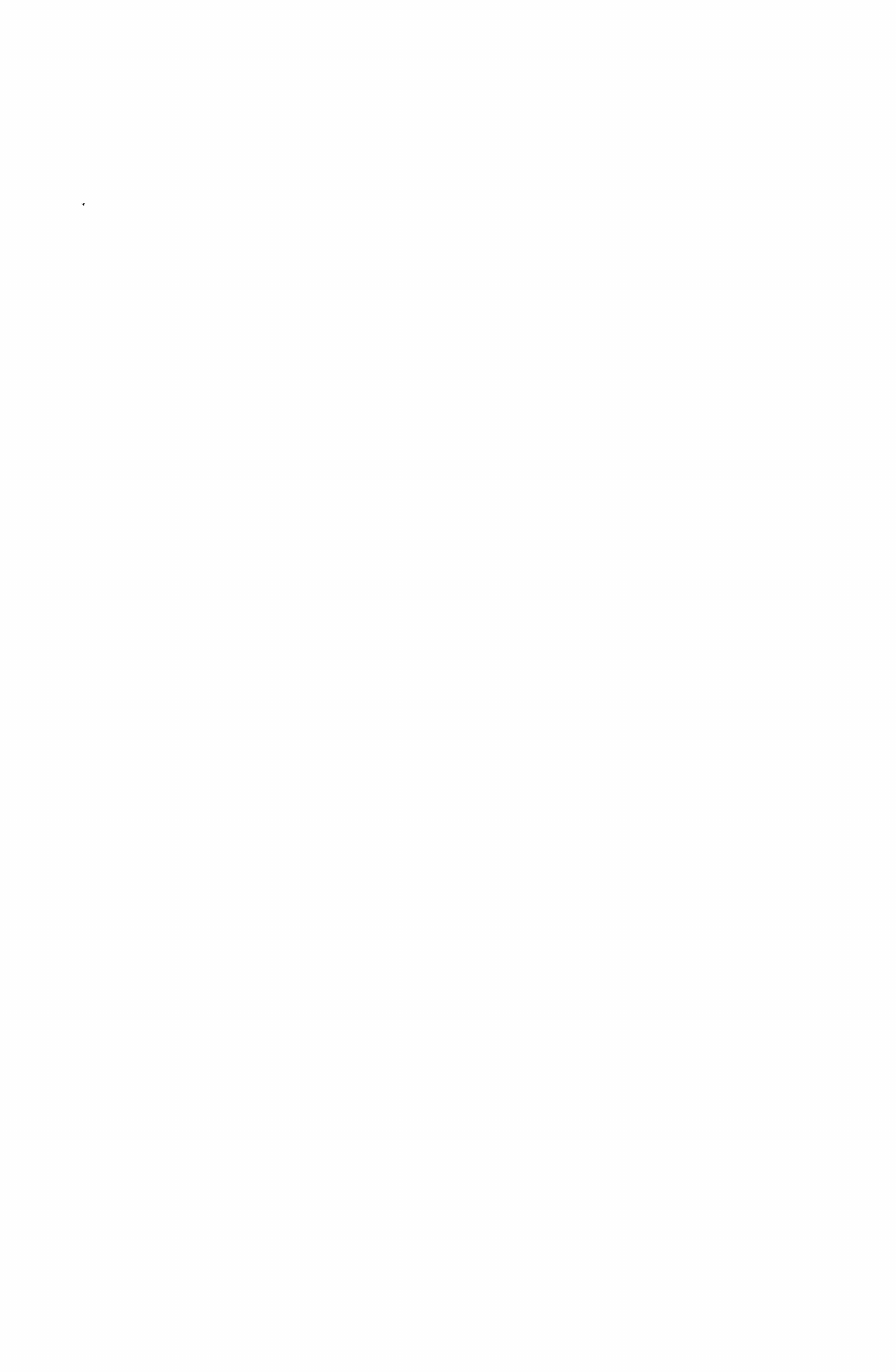*• Part II •* 

## **THE LOGIC OF LYING AND TRUTH TELLING**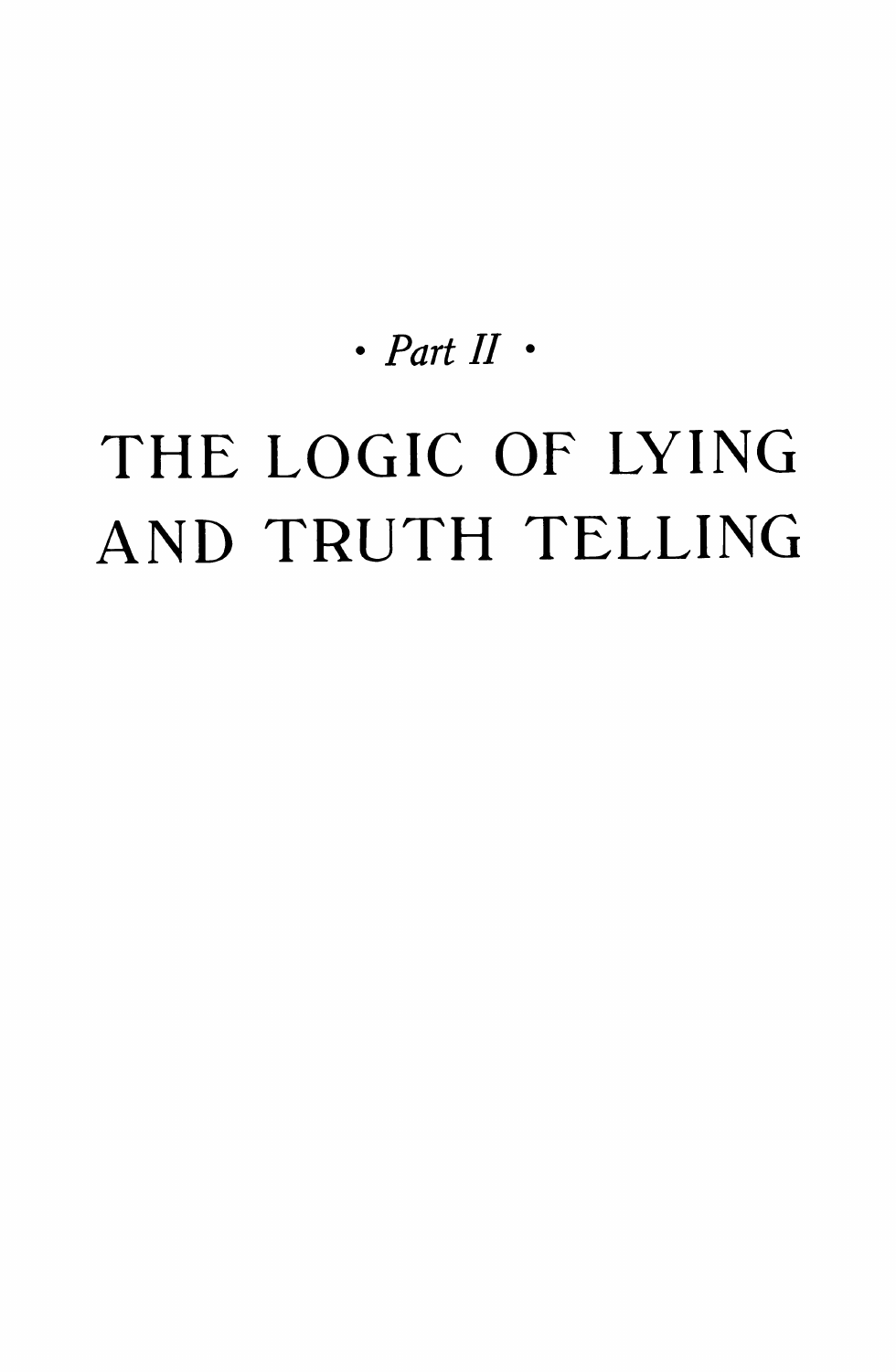$\mathcal{L}(\mathcal{A})$  and  $\mathcal{L}(\mathcal{A})$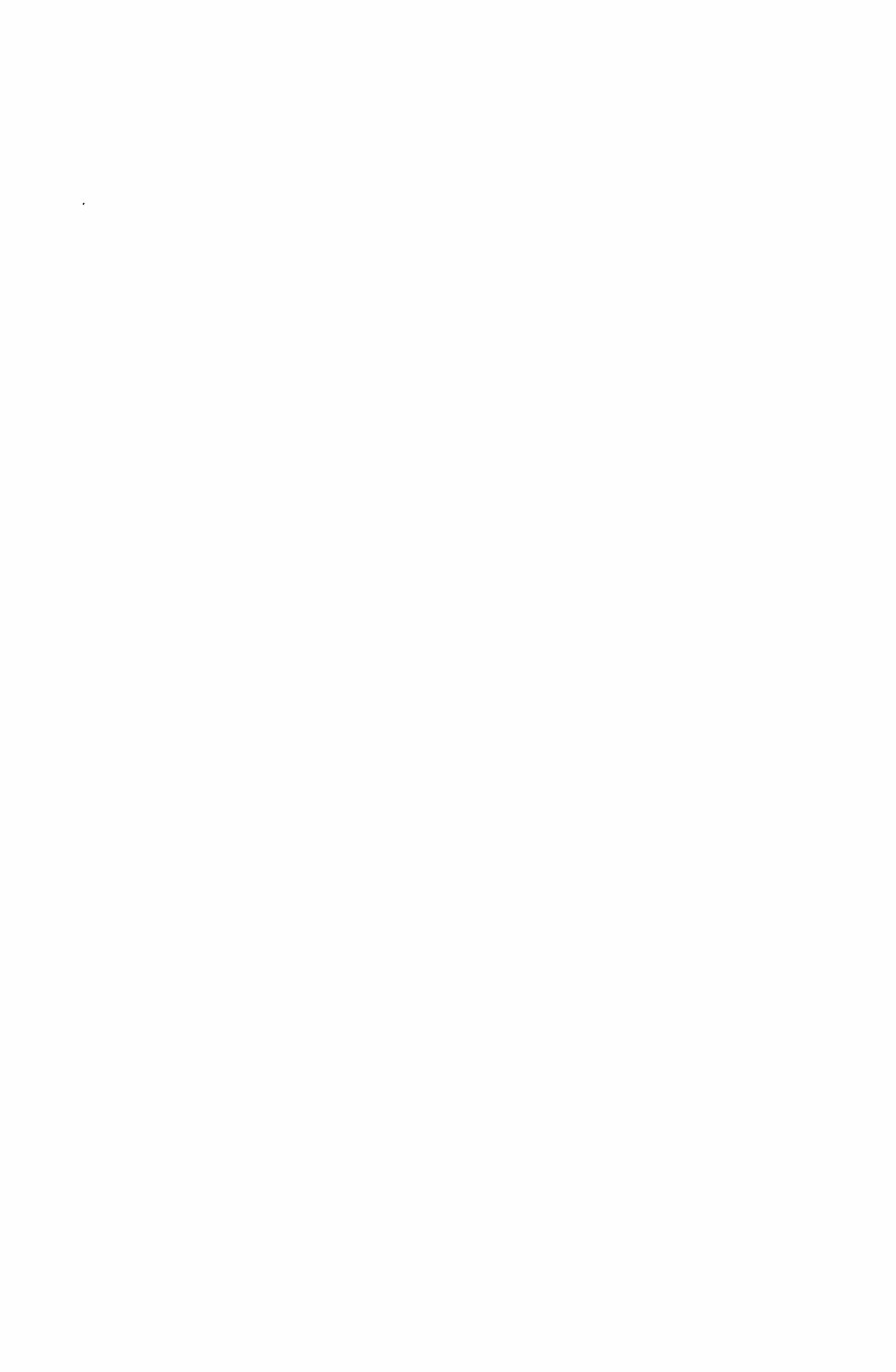### • 3 •

## **The Census Taker**

 $M$  U C H  $\,$  O F the action in this book will take place on the Island of Knights and Knaves, where, as we have seen, knights always make true statements, knaves always make false statements, and every inhabitant is either a knight or a knave.

A fundamental fact about this island is that it is impossible for any inhabitant to claim to be a knave, because a knight would never lie and say he is a knave, and a knave would never truthfully admit to being a knave.

The following four problems will introduce the logical connectives *and, or, if-then,* and *if-and-only-if,* which will be dealt with more formally in Chapter 6.

#### McGREGOR'S **VISIT**

The census taker Mr. McGregor once did some fieldwork on the Island of Knights and Knaves. On this island, women are also called knights and knaves. McGregor decided on this visit to interview married couples only.

#### 1 • (And)

McGregor knocked on one door; the husband partly opened it and asked McGregor his business. "I am a census taker," replied Mc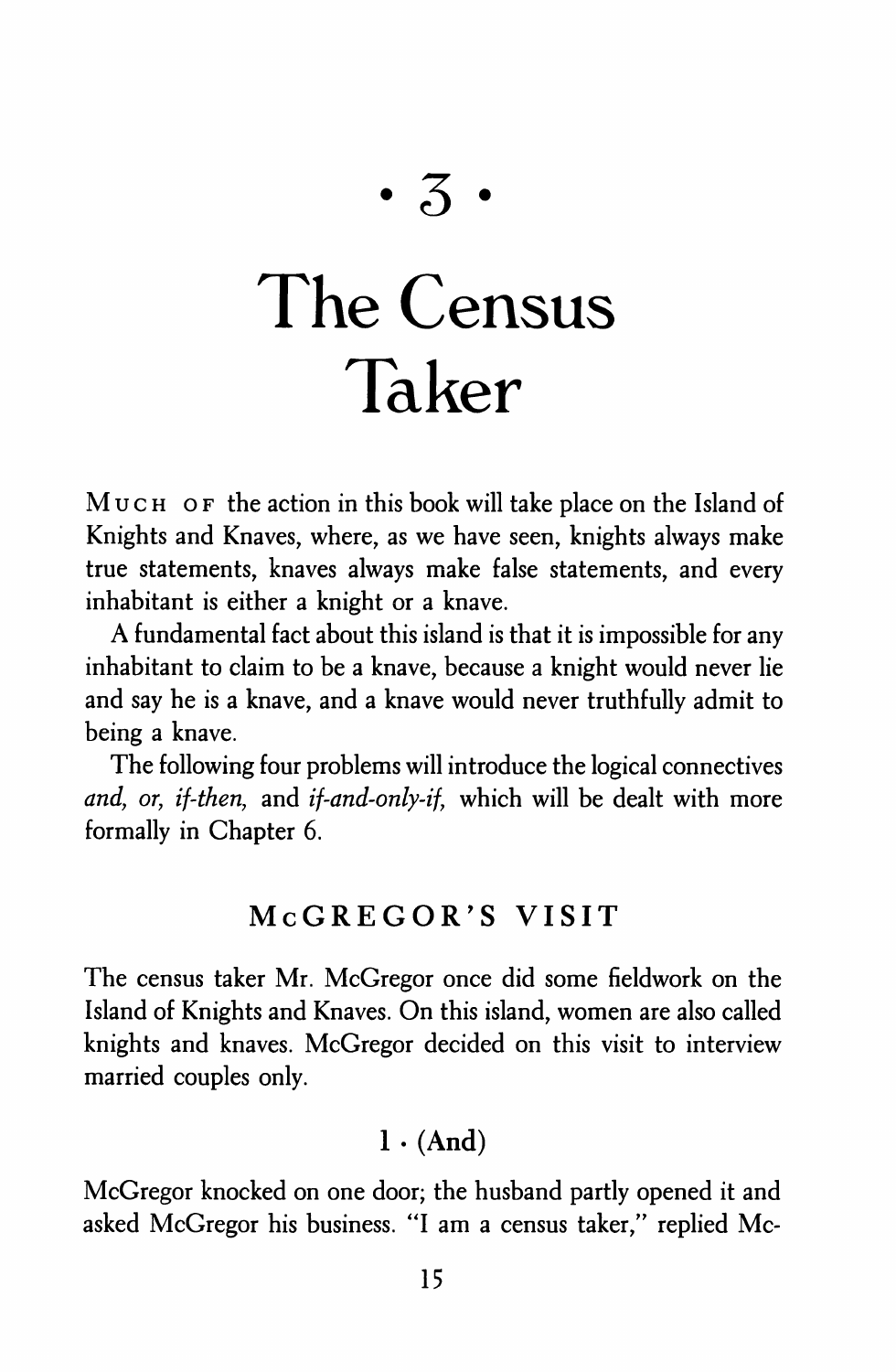Gregor, "and I need information about you and your wife. Which, if either, is a knight, and which, if either, is a knave?"

"We are both knaves!" said the husband angrily as he slammed the'door.

What type is the husband and what type is the wife? (Solution follows Problem 2.)

#### $2 \cdot (Or)$

At the next house, McGregor asked the husband: "Are both of you knaves?" The husband replied: "At least one of us is."

What type is each?

*Solution to Problem* 1. If the husband were a knight, he would never have claimed that he and his wife were both knaves. Therefore he must be a knave. Since he is a knave, his statement is false; so they are not both knaves. This means his wife must be a knight. Therefore he is a knave and she is a knight.

*Solution to Problem* 2. If the husband were a knave, then it would be true that at least one of the two is a knave, hence a knave would have made a true statement, which cannot be. Therefore the husband must be a knight. It then follows that his statement was true, which means that either he or his wife is a knave. Since he isn't a knave, then his wife is. And so the answer is the opposite of Problem 1-he is a knight and she is a knave.

The next problem is more startling than the preceding two (at least to those who haven't seen it before). It contains a theme that runs through some of the advanced problems that will crop up in later chapters.

#### $3 \cdot (If-Then)$

The next home visited by McGregor proved more of a puzzler. The door was opened timidly by a rather shy man. After McGregor asked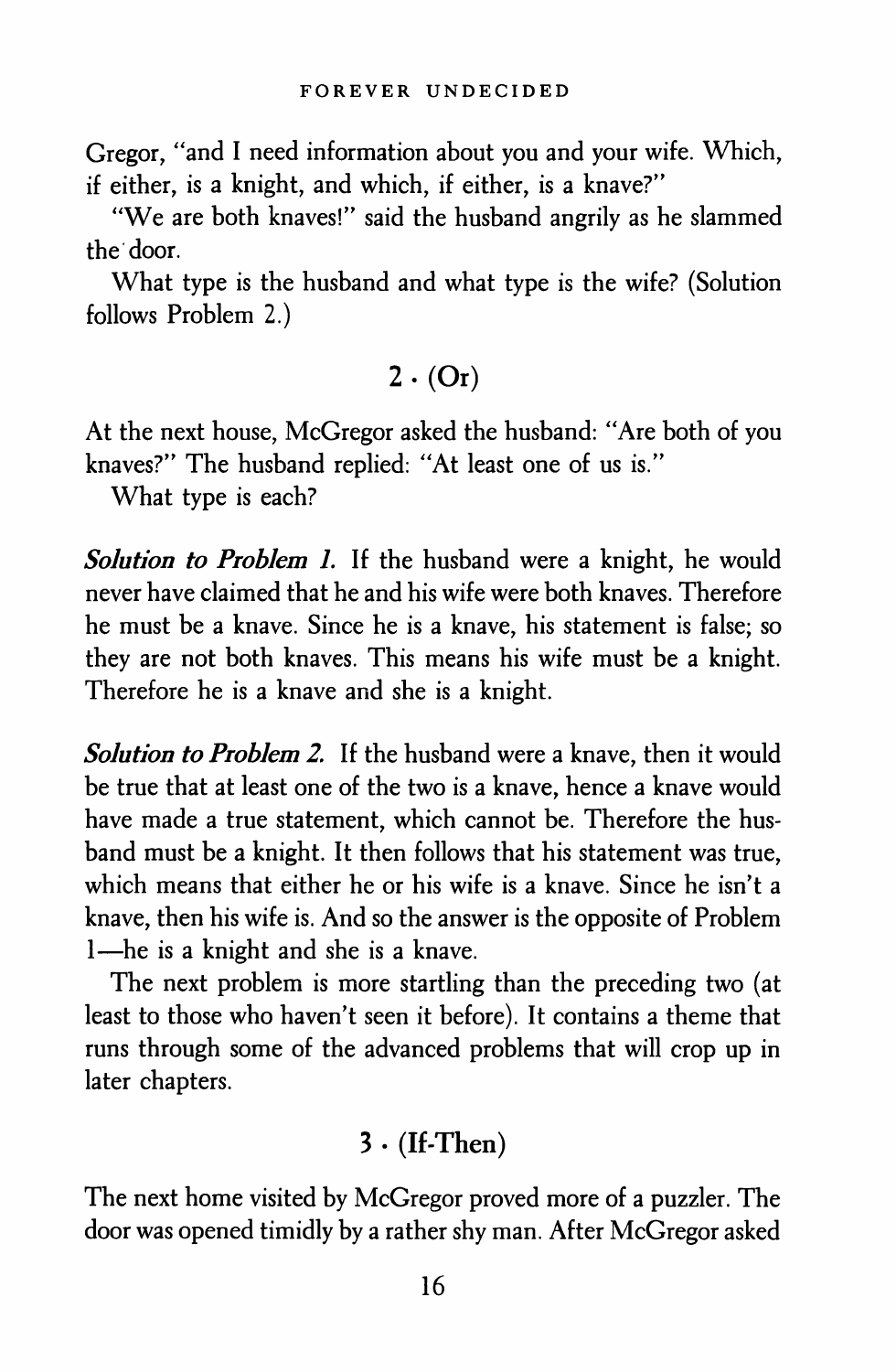him to say something about himself and his wife, all the husband said was: "If 1 am a knight, then so is my wife."

McGregor walked away none too pleased. "How can 1 tell anything about either of them from such a noncommittal response?" he thought. He was about to write down "Husband and wife both unknown," when he suddenly recalled an old logic lesson from his Oxford undergraduate days. "Of course," he realized, "I can tell *both* their types!"

What type is the husband and what type is the wife?

*Solution*. Suppose the husband is a knight. Then it is true what he said—namely, that if he is a knight, so is his wife—and hence his wife must also be a knight. This proves that if the husband is a knight, so is his wife. Well, that's exactly what the husband said; he said that if he is a knight, then so is his wife. Therefore he made a true statement and so he must be a knight. We now know that he is a knight, and we have already proved that if he is a knight, so is his wife. Therefore the husband and wife must both be knights.

The idea behind the last problem has more far-reaching ramifications than the reader might realize. Let us consider the following variant of the problem: Suppose you visit the island prospecting for gold. Before you start digging, you want to find out whether there really is any gold on the island. It is to be assumed that each native knows whether there is any gold on the island or not. Suppose a native says to you: "If 1 am a knight, then there is gold on the island." You can then justifiably conclude that the native must be a knight and that there must be gold on the island. The reasoning is the same as that of the solution to Problem 3: Suppose the native is a knight, then it is really true that if he is a knight, there is gold on the island and hence that there is gold on the island. This proves that if he is a knight, then there is gold on the island. Since he said' just that, he is a knight. Hence there is gold on the island.

The solution to Problem 3 and its variant are special cases of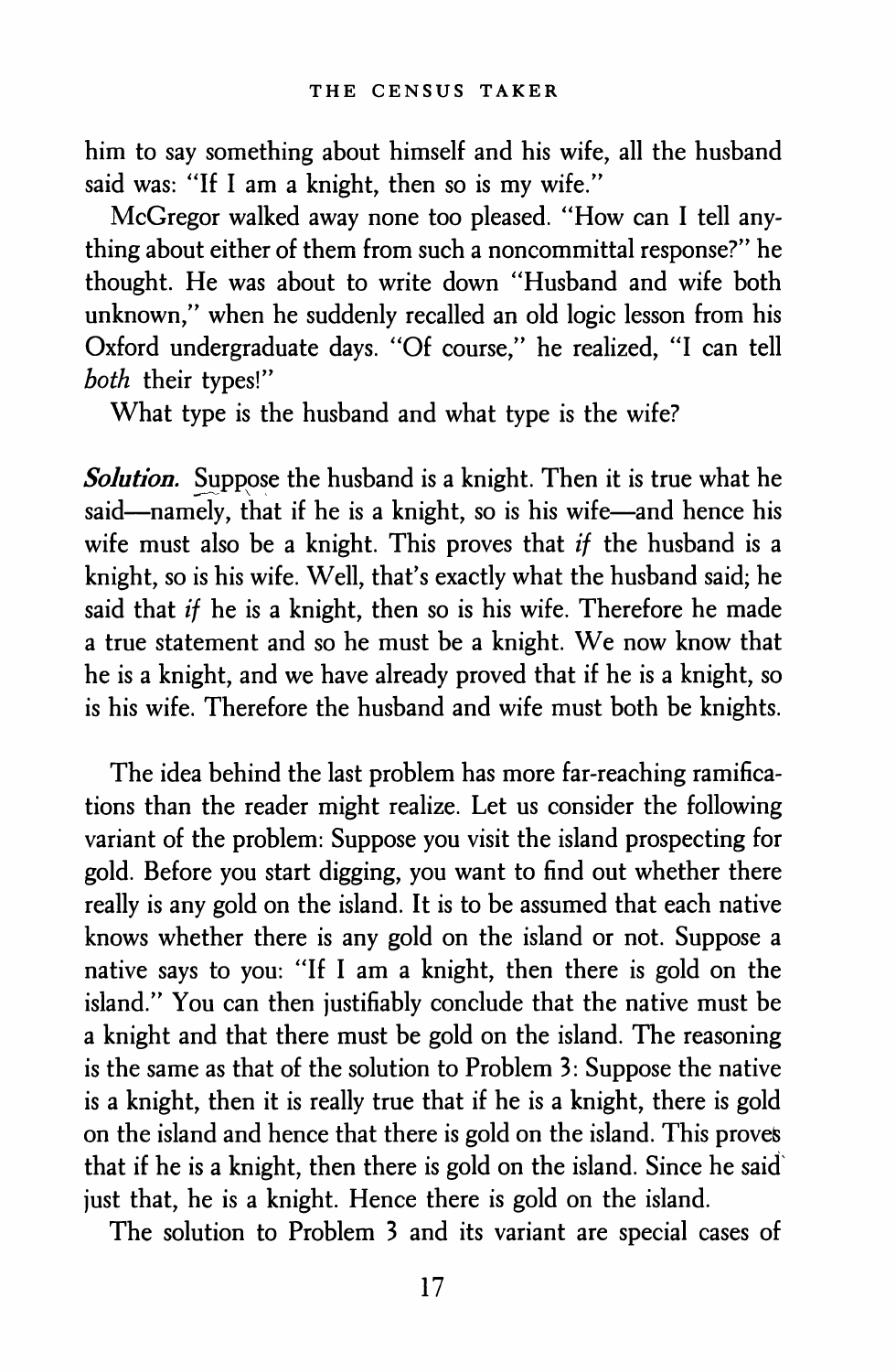the following fact, which is sufficiently important to record as Theorem I.

*Theorem I.* Given any proposition p, suppose a native of the knightknave island says: "If I am a knight, then p." Then the native must be a knight and p must be true.

The solution to Problem 3 is a special case of Theorem I, taking p to be the proposition that the native's wife is a knight. The variant of Problem 3 (the problem about the gold) is also a special case of Theorem I, taking p to be the proposition that there is gold on the island.

It also follows from Theorem I that no inhabitant of the knightknave island can say: "If I'm a knight, then Santa Claus exists" (unless, of course, Santa Claus really does exist) .

#### 4. (If-and-Only-If)

When the census taker interviewed the fourth couple, the husband said: "My wife and I are of the same type; we are either both knights or both knaves."

(The husband could have alternatively said: "I am a knight if and only if my wife is a knight." It comes to the same thing.)

What can be deduced about the husband and what can be deduced about the wife?

*Solution.* It cannot be determined whether the husband is a knight or a knave, but the wife's type can be determined as follows:

If the wife were a knave, the husband could never claim that he is the same type as his wife, because that would be tantamount to claiming that he is a knave, which he cannot do.

An alternative way of looking at the problem is this: The husband is either a knight or a knave. If he is a knight, his statement is true, hence he and his wife really are of the same type, which means his wife is also a knight. On the other hand, if he is a knave,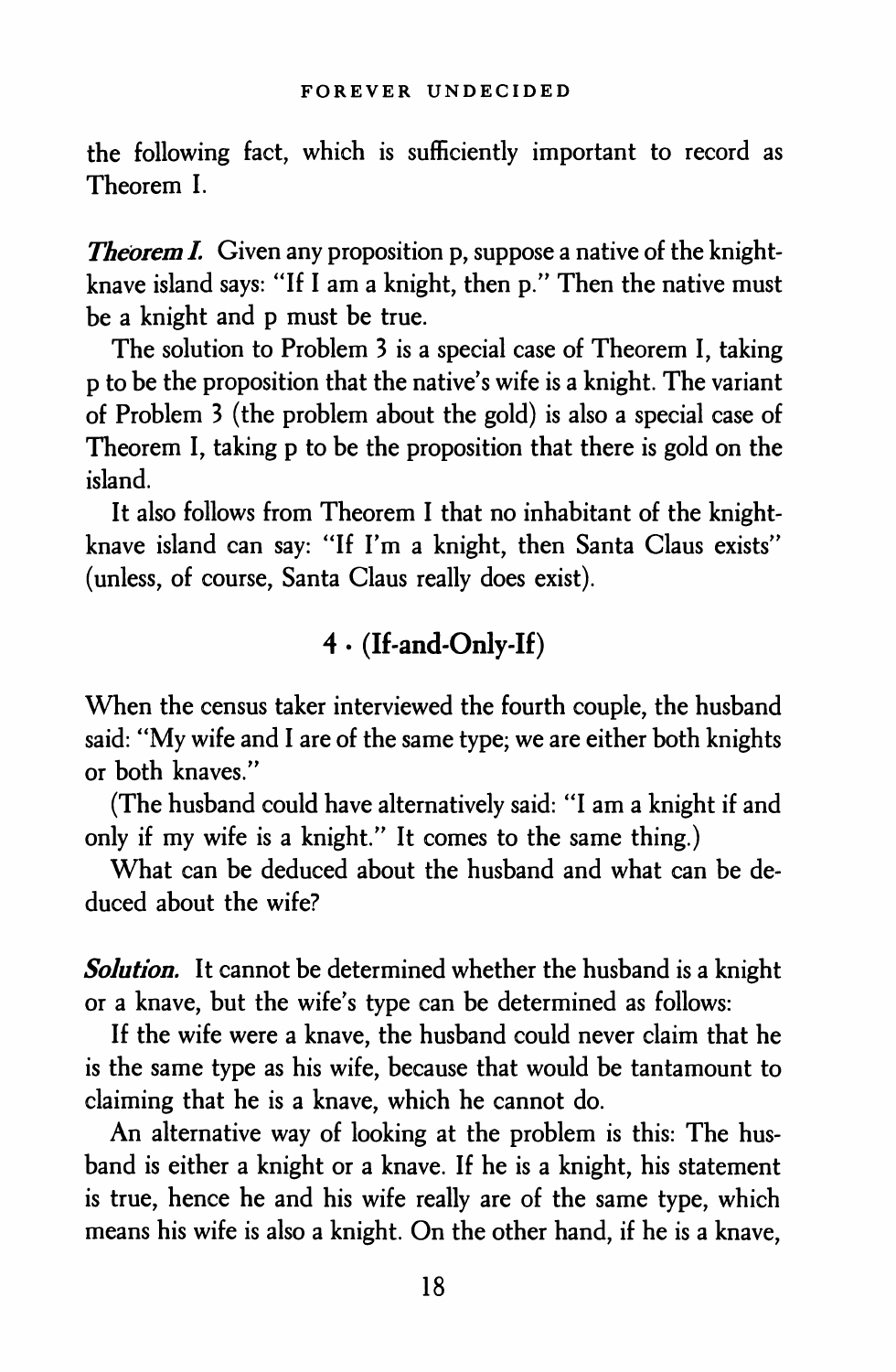then his statement is false, hence he and his wife are of different types, which means that his wife, unlike her husband, is a knight. And so regardless of whether the husband is a knight or a knave, his wife must be a knight. (The husband's type here is "indeterminate"; he could be a knight who truthfully claimed to be like his wife, or he could be a knave who falsely claimed to be like his wife.)

This problem is a special case of the following: Given any proposition p, suppose an inhabitant of the island says, "I am a knight if and only if p is true." What can be deduced?

Two propositions are called *equivalent* if they are either both true or both false-in other words, if either one of them is true, so is the other. Two propositions are called *inequivalent* if they are not equivalent-in other words, if one of them is true and the other is false. Now, the inhabitant has said: "I am a knight if and only if p is true." If we let k be the proposition that the inhabitant is a knight, then the inhabitant is claiming that k is equivalent to p. If he is a knight, then his claim is true, hence k really is equivalent to p; and since k is true (he is a knight), then p is also true. On the other hand, if he is a knave, then his claim is false; k is not really equivalent to p, but since k is false (he is not a knight), then again p must be true (because any proposition inequivalent to a false proposition is obviously true). And so we see that p must be true, but k is indeterminate. Let us record this as Theorem II.

**Theorem II.** Given any proposition p, suppose an inhabitant says: "I am a knight if and only if p." Then p must be true, regardless of whether the inhabitant is a knight or a knave.

Let us return to the problem of whether there is gold on the island. Suppose a native says: "I am a knight if and only if there is gold on the island." Then according to Theorem II (taking p to be the proposition that there is gold on the island), we see that there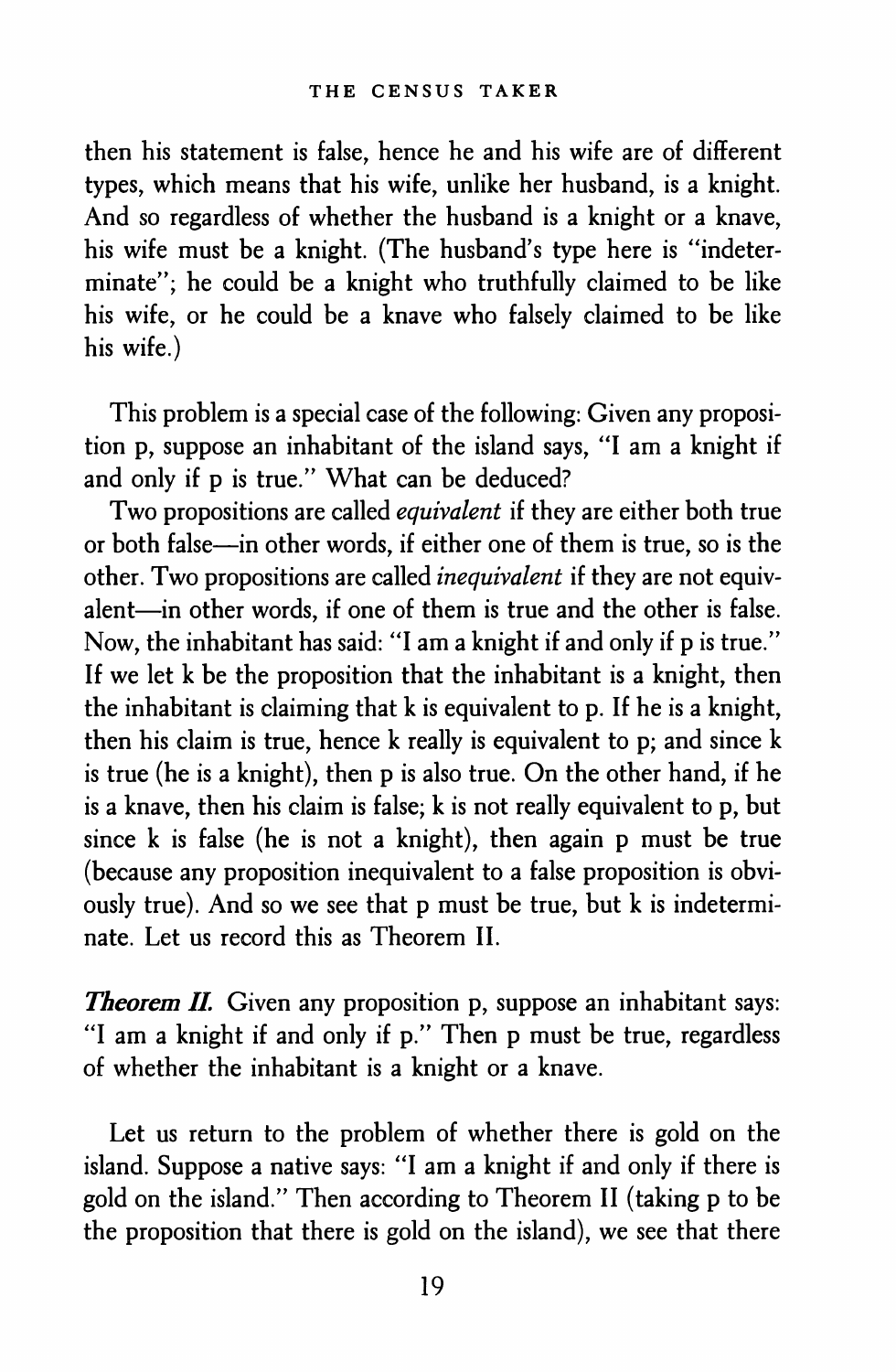must be gold on the island, though we cannot determine whether the native is a knight or a knave.

We see, therefore, that if a native says: "If I am a knight, then there is gold on the island," according to Theorem I, we can infer *both* that he is a knight and that there is gold on the island. But if he instead says: "I am a knight if and only if there is gold on the island," then, according to Theorem II, all we can infer is that there is gold; we cannot determine whether the speaker is a knight or a knave.

Theorem II is the basis of a famous puzzle invented by the philosopher Nelson Goodman. The puzzle can be rendered as follows: Suppose you go to the Island of Knights and Knaves and wish to find out whether or not there is gold on the island. You meet a native and you are allowed to ask him only one question, which must be answerable by yes or no. What question would you ask him?

A question that works is: "Is it the case that you are a knight if and only if there is gold on the island?" If he answers yes, then according to Theorem II there is gold on the island. If he answers no, then there is no gold on the island (because he is denying that his being a knight is equivalent to there being gold on the island), which is tantamount to claiming that his being a knight is equivalent to there *not* being gold on the island, so again according to Theorem II there is no gold on the island.

#### **SOME RELATED PROBLEMS**

5

What statement could a native make from which you could deduce that if he is a knight, then there is gold on the island, but if he is a knave, then there might or might not be gold on the island?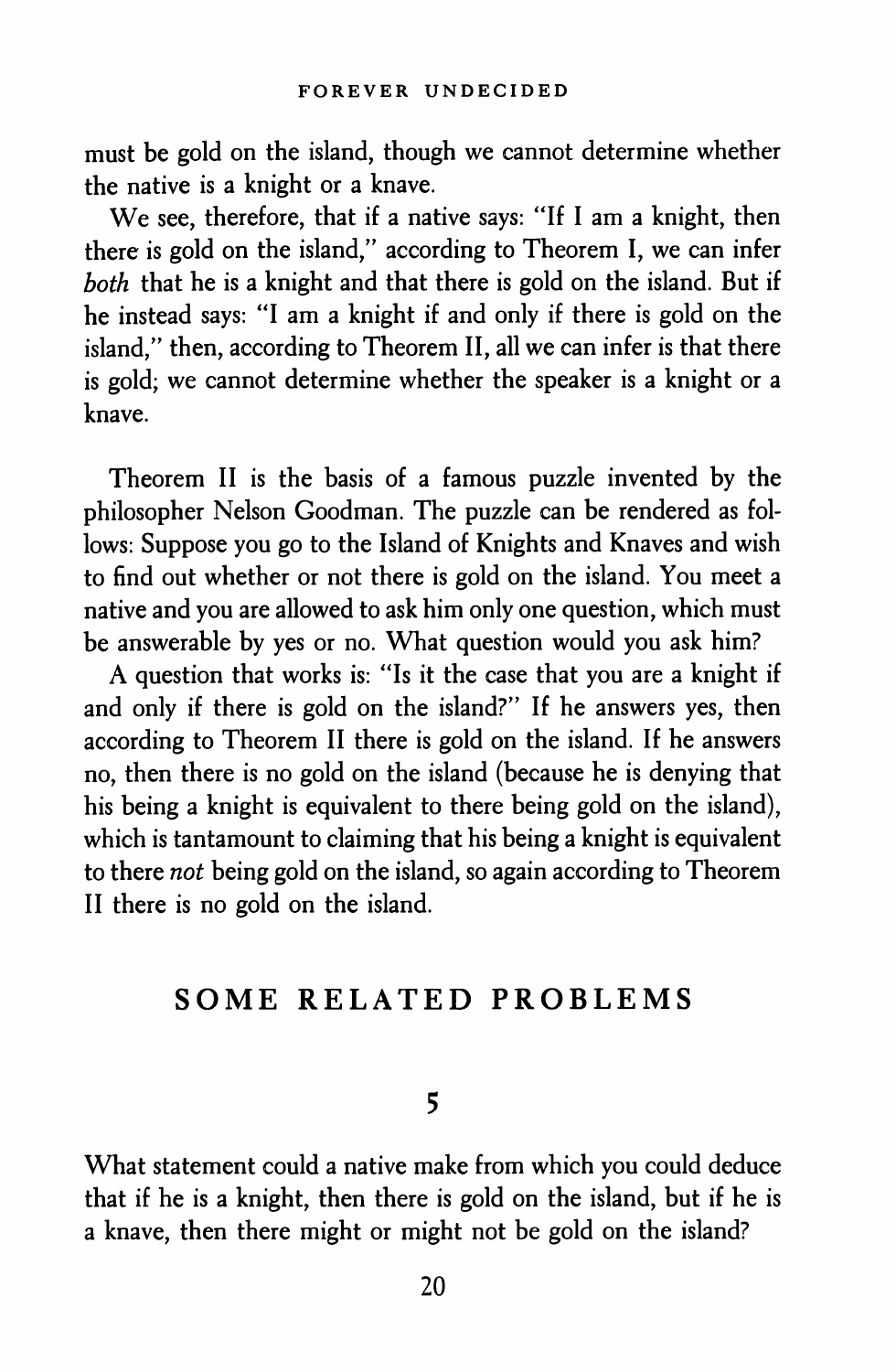#### 6

What statement could a native make such that you could deduce that if there is gold on the island, then he must be a knight, but if there is no gold on the island, then he could be either a knight or a knave?

#### 7

I once visited this island and asked a native: "Is there gold on this island?" All he said in reply was: "I have never claimed that there is gold on this island." Later, I found out that there *was* gold on the island. Was the native a knight or a knave?

#### SOLUTIONS

5 . There are many statements that would work. One such statement is: "I am a knight and there is gold on the island." Another is: "There is gold on the island and there is silver on the island." (If the native is a knight, then of course there is gold—as well as silver -but if there is gold, the native needn't be a knight-there might not be any silver.)

6 . One statement that works is: "Either I am a knight or there is gold on the island." The phrase "either-or" *means at least one-and possibly both.* And so if there is gold on the island, then it is certainly true that *either* the native is a knight or there is gold on the island. Therefore, if there is gold on the island, then the native's statement was true, which in turn implies that the native must be a knight. This proves that if there is gold on the island, then the native is a knight.

On the other hand, the native could be a knight without there being any gold on the island, because if he is a knight then it is true that *either* he is a knight or there is gold on the island.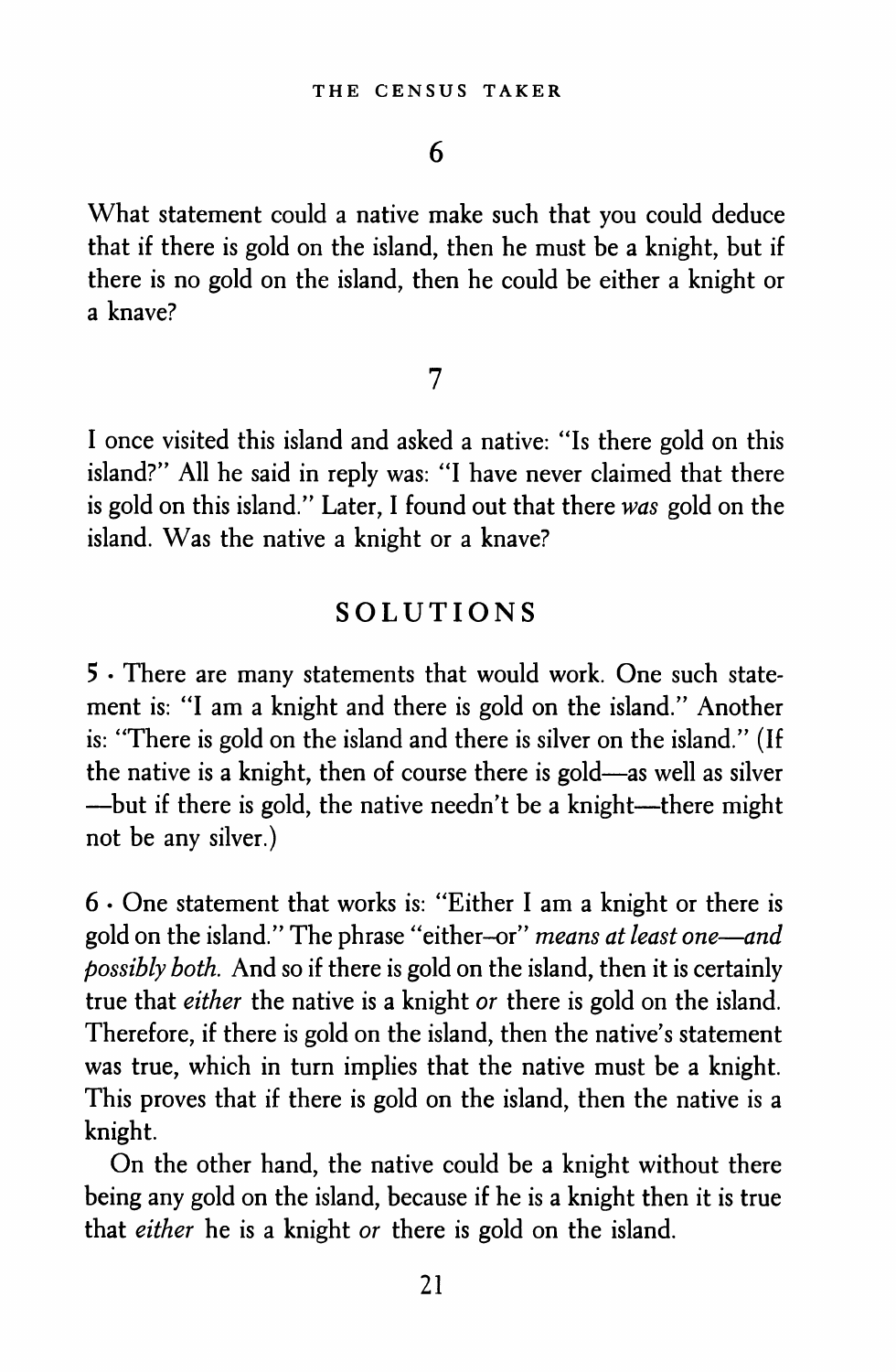Another statement that works is: "Either there is gold on the island or silver on the island."

7 . Suppose the native were a knave. Then his statement is false, which means that once he *did* claim that there is gold on the island. His claim must have been false (since he is a knave), which means that there is no gold on the island. But I told you that there *was* gold on the island. Hence he can't be a knave; he must be a knight.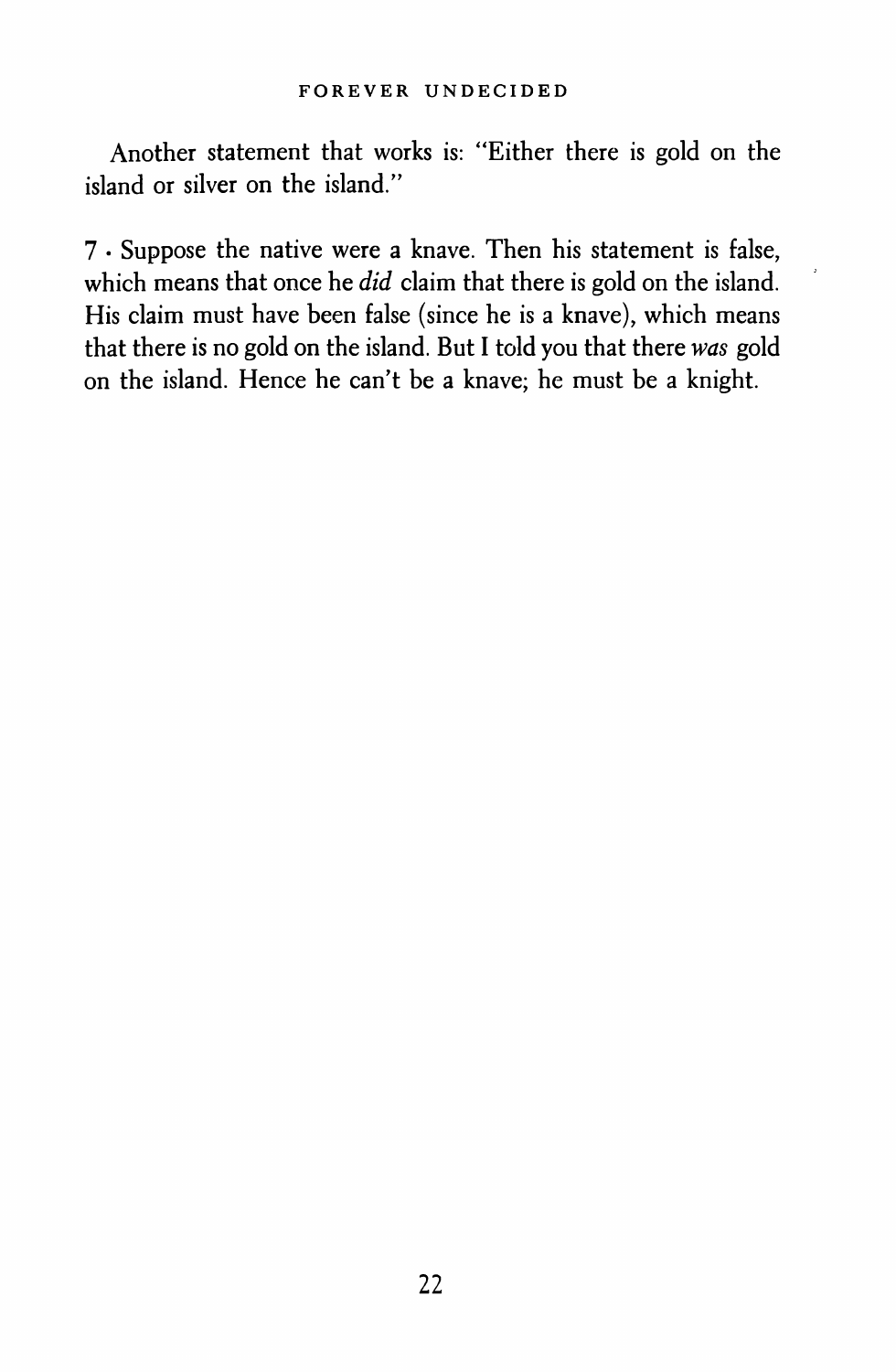### • 4 •

## **In Search of Oona**

THERE IS a whole cluster of knight-knave islands in the South Pacific on which some of the inhabitants are half human and half bird. These bird-people fly just as well as birds and speak as fluently as humans.

This is the story of a philosopher—a logician, in fact—who visited this cluster of islands and fell in love with a bird-girl named Oona. They were married. His marriage was a happy one, except that his wife was too flighty! For example, he would come home at night for dinner, but if it was a particularly lovely evening, Oona would have flown off to another island. So he would have to paddle around in his canoe from one island to another until he found Oona and brought her home. Whenever Oona landed on an island, the natives would all see her in the air and know she was landing. Once she was down, however, it would be very difficult to find her, so the first thing the husband did when he arrived on an island was to try to find out from the natives whether Oona had landed. What made it so difficult, of course, was that some of the natives were knaves and wouldn't tell the truth. Here are some of the incidents that befell him.

1

On one occasion, the husband came to an island in search of Oona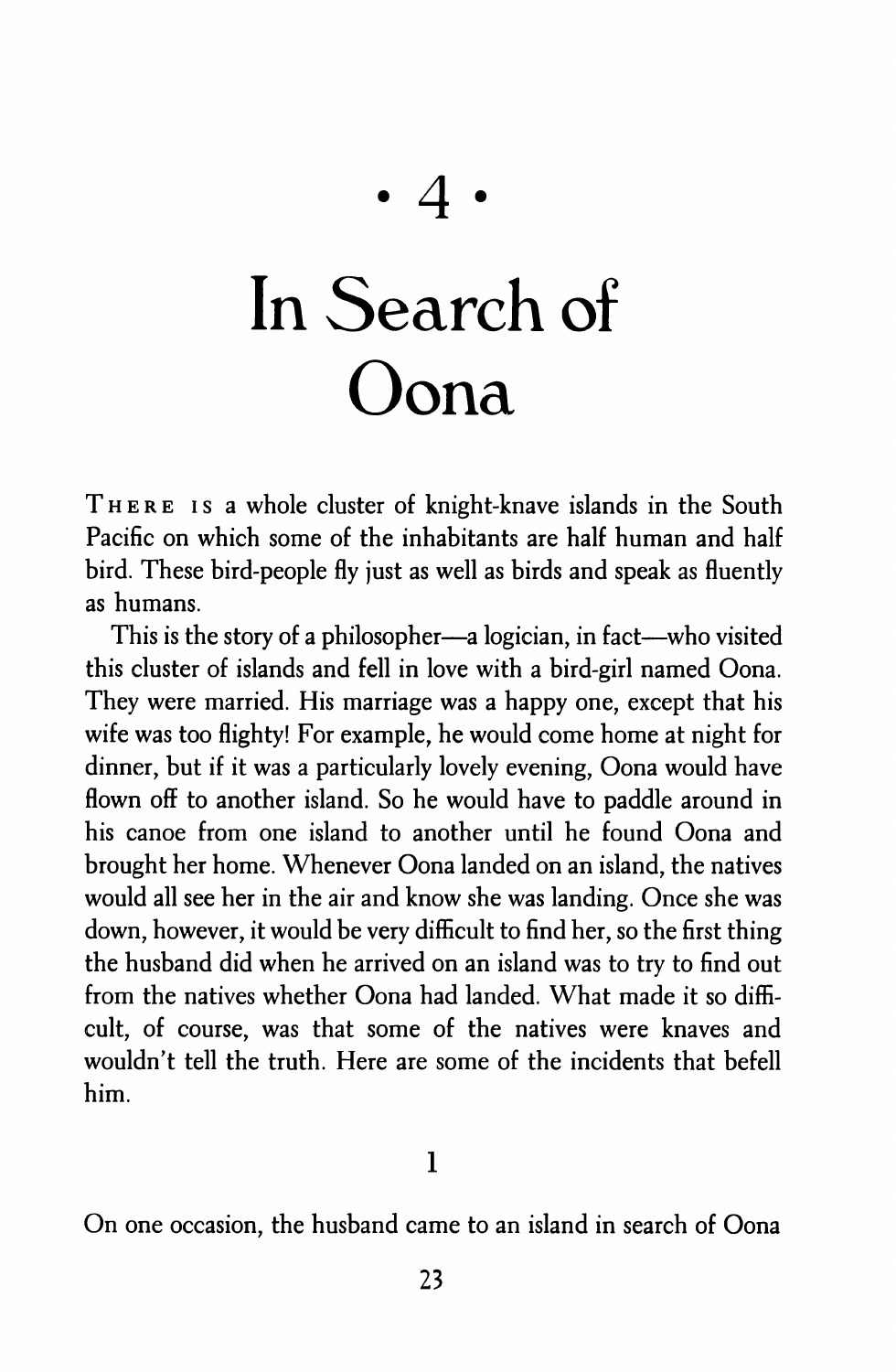and met two natives, A and B. He asked them whether Dona had landed on the island. He got the following responses:

A: If B and I are both knights, then Dona is on this island.

B: If A and I are both knights, then Dona is on this island.

Is Dona on this island?

#### 2

*Dn* another occasion, two natives A and B made the following statements:

A: If either of us is a knight, then Dona is on this island.

B: That is true.

Is Dona on this island?

#### 3

I do not remember the details of the next incident too clearly. I know that the logician met two natives A and B and that A said: "B is a knight, and Dona is on this island." But I do not remember exactly what B said. He either said: "A is a knave, and Dona is not on this island." Dr he said: "A is a knave, and Dona *is* on this island." I wish I could remember which! At any rate, I do remember that the logician was able to determine whether or not Dona was on the island. Was she?

#### 4

In the next incident, the logician came to a very small island with only six inhabitants. He interrogated each one, and curiously enough, they all said the same thing: "At least one knave on this island has seen Dona land here this evening."

Did any native of this island see Dona land there that evening?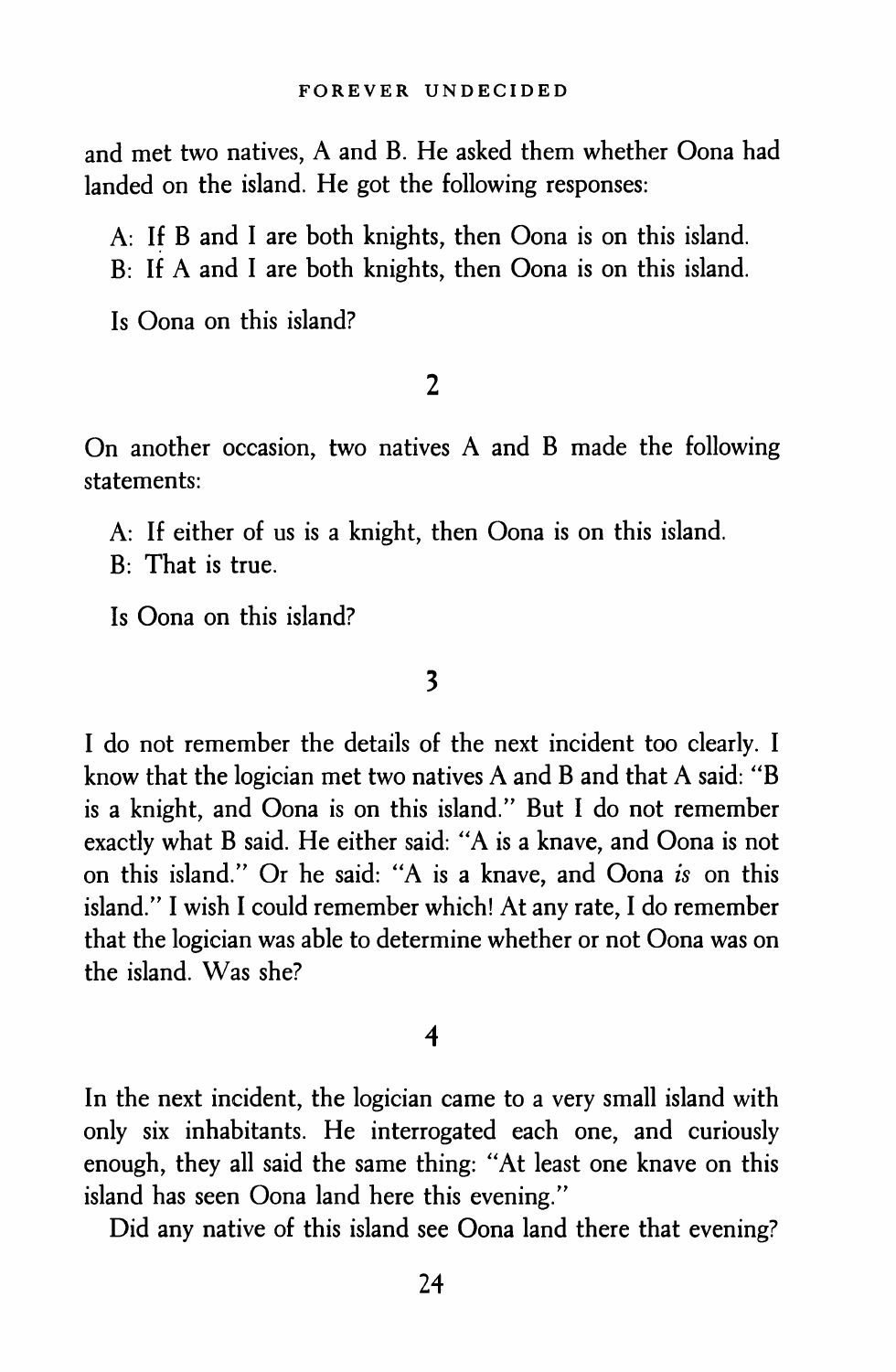5

In another curious incident, when the husband arrived on an island looking for Oona, he met five natives A, B, C, D, and E, who all guessed his purpose and grinned at meeting him. They made the following statements:

- A: Oona is on this island.
- B: Oona is *not* on this island!
- C: Oona was here yesterday.
- D: Oona is not here today, and she was not here yesterday.
- E: Either D is a knave or C is a knight.

The logician thought about this for a while, but could get nowhere.

"Won't one of you please make another statement?" the logician pleaded. At this point A said: "Either E is a knave or C is a knight."

Is Oona on this island?

#### **SOLUTIONS**

1 . I shall content myself with briefer solutions than those I have formerly given.

Suppose A and B are both knights. Then the common statement they make is true, from which it in turn follows that Oona is on the island. So if they are both knights, then Oona is on the island. This is what they said, so they are both knights. Hence Oona is on the island.

2 . If either one is a knight, then the statement he made is true, from which it in turn follows that Oona is on the island. Therefore, if either one is a knight, Oona is on the island. Thus the statement they both made is true, hence both are knights, so surely at least one is a knight. From this and the truth of the statement they made, it follows that Oona is on the island.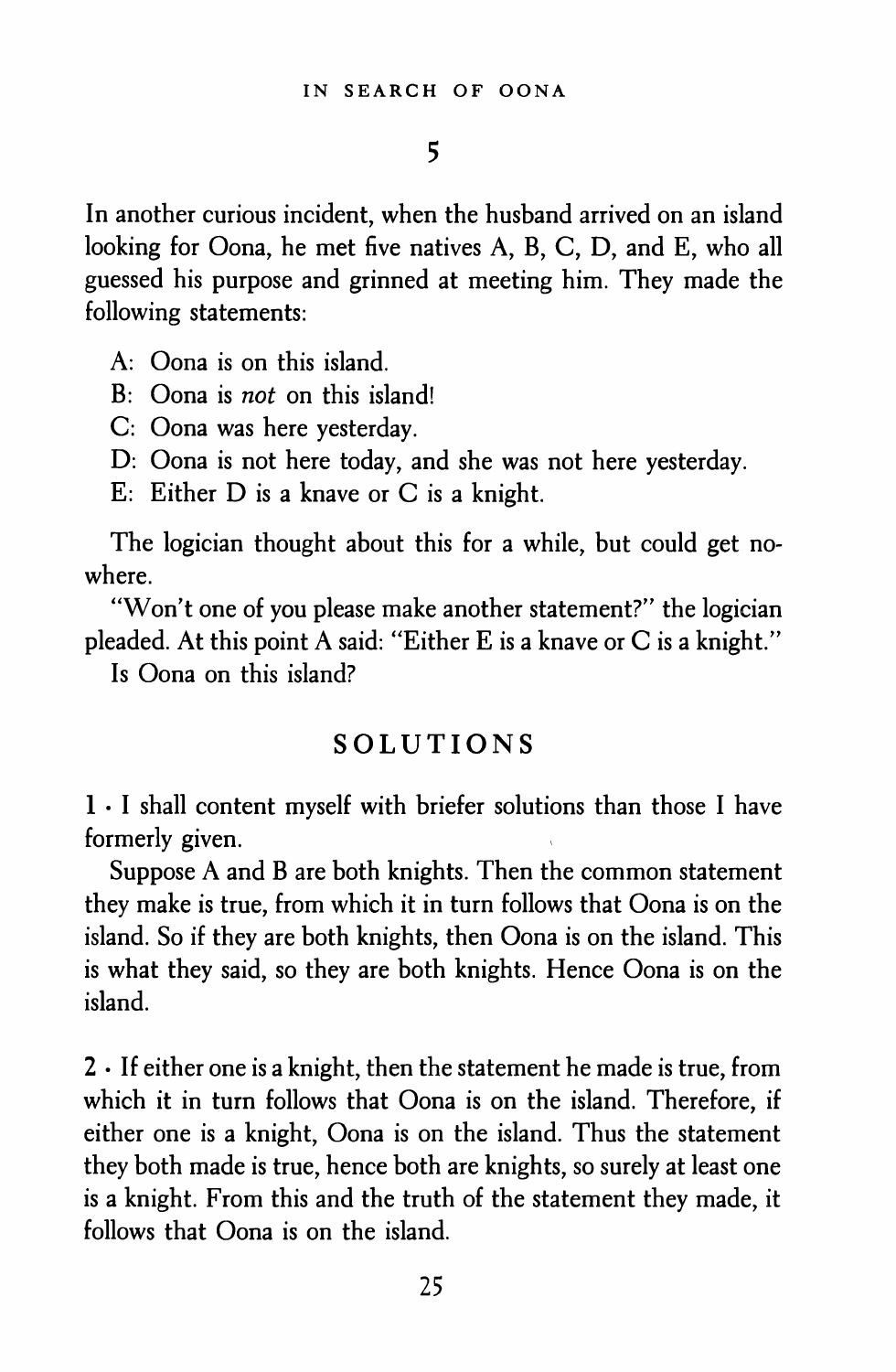3 . This is an example of what I call a *metapuzzle:* You are not told what B said, but you *are* told that from what A and B said, the logician was able to determine whether Oona was on the island. (If I had not told you that, then you couldn't possibly solve the problem!)

I will first show you that if B had said: "A is a knave, and Oona is not on this island," then the logician couldn't possibly have solved the problem. So suppose that B had said that. Now, A couldn't possibly be a knight, for if he were, then B would be a knight (as A said), which would make A a knave (as B said). Therefore A is definitely a knave. But now it could either be that B is a knight and Oona isn't on the island, or that B is a knave and Oona is on the island, and there is no way to tell which. So if B had said that, the logician couldn't have known whether Oona was on the island. But we are given that the logician did know, hence B *didn't* say that. He must have said: "A is a knave and Oona *is* on this island." Now let's see what happens.

A must be a knave for the same reason as before. If Oona is on the island, we get the following contradiction: It is then true that A is a knave and Oona is on the island, hence B made a true statement, which makes B a knight. But then A made a true statement in claiming that B is a knight and Oona is on the island, contrary to the fact that A is a knave! The only way out of the contradiction is that Oona is *not* on the island. So Oona is not on this island (and, of course, A and B are both knaves).

4 . Since all six natives said the same thing, then they are either all knights or all knaves (all knights, if what they said is true, and all knaves otherwise). Suppose they were all knights. Then it would be true that at least one knave on the island had seen Oona land, but this would be impossible, since none of them are knaves. Therefore they must all be knaves. Hence what they said is false, which means that no knave on the island saw Oona land that evening. But since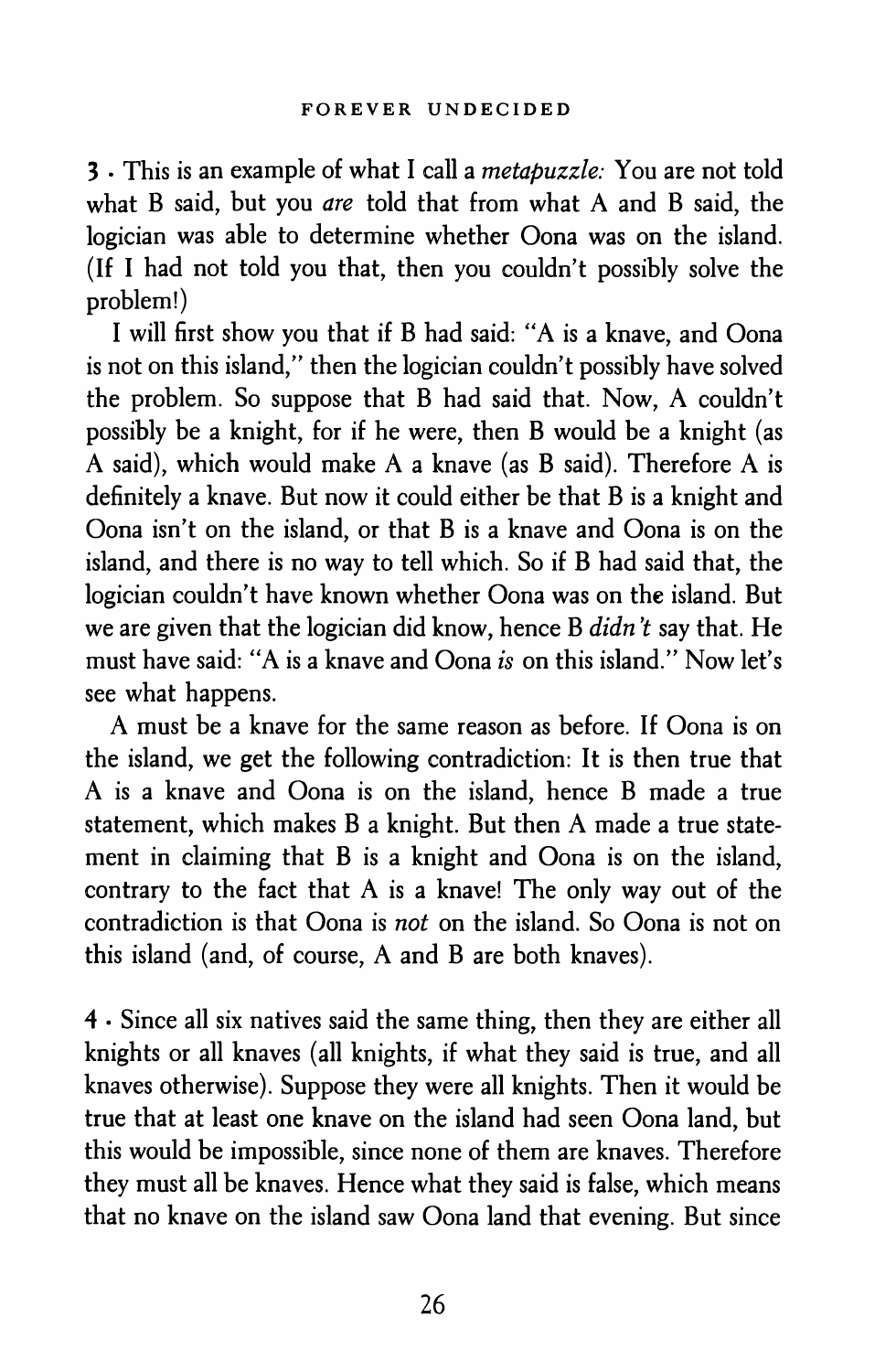all the natives are knaves, then no native at all saw Dona land that evening.

 $5 \cdot$  We will show that if A is a knave, we get a contradiction: Suppose A is a knave. Then his second statement was false, hence E must be a knight and C must be a knave. Since E is a knight, his statement is true, hence either D is a knave or C is a knight. But C isn't a knight, so D must be a knave. Hence D's statement was false, so either Dona is here today or she was here yesterday. But Dona was not here yesterday (because C said she was and C is a knave), hence she is here today. But this makes A's first statement true, contrary to the assumption that A is a knave! Then A can't be a knave; he must be a knight. Therefore A's first statement was true, so Dona is on this island.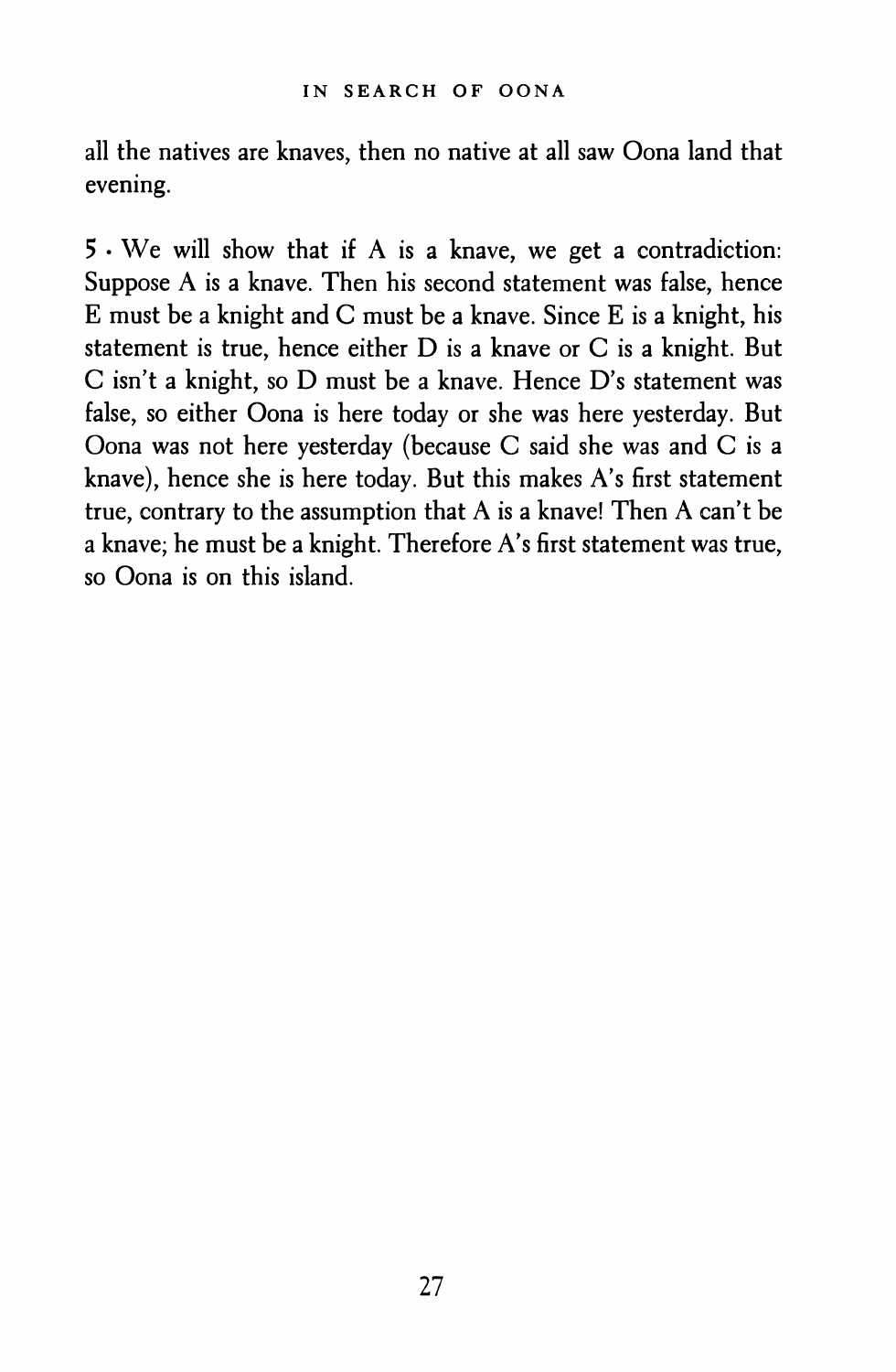## **An Interplanetary Tangle**

ON  $G_A N Y M E D E - a$  satellite of Jupiter-there is a club known as the Martian-Venusian Club. All the members are either from Mars or from Venus, although visitors are sometimes allowed. An earthling is unable to distinguish Martians from Venusians by their appearance. Also, earthlings cannot distinguish either Martian or Venusian males from females, since they dress alike. Logicians, however, have an advantage, since the Venusian women always tell the truth and the Venusian men always lie. The Martians are the opposite; the Martian men tell the truth and the Martian women always lie.

One day Oona and her logician-husband visited Ganymede and were told about this club. "I'll bet you  $I$  can tell the men from the women and the Martians from the Venusians," said the husband proudly to his wife.

"How?" asked Oona.

"We'll visit the club tonight, which is visitors' night, and I'll show you!" said the husband (whose name, by the way, was George).

#### 1

They visited the club that night. "Now, let's see what you can do," said Oona somewhat skeptically. "That member over there. Can you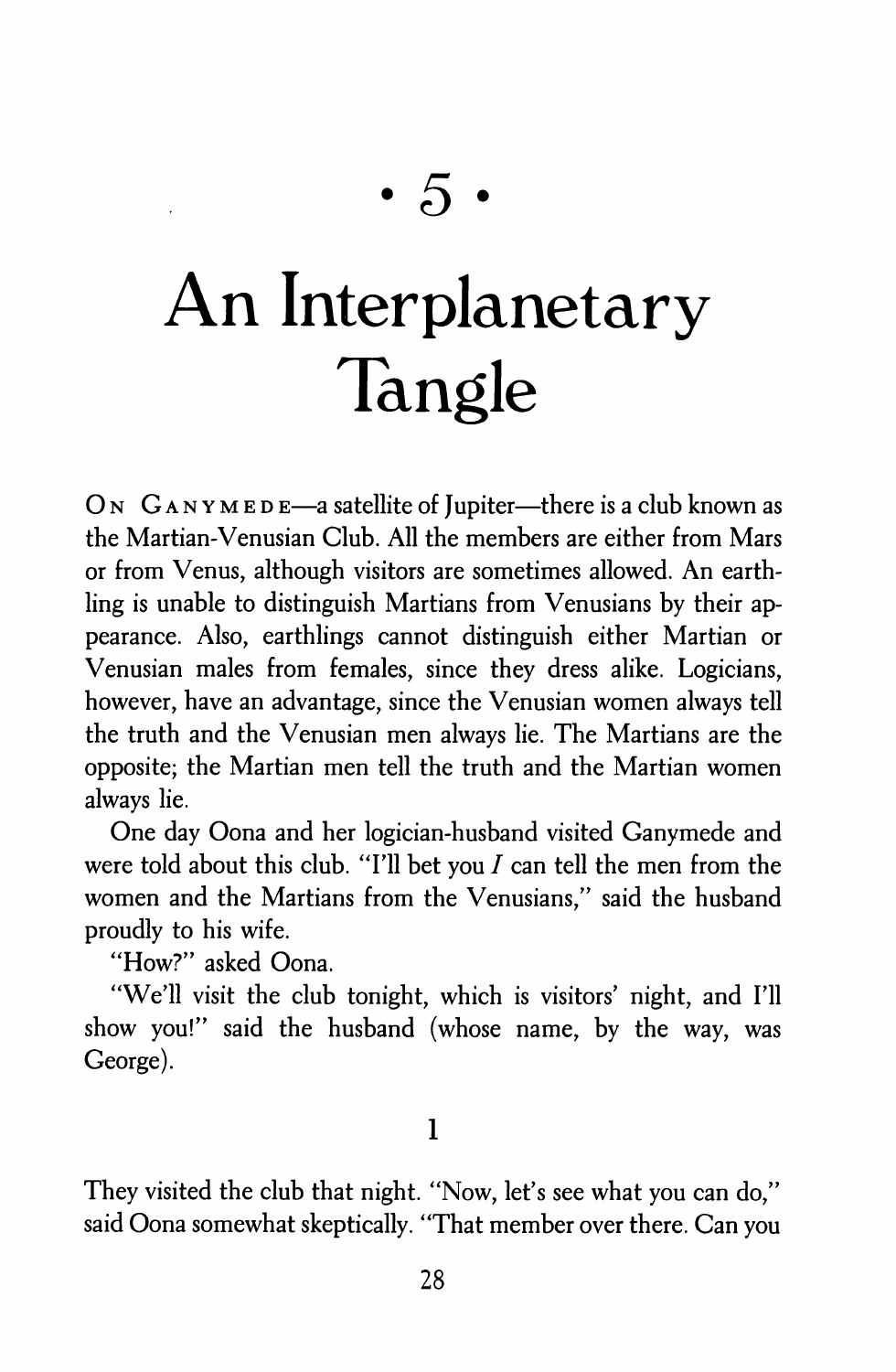tell whether he or she is male or female?" George then went over to the member and asked him or her a single question answerable by yes or no. The member answered, and George then determined whether the member was male or female, though he could not determine whether the member was from Mars or Venus.

What question could it have been?

#### 2

"Very clever!" said Oona, after George had explained the solution. "Now, suppose that instead of wanting to find out whether the member was male or female, you had wanted to find out whether he or she was from Mars or Venus. Could you have done that by asking only one yes-no question?"

"Of course!" said George. "Don't you see how?"

Oona thought about it for a bit and suddenly saw how. How?

#### 3

"If you are *really* clever," said Oona, "you should be able to find out in only one question whether a given member is male or female *and*  where the member is from. Let's see you do both things at once using only one yes-no question!"

"Nobody is *that* clever!" replied George. Why did George say that? (This is essentially a repetition of the last puzzle of Chapter 2 of my book *To Mock a Mockingbird.)* 

#### 4

Just then a member walked by and made a statement from which George and Oona (who was by now getting the hang of things) could deduce that the member must be a Martian female. What statement could it have been?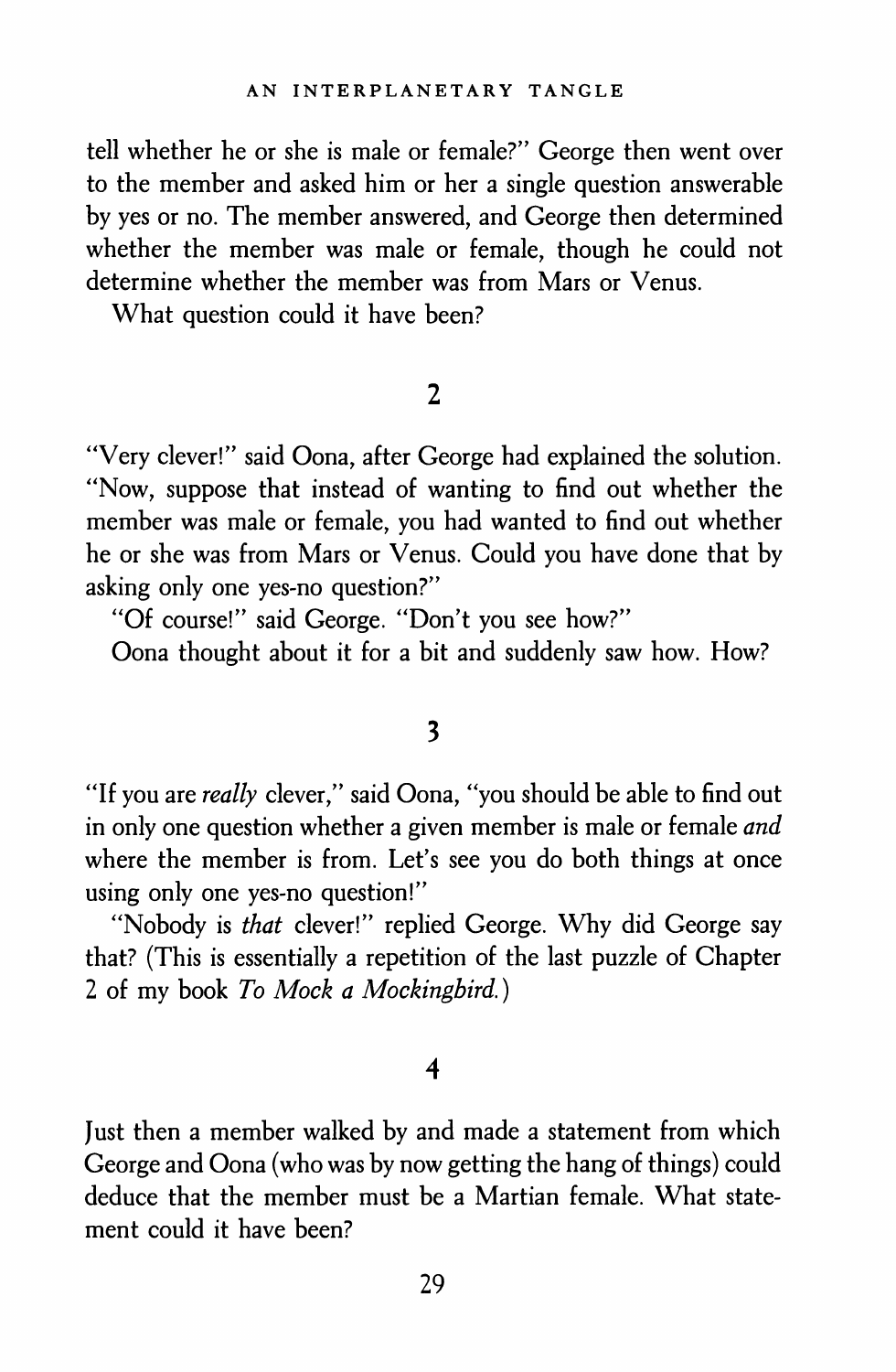#### 5

The next member who walked by made a statement from which George and Oona could deduce that the member must be a Venusian female. What statement could it have been?

#### 6

What statement could be made by either a Martian male, a Martian female, a Venusian male, or a Venusian female?

News soon spread through the club of George and Oona's cleverness in applying logic to determine the sex and/or race of various members. The owner of the club, an American entrepreneur named Fetter, came over to George and Oona's table to congratulate them. "I would like to try you on still other members," said Fetter, "and see what you can do."

#### 7

Just then two members walked by. "Come join us," said Fetter, who introduced them as Ork and Bog. George asked them to tell him something about themselves, and the two made the following statements.

ORK: Bog is from Venus. BOG: Ork is from Mars. ORK: Bog is male. BOG: Ork is female.

From this information, George and Oona could successively identify both the sex and the race of each of them. What is Ork and what is Bog?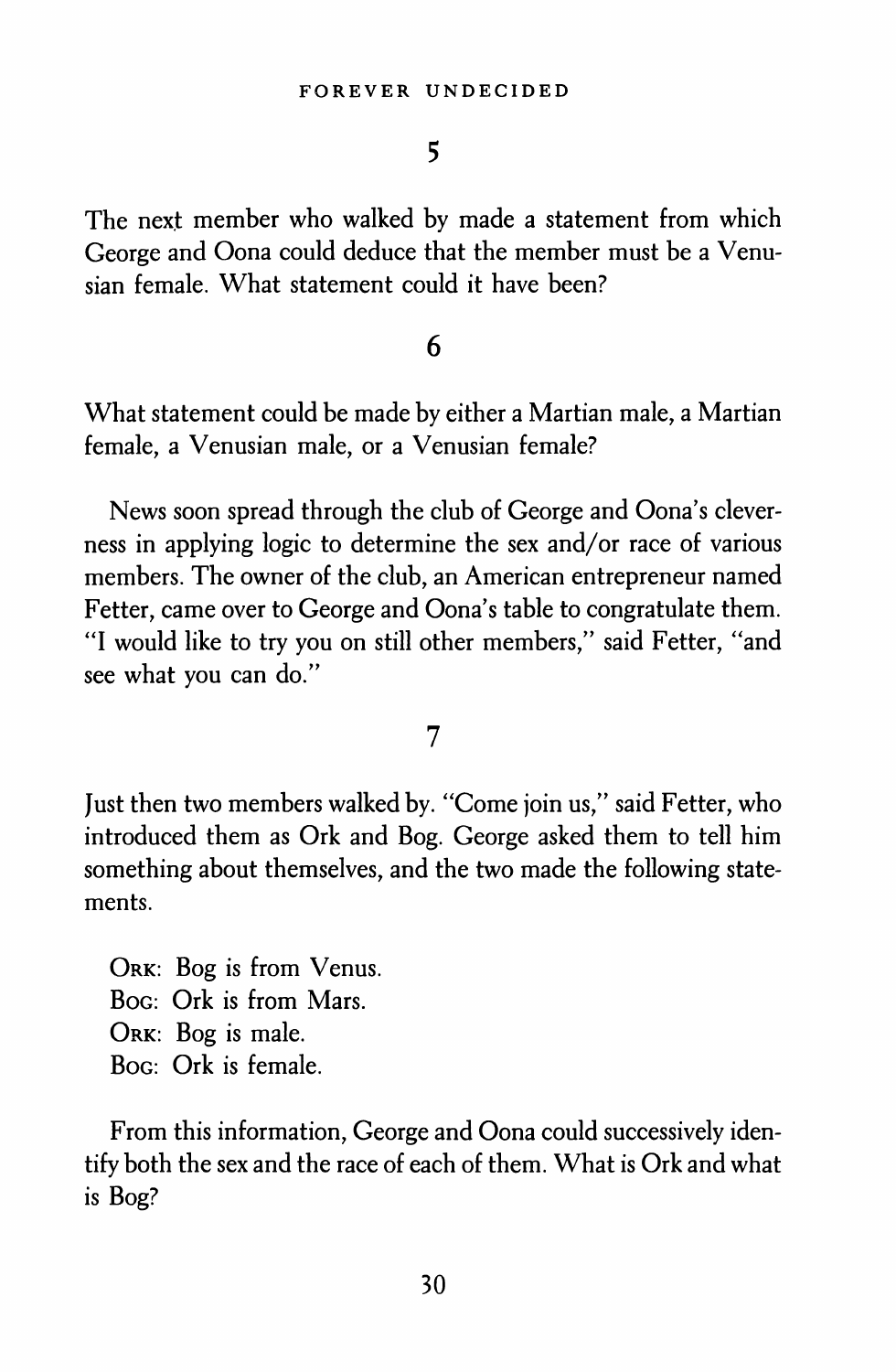#### 8

"You know," said Fetter, after Ork and Bog had left, "that Martians and Venusians often intermarry, and we have several mixed couples in this club. Here is a couple approaching us now. Let's see if you can tell whether or not it is a mixed couple."

I don't remember the couple's first names, so I will simply call them A and B.

"Where are you from?" Oona asked A.

"From Mars," was the reply.

"That's not true!" said B.

Is this a mixed couple or not?

#### 9

"Here comes another couple," said Fetter. "Again I won't tell you whether they are a mixed couple or not. Let's see if you can figure out which one is the husband."

We will call the two A and B. George asked: "Are you both from the same planet?" Here are their replies.

A: We are both from Venus.

B: That is not true!

Which one is the husband?

#### 10

"Here is another couple," said Fetter. "Again, I won't tell you whether it is a mixed couple or not. Let's see what will happen!"

This time I happen to remember their first names—they were Jal and Tork.

"Where are you each from?" asked George.

"My spouse is from Mars," replied Tork.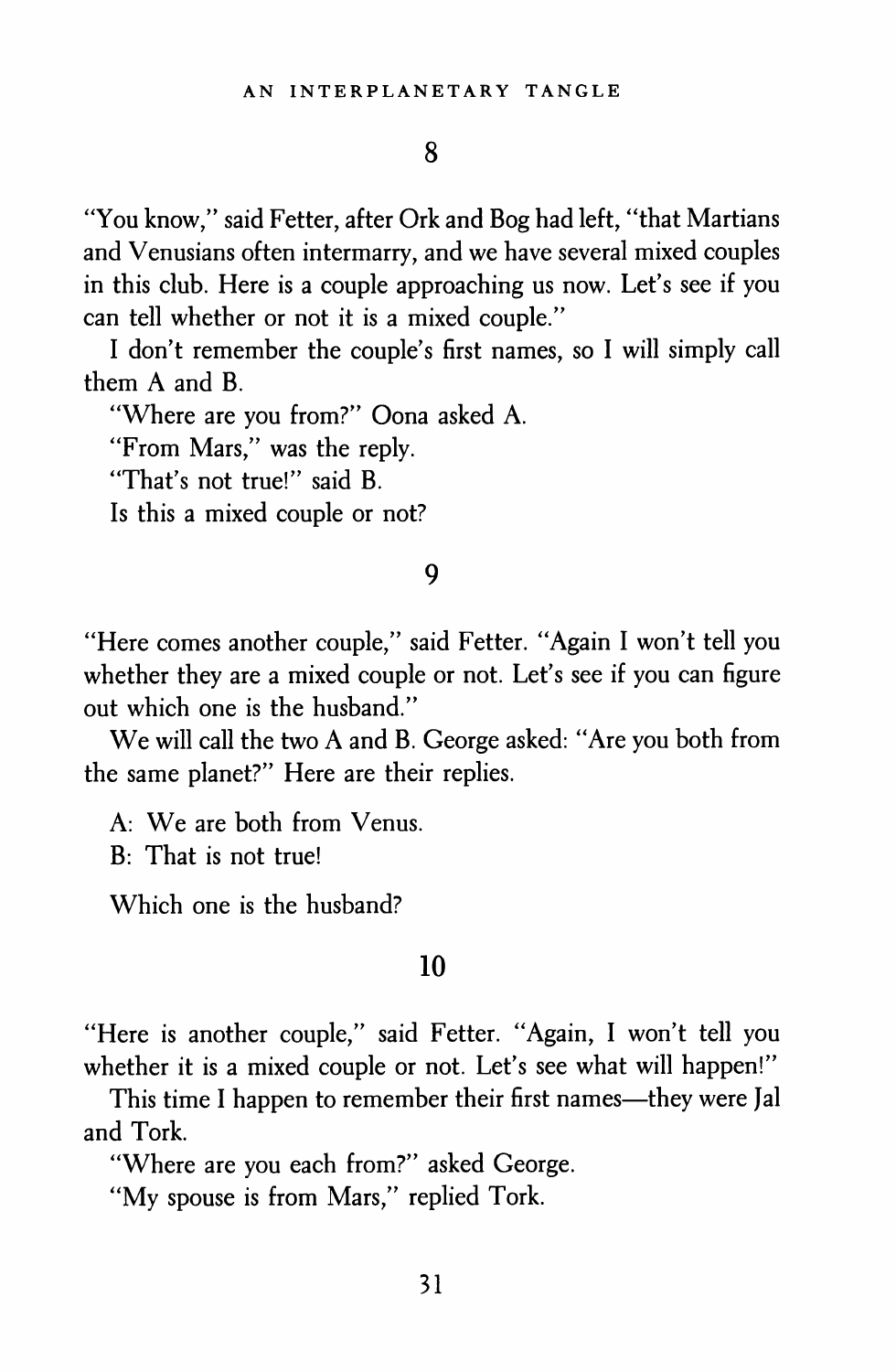"We are both from Mars," said Jal.

This enabled George and Oona to classify both of them completely. Which is the husband and which is the wife, and which planet is each of them from?

#### SOLUTIONS

1 . The simplest question that works is: "Are you Martian?" Suppose you get the answer yes. The speaker is either telling the truth or lying. If the former, then the speaker is really Martian, and being a truth-telling Martian, must be male. If the speaker is lying, then the speaker is really Venusian, hence is a lying Venusian, hence is again male. So in either case, a yes answer indicates that the speaker is male. A similar analysis (which I leave to the reader) shows that a no answer indicates that the speaker is female.

Of course the question "Are you Venusian?" works equally well; a yes answer then indicates that the speaker is female, and a no answer indicates male.

2 . The question, "Are you male?" works. (I leave the verification to the reader.) Alternatively the question, "Are you female?" works as well.

3 . The reason that it is impossible to design a yes-no question that will definitely determine whether a given member is male or female *and* whether the member is Martian or Venusian is that there are four possibilities for the member-a Martian male, a Martian female, a Venusian male, a Venusian female-but there are only two possible responses to the question: yes or no. And so with only two possible responses, one cannot determine which of four possibilities holds.

4· A simple statement that would work is: "I am a Venusian male." Obviously the statement can't be true, or we would have the contra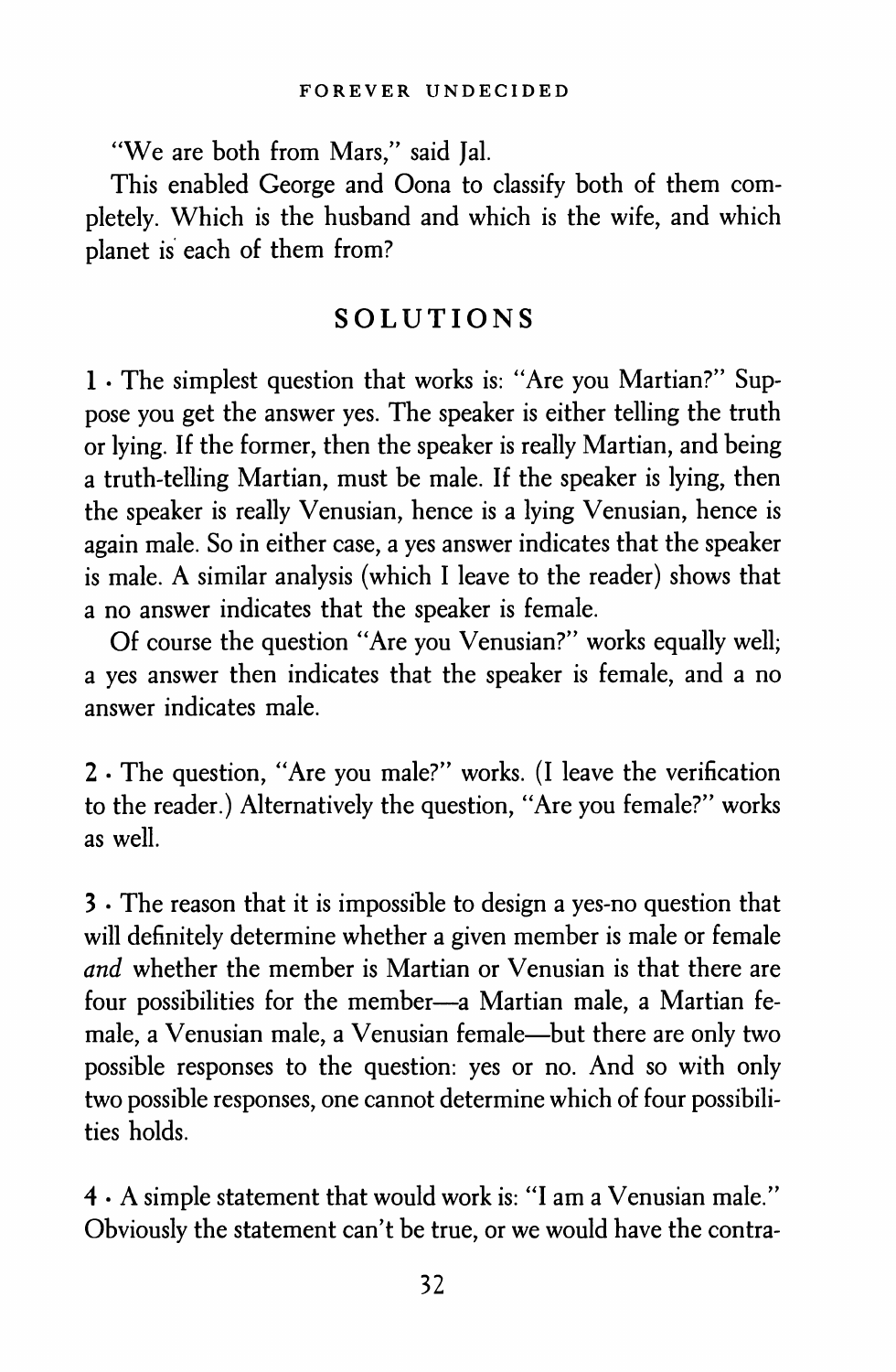diction of a Venusian male making a true statement. Hence the statement is false, which means that the speaker is *not* a Venusian male. Since the statement is false, the speaker must then be a Martian female.

5 . This is a bit trickier: One statement that works is: "I am either female or Venusian." (Note: Remember that either-or means *at least one and possibly both;* it does not mean *exactly one.)* 

If the statement is false, then the speaker is neither female nor Venusian, hence must be a male Martian. But a male Martian does not make false statements, and so we get a contradiction. This proves that the statement must be true, hence the speaker must be either female or Venusian and possibly both. However, if she is female, she must also be Venusian, and if Venusian, also female, because truthtelling females are Venusian and truth-telling Venusians are female. Therefore the speaker must be both Venusian and female.

Incidentally, if the speaker had made the stronger statement, "I am female *and* Venusian," it would be impossible to determine either the sex or the race of the speaker (all that could be inferred is that the speaker is not a Martian male).

6 . One such statement is, "I am either a Martian male or a Venusian female"---or, even more simply, "I always tell the truth." Any liar or truth teller could say that.

7 . Suppose Ork told the truth. Then Bog would be both male and Venusian, hence Bog must have lied. Suppose, on the other hand, that Ork lied. Then Bog is neither male nor Venusian, hence Bog must be a Martian female, so again Bog must have lied. This proves that regardless of whether Ork told the truth or not, Bog definitely lied.

Since Bog lied, then Ork is neither from Mars nor female, hence Ork must be a Venusian male. Therefore Ork also lied, which means that Bog must be a Martian female. And so the solution is that Ork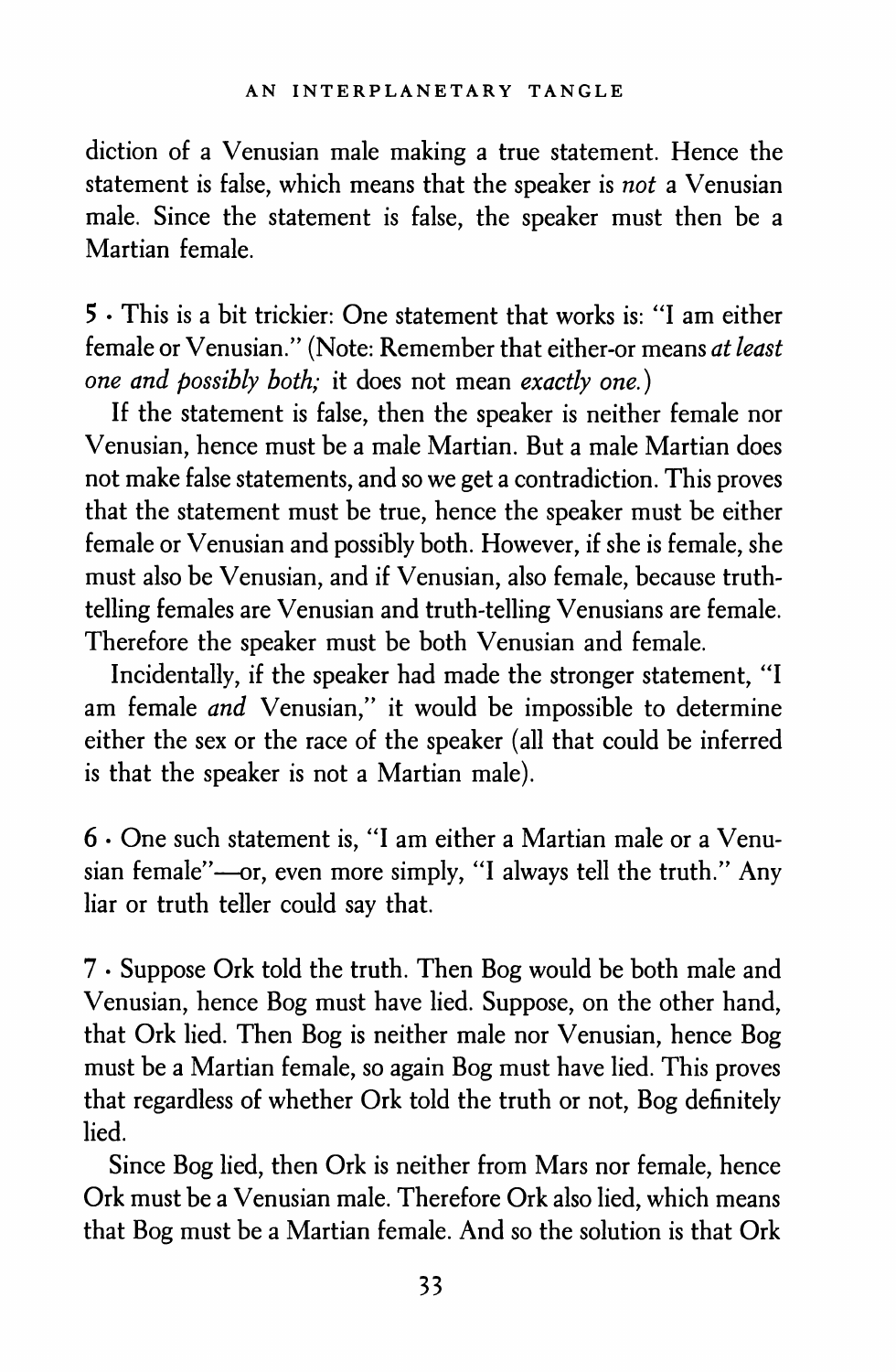is a Venusian male and Bog is a Martian female (and all four statements were lies).

8 . Since A claimed to be from Mars, then A must be male (as we saw in the solution of Problem 1), and hence B must be female. If A is truthful, then A really is from Mars, B lied, and being a lying female is also from Mars. If A lied, A is really from Venus, B told the truth, and being female is also from Venus. Therefore this is not a mixed couple; they are both from the same planet.

9 . If A's statement is true, then both are from Venus, hence A is from Venus and A must be female. Suppose A's statement is false. Then at least one of them is from Mars. If A is from Mars, A must be female (since A's statement is false). If B is from Mars, B must be male (since B's statement is true), hence again, A must be female. And so A is the wife and B is the husband.

10 . Suppose that Jal told the truth. Then the two really are both from Mars, hence Tork is from Mars and Tork's statement that Jal is from Mars was true. We thus have the impossibility of a couple from the same planet *both* telling the truth. This cannot be, hence Tal must have lied. Therefore at least one of them is from Venus.

If Tal is from Mars, then it must be that Tork is the one from Venus. But then Tork told the truth in claiming that Jal is from Mars so Tork must be female, hence Jal must be male, and we have the impossibility of a male Martian making a false statement. Therefore Jal cannot be from Mars; Jal must be from Venus. Since Jal lied and is from Venus, Jal must be male. Also, since Jal is not from Mars, Tork lied. Hence Tork is a lying female, and thus from Mars.

In summary, Jal is a Venusian male and Tork is a Martian female.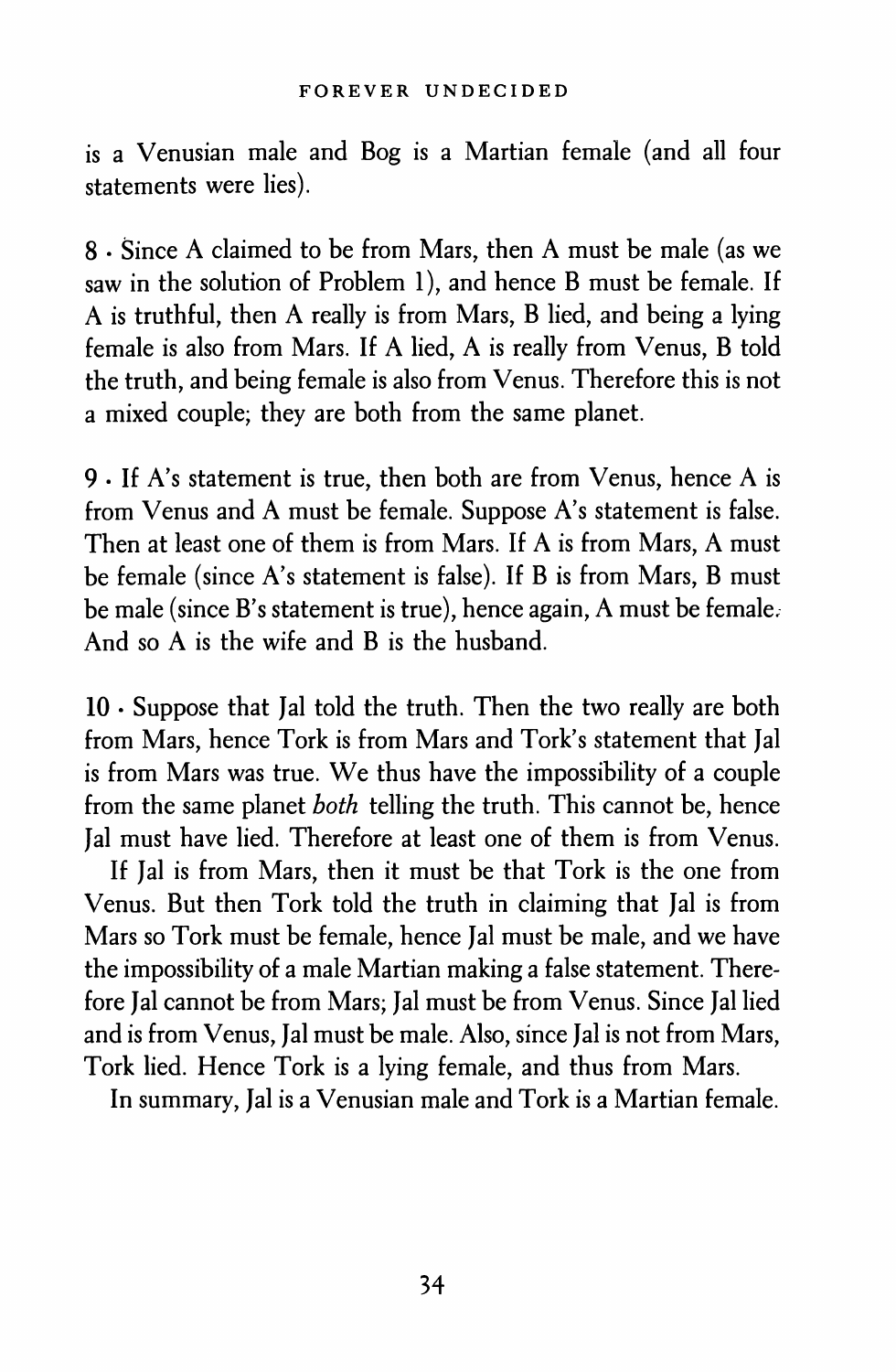### *• Part III •*

## KNIGHTS, KNAVES, AND PROPOSITIONAL LOGIC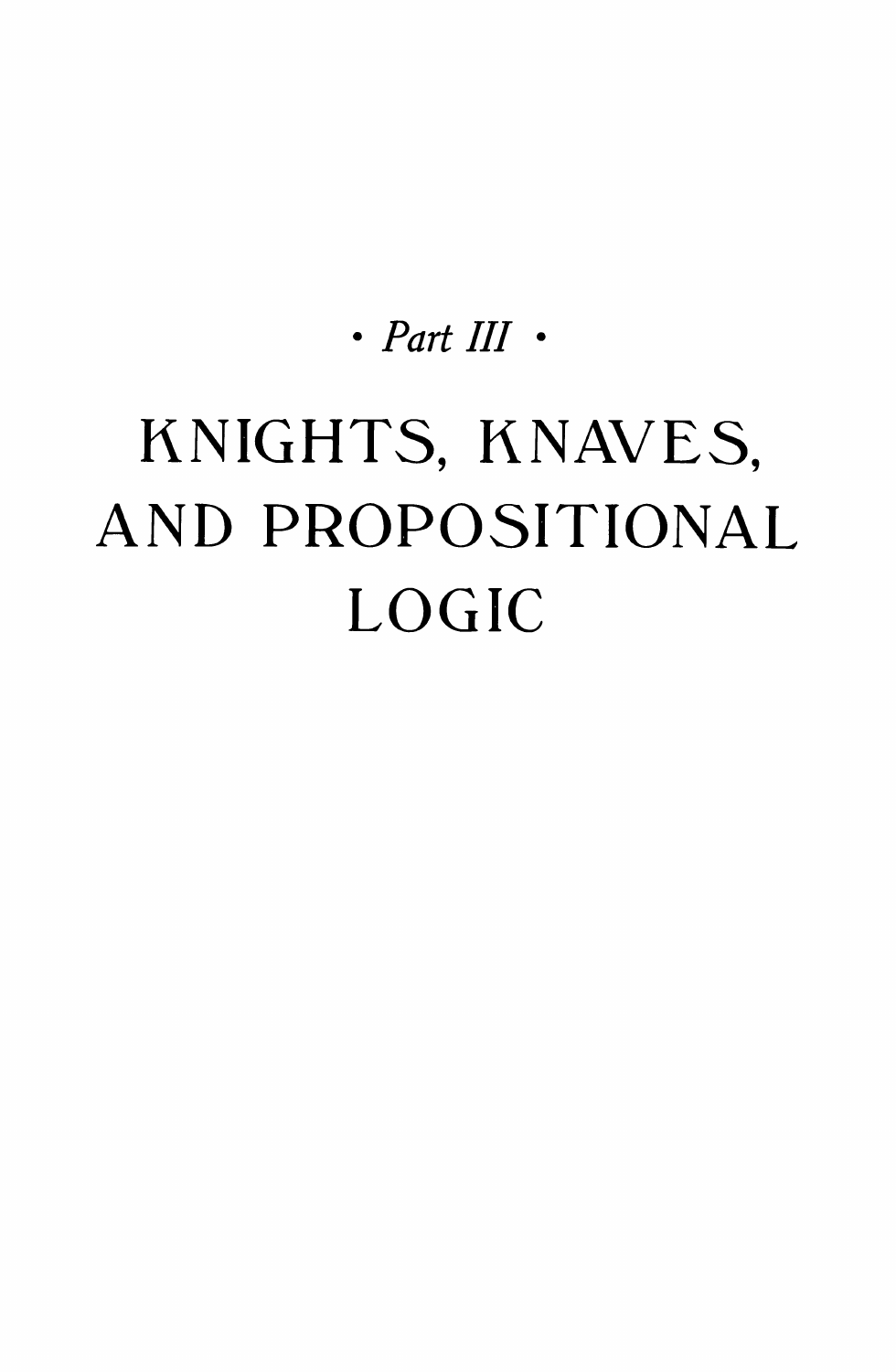$\mathcal{L}^{\text{max}}_{\text{max}}$  and  $\mathcal{L}^{\text{max}}_{\text{max}}$ 

 $\mathcal{O}(\sqrt{N})$  .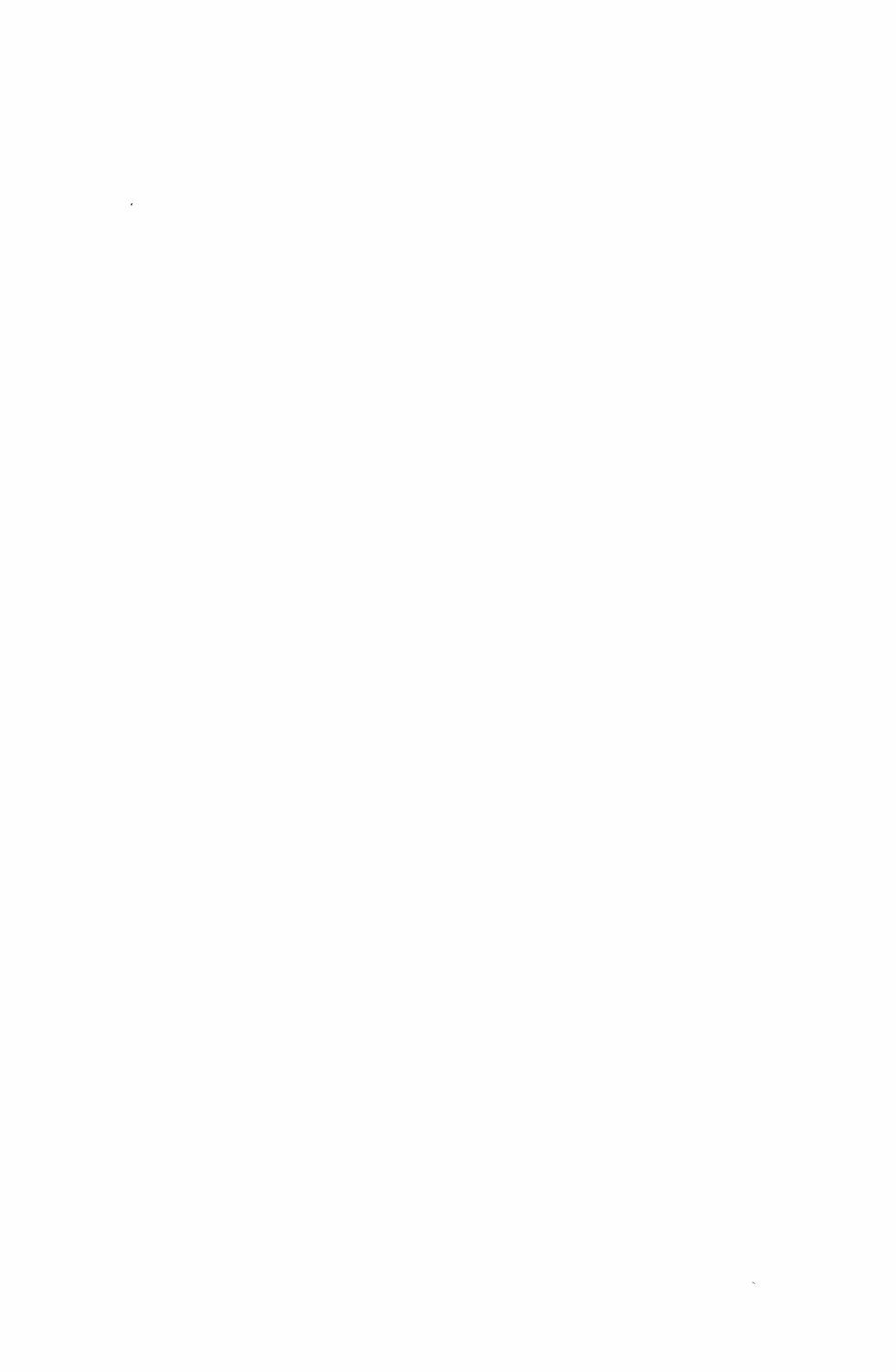### • 6 •

## A **Bit of Propositional Logic**

THE LIAR-truth teller puzzles of the last three chapters take on an added significance when looked at in terms of the subject known as *propositional logic* (as we will see in the next chapter). In this chapter we will go over a few of the basics—the logical connectives, truth tables, and tautologies. Readers already familiar with these concepts might pass right on to the next chapter (or perhaps just skim this one as a refresher).

#### THE LOGICAL CONNECTIVES

Propositional logic, like algebra, has its own symbolism, which is relatively easy to learn. In algebra, the letters x, y, z stand for unspecified numbers; in propositional logic, we use the letters p, q, r, s (sometimes with subscripts) to stand for unspecified propositions.

Propositions can be combined by using the so-called *logical connectives.* The principal ones are:

 $(1) \sim (not)$ (2) & (and) (3) v (or)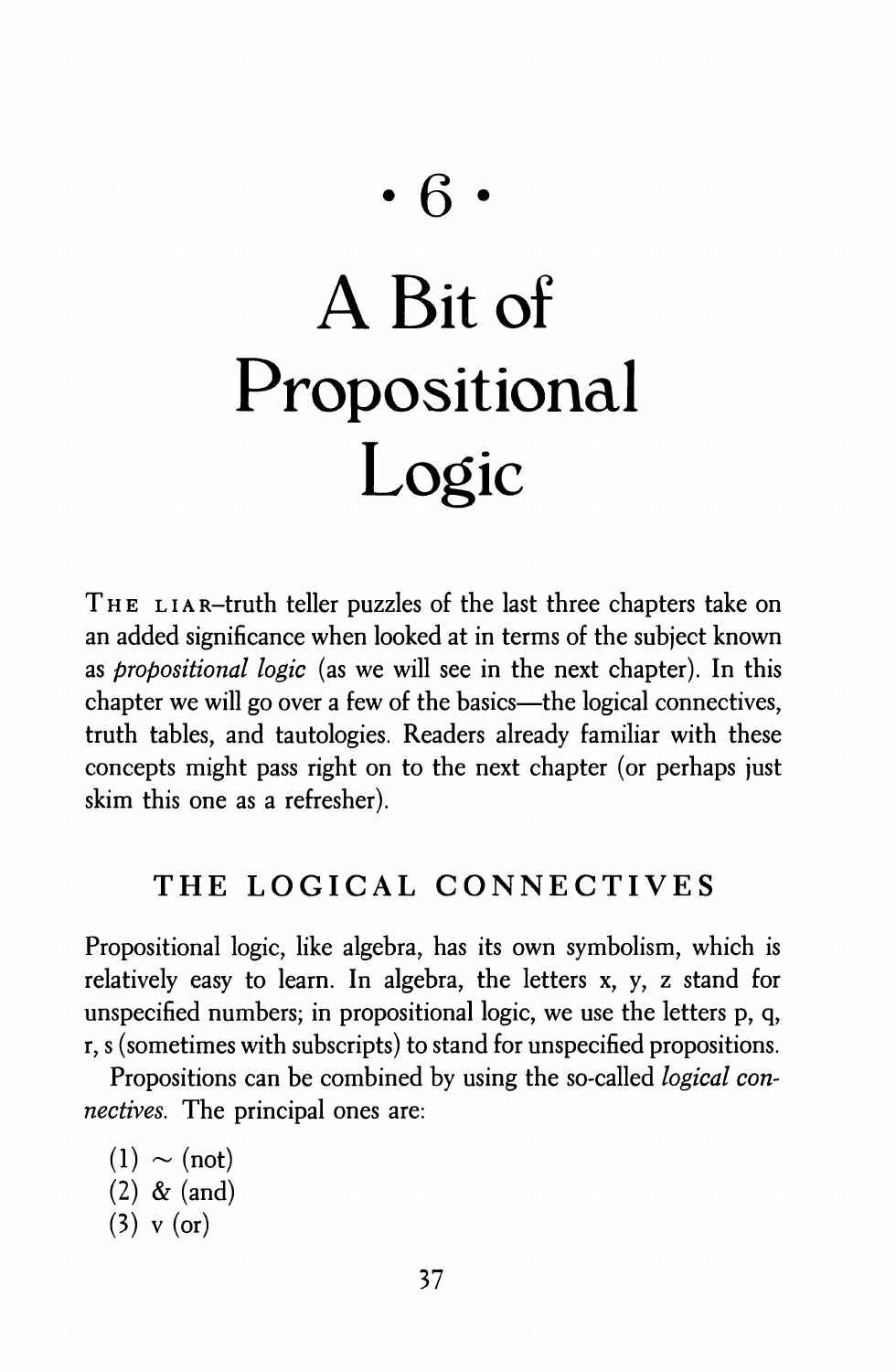- $(4)$   $\supset$  (if-then)
- $(5) \equiv$  (if-and-only-if)

An explanation of these follows.

(1) *Negation*. For any proposition p, by  $\sim$ p we mean the *opposite* or *contrary* of p. We read  $\sim$ p as "it is not the case that p"; or, more briefly, "not p." The proposition  $\sim p$  is called the negation of p; it is true if p is false and it is false if p is true. We can summarize these two facts in the following table, which is called the *truth table* for negation. In this table (as in all the tables that follow), we will use the letter "T" to stand for *truth* and "F" to stand for *falsehood.*<br>  $\frac{P}{T} \rightarrow \frac{P}{F}$ 

$$
\begin{array}{c|c}\nP & \sim p \\
\hline\nT & F \\
F & T\n\end{array}
$$

The first line of the truth table says that if p has the value T (i.e., if p is true), then  $\neg p$  has the value F. The second line says that if p has the value F, then  $\neg p$  has the value T. We can also write this as follows:

$$
\sim T = F
$$

$$
\sim F = T
$$

*(2) Conjunction.* For any propositions p and q, the proposition that p *and* q are both true is written "p&q" (sometimes "pAq"). We call p&q the *conjunction* of p and q. It is true if p and q are both true, but false if either one of them is false. We thus have the following four laws of conjunction:

$$
T \& T = T
$$
  
T \& F = F  
F \& T = F  
F \& F = F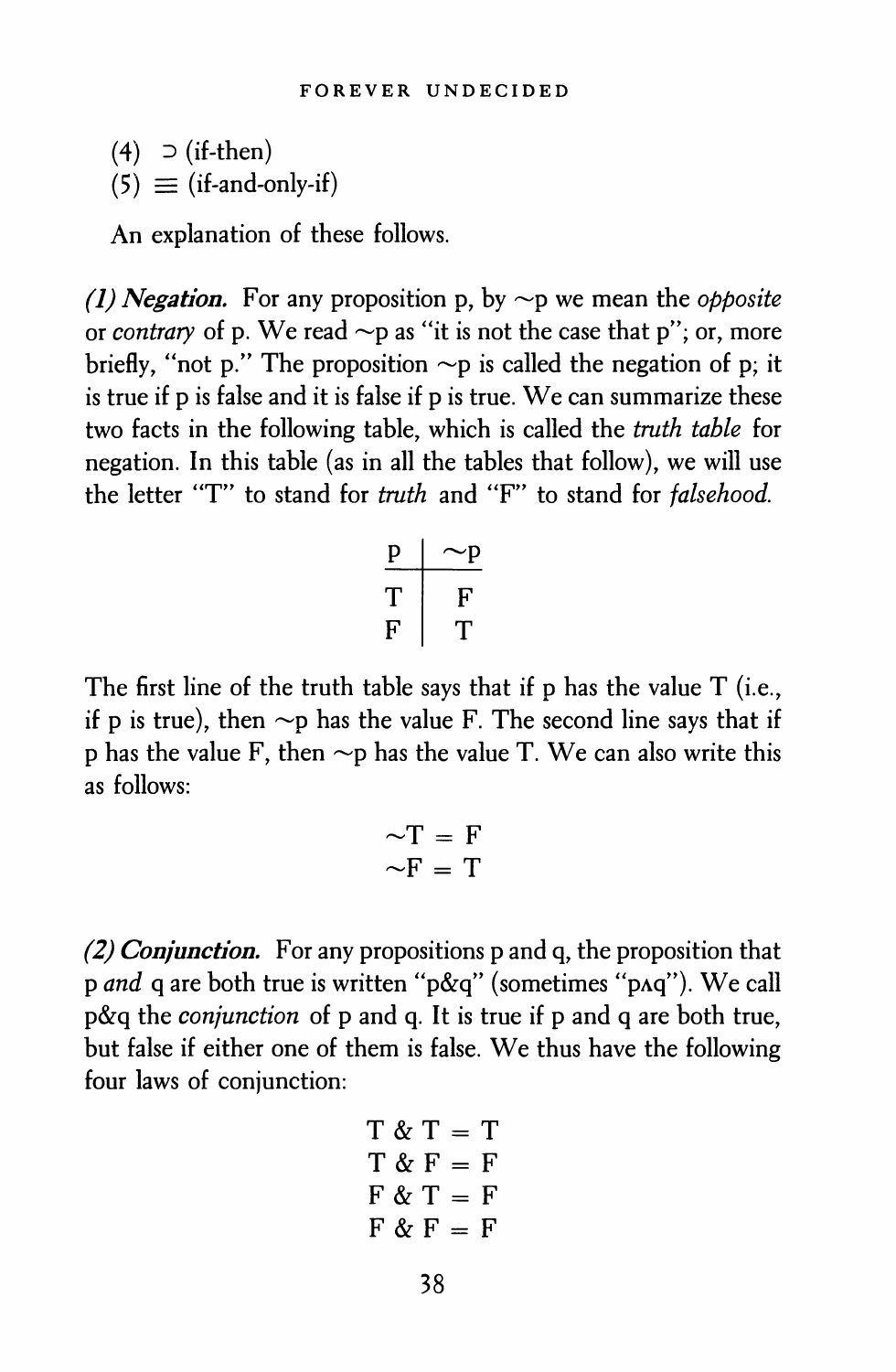Thus the following is the truth table for conjunction:

| P | q | p&q |
|---|---|-----|
| T | T | T   |
| T | F | F   |
| F | T | F   |
| F | F | F   |

*(3) Disjunction.* For any propositions p and q, we let pvq be the proposition that at least one of the propositions p or q is true. We read pvq as "either p or q—and possibly both." (There is another sense of "or," namely, *exactly one,* but this is not the sense in which we will use the word "or." If p and q both happen to be true, the proposition pvq is taken to be true.) The proposition pvq is called the *disjunction* of p and q. Disjunction has the following truth table:

| P  | q   | pvq |
|----|-----|-----|
| Ţ, | .I. | T   |
| T  | F   | T   |
| F  | T   | T   |
| F  | F   | F   |

We see that pvq is false only in the fourth case—when p and q are both false.

*(4) If-Then.* For any propositions p and q, we write  $p$  $\supset q$  to mean that either  $p$  is false or  $p$  and  $q$  are both true-in other words, if  $p$ is true, so is q. We sometimes read  $p \supset q$  as "if p, then q," or "p implies q," or "it is not the case that p is true and q is false." We call p<sup> $\supseteq$ </sup>q the *conditional* of p and q. For the conditional, we have the following truth table.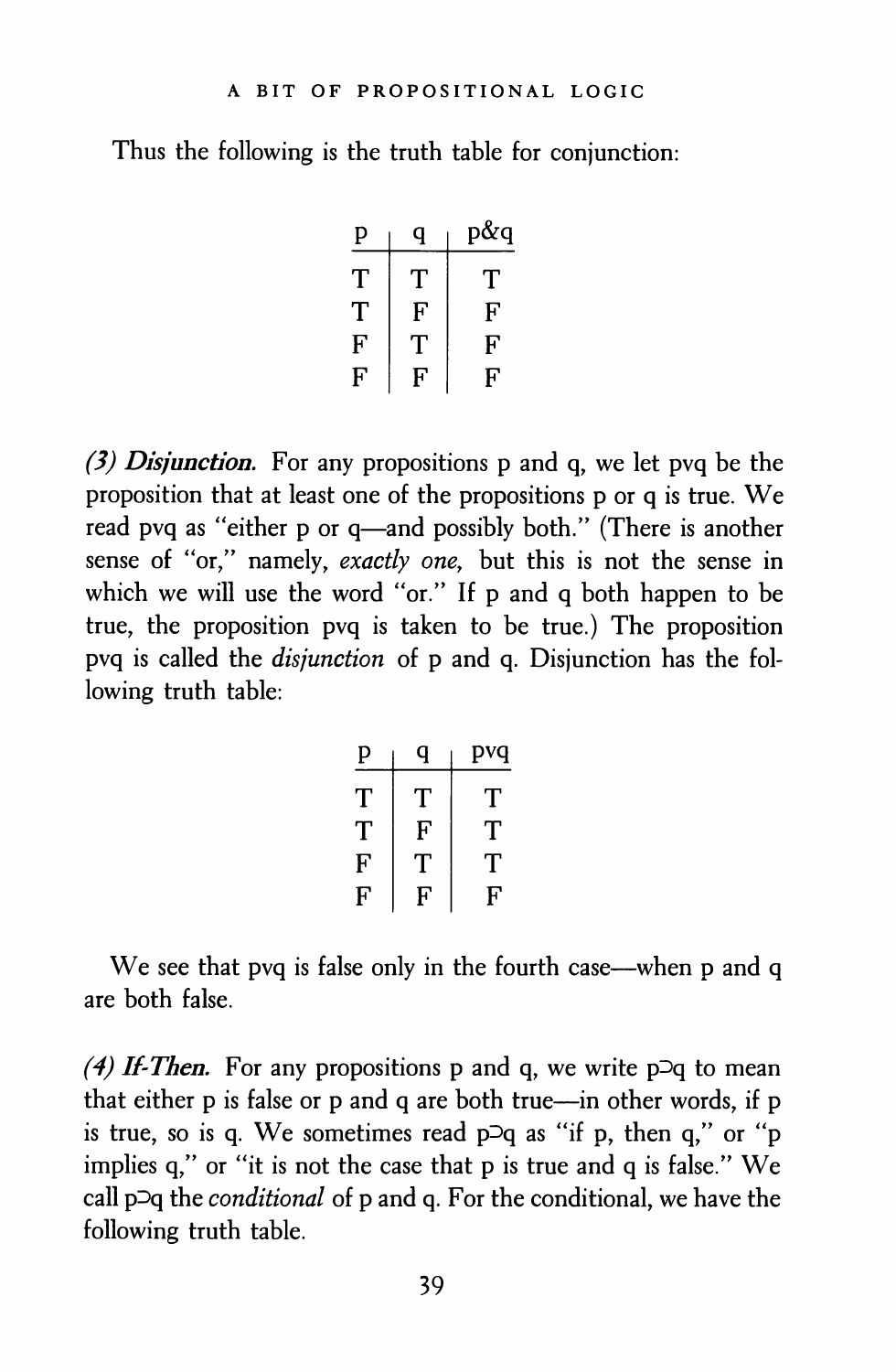| Р | q  | poq |
|---|----|-----|
| T | T  | T   |
| T | F  | F   |
| F | T. | Ţ.  |
| F | F  | T   |

We note that  $p \supset q$  is false only in the second line—the case when p is true and q is false. This perhaps needs some explanation:  $p\rightarrow q$ is the proposition that it is *not* the case that p is true and q is false. The only way that it can be false is if it *is* the case that p is true and q is false.

*(5) If-and-Only-If.* Finally, we let  $p \equiv q$  be the proposition that p and q are either both true or both false, or, what is the same thing, that if either one of them is true, so is the other. We read  $p \equiv q$  as "p is true if and only if q is true," or "p and q are equivalent." (We recall that two propositions are called *equivalent* if they are either both true or both false.) The proposition  $p \equiv q$  is sometimes called the *biconditional* of p and q. Here is its truth table.

| P | q  | $p=q$ |
|---|----|-------|
| Т | T  | T     |
| T | F  | F     |
| F | ٦. | F     |
| F | F  | T     |

*Parentheses.* We need to use parentheses to avoid ambiguity. For example, suppose I write p&qvr. The reader cannot tell whether I mean that p is true and either q or r is true, or whether I mean that either p and q are both true or r is true. If I mean the former, I should write  $p\&(qvr)$ ; if I mean the latter, I should write  $(p\&q)vr$ .

*Compound Truth Tables.* By the *truth value* of a proposition is meant its truth or falsity---that is  $T$ , if p is true, and  $F$ , if p is false.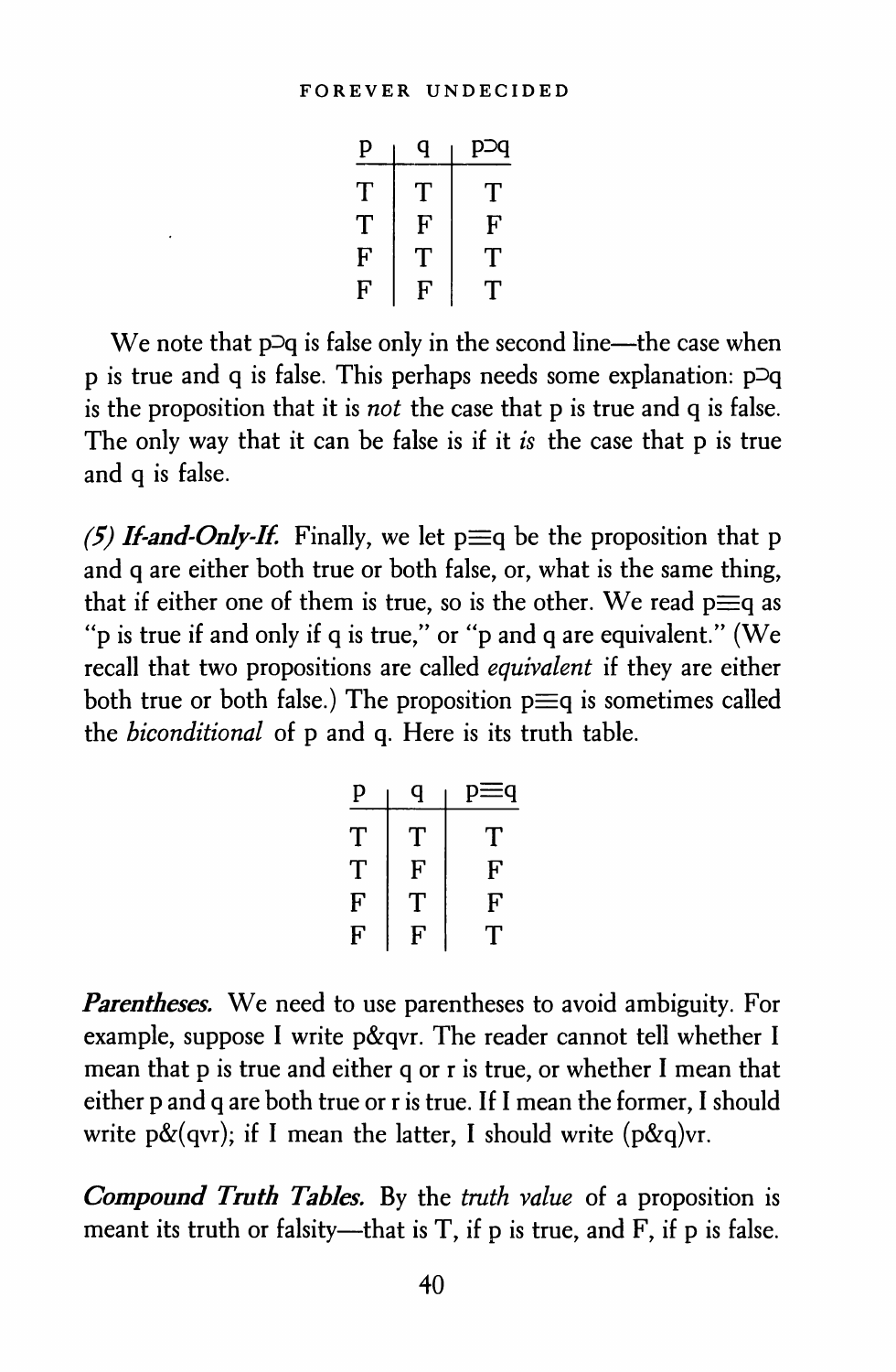Thus the propositions  $2 + 2 = 4$  and London is the capital of England, though different propositions, have the same truth value -namely, T.

Consider now two propositions p and q. If we know the truth value of p and the truth value of q, then we can determine the truth values of p&q, pvq, p $\supseteq q$ , and p $\equiv q$ —and also the truth value of  $\sim$ p (as well as the truth value of  $\sim$ q). It therefore follows that given any combination of p and q (that is, any proposition expressible in terms of p and q, using the logical connectives), we can determine the truth value of this combination once we are given the truth values of p and q. For example, suppose A is the proposition  $(p\equiv (q\&p))\supset(\sim p\supset q)$ . Given the truth values of p and q, we can successively find the values of  $q\&p$ ,  $p\equiv (q\&p)$ ,  $\sim p$ , ( $\sim p\supset q$ ), and finally  $(p\equiv (q\&p))\supset(\sim p\supset q)$ . There are four possible distributions of truth values for p and q, and in each of the four cases we can determine the truth value of A. We can do this systematically by constructing the following table:

|    |   | q&p | $p \equiv (q \& p)$ | $\sim$ n | $\sim$ p $\supset$ q | $(p \equiv (q\&p))\supset(\sim p\supset q)$ |
|----|---|-----|---------------------|----------|----------------------|---------------------------------------------|
| T  | m |     |                     |          |                      |                                             |
| ᠇᠇ |   |     |                     |          |                      |                                             |
| F  |   |     |                     |          | ┯                    |                                             |
| F  |   |     |                     |          |                      |                                             |

We see then that A is true in the first three cases and false in the fourth.

Let us consider another example: Let  $B = (p \supset q) \supset (\sim q \supset \sim p)$ , and let us make a truth table for B.

|              |   |             |              | $p \supset q \mid \sim q \supset \sim p \mid$ | $(p \supset q) \supset (\sim q \supset \sim p)$ |
|--------------|---|-------------|--------------|-----------------------------------------------|-------------------------------------------------|
| T            | T | $\mathbf F$ | $\mathbf{F}$ |                                               |                                                 |
| T            |   | F           | $\mathbf{T}$ |                                               |                                                 |
| $\mathbf{F}$ |   |             |              |                                               |                                                 |
| $\mathbf{F}$ | F | ா           | $\mathbf{T}$ |                                               |                                                 |

41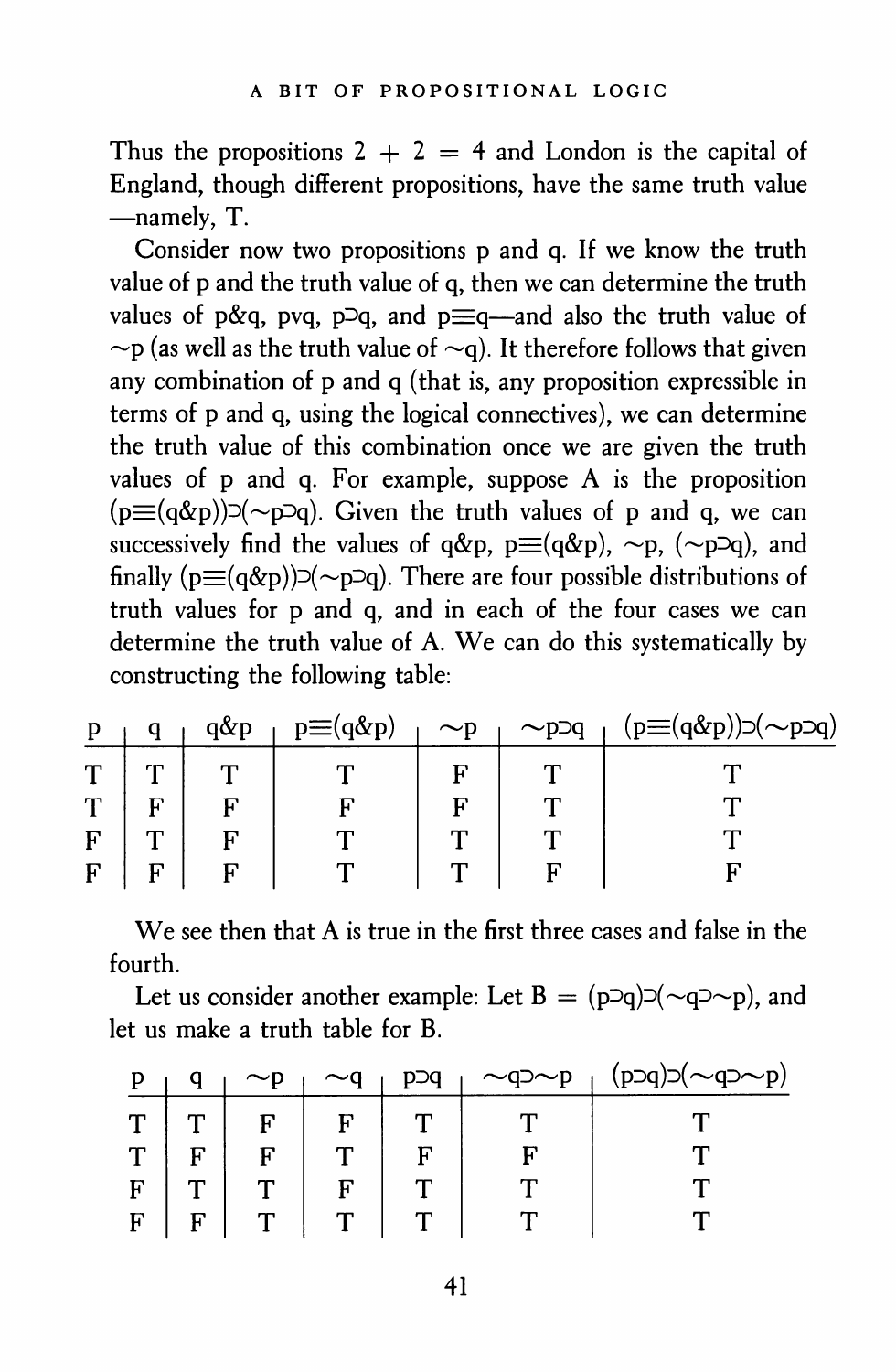We see that B is true in all four cases, and is hence an example of what is called a *tautology.* 

We can also construct a truth table for a combination of three propositional unknowns-p, q, and r-but now there are eight cases to consider (because there are four distributions of T's and F's to p and q, and with each of these four distributions there are two possibilities for  $r$ ). For example, suppose C is the expression  $(p\&(q\exists r))\exists (r\&\sim p)$ . It would have the following truth table:

| P | q | r | $q$ $\supset r$ | $p\&(q\supset r)$ | $\sim_{D}$ | $r\&\sim p$ | $(p\&(q\supset r))\supset(r\&\sim p)$ |
|---|---|---|-----------------|-------------------|------------|-------------|---------------------------------------|
| Т | m | т | m               | ௱                 | F          | F           | F                                     |
| T | m | F | F               | F                 | F          | F           | F                                     |
| T | F | Т | m               | m                 | F          | F           | F                                     |
| T | F | F | m               | m                 | F          | F           | F                                     |
| F | m | m | m               | F                 | ౼          | ᡣ           | F                                     |
| F | m | F | F               | F                 | ᡣ          | F           | F                                     |
| F | F | т | m               | F                 | ᡣ          |             | F                                     |
| F | F | F | m               | F                 | m          | F           |                                       |

We will see that C is false in all eight cases; it is the very opposite of a tautology and is an example of what is called a *contradiction.*  There are *no* propositions p, q, and r such that  $(p\&(q\supset r))\supset(r\&\sim p)$ is true. (We could have seen this without a truth table by using common sense. Suppose  $p\&(q\supset r)$  is true. Then how could (r $\&\sim p$ ) be true, since  $\sim$ p is false?)

If we make a truth table for an expression in four unknowns-say, p, q, r, and s-there are sixteen cases to consider, and so the truth table will have sixteen lines. In general, for any positive whole number n, a truth table for an expression in n unknowns must have  $2<sup>n</sup>$  lines (each time we add an unknown, the number of lines doubles).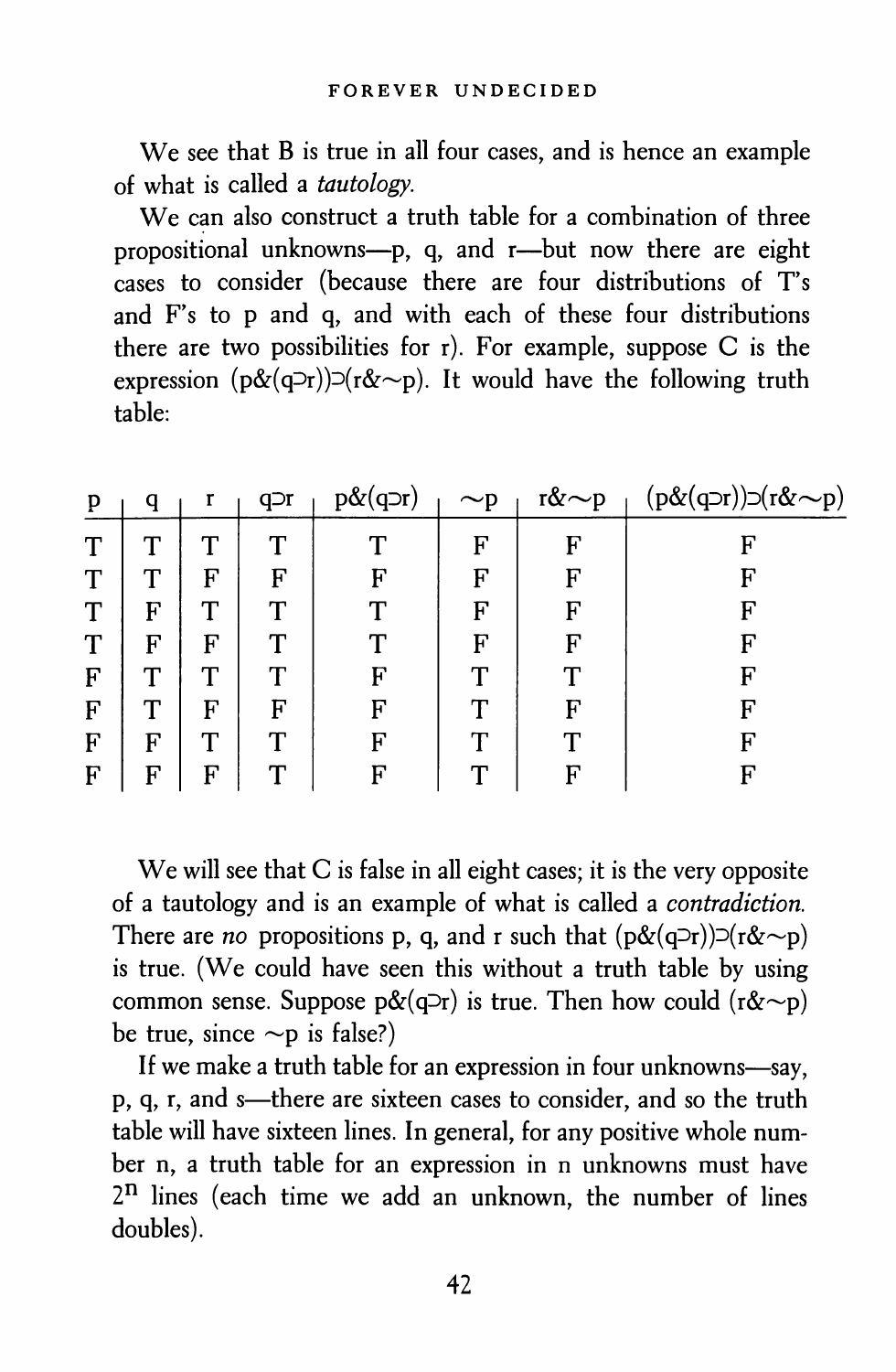#### **TAUTOLOGIES**

A proposition is called a *tautology* if it can be established purely on the basis of the truth table rules for the logical connectives. For example, suppose that one person says that it will rain tomorrow and a second person says that it won't. We can hardly expect to tell which one is right by using a truth table. We must wait till tomorrow and then *observe* the weather. But suppose a third person says today: "Either it will rain tomorrow or it won't." Now, that's what I would call a *safe* prediction! Without waiting for tomorrow, and making an observation, we know *by pure reason* that he must be right. His assertion is of the form  $pv \sim p$  (where p is the proposition that it will rain tomorrow), and for *every* proposition p, the proposition  $pv \sim p$ must be true (as a truth table will easily show).

The more usual definition of tautology involves the notion of a *formula.* By a formula is meant any expression built from the symbols  $\sim$ , &, v,  $\supset \equiv$  and the propositional variables p, q, r, ... parenthesized correctly. Here are the precise rules for constructing formulas:

(1) Any propositional variable standing alone is a formula.

(2) Given any formulas X and Y already constructed, the expressions (X&Y), (XvY), (X $\supset$ Y), or (X $\equiv$ Y) are again formulas, and so is the expression  $\sim$ X.

It is to be understood that no expression is a formula unless it is constructed according to rules (1) and (2) above.

When displaying a formula standing alone, we can dispense with the outermost parentheses without incurring any ambiguity-for example, when we say "the formula  $p \supset q$ ," we mean "the formula  $(p \supseteq q)$ ."

A formula in itself is neither true nor false, but only becomes true or false when we *interpret* the propositional variables as standing for definite propositions. For example, if I asked: "Is the formula (p&q) true?", you would probably (and rightly) reply: "It depends on what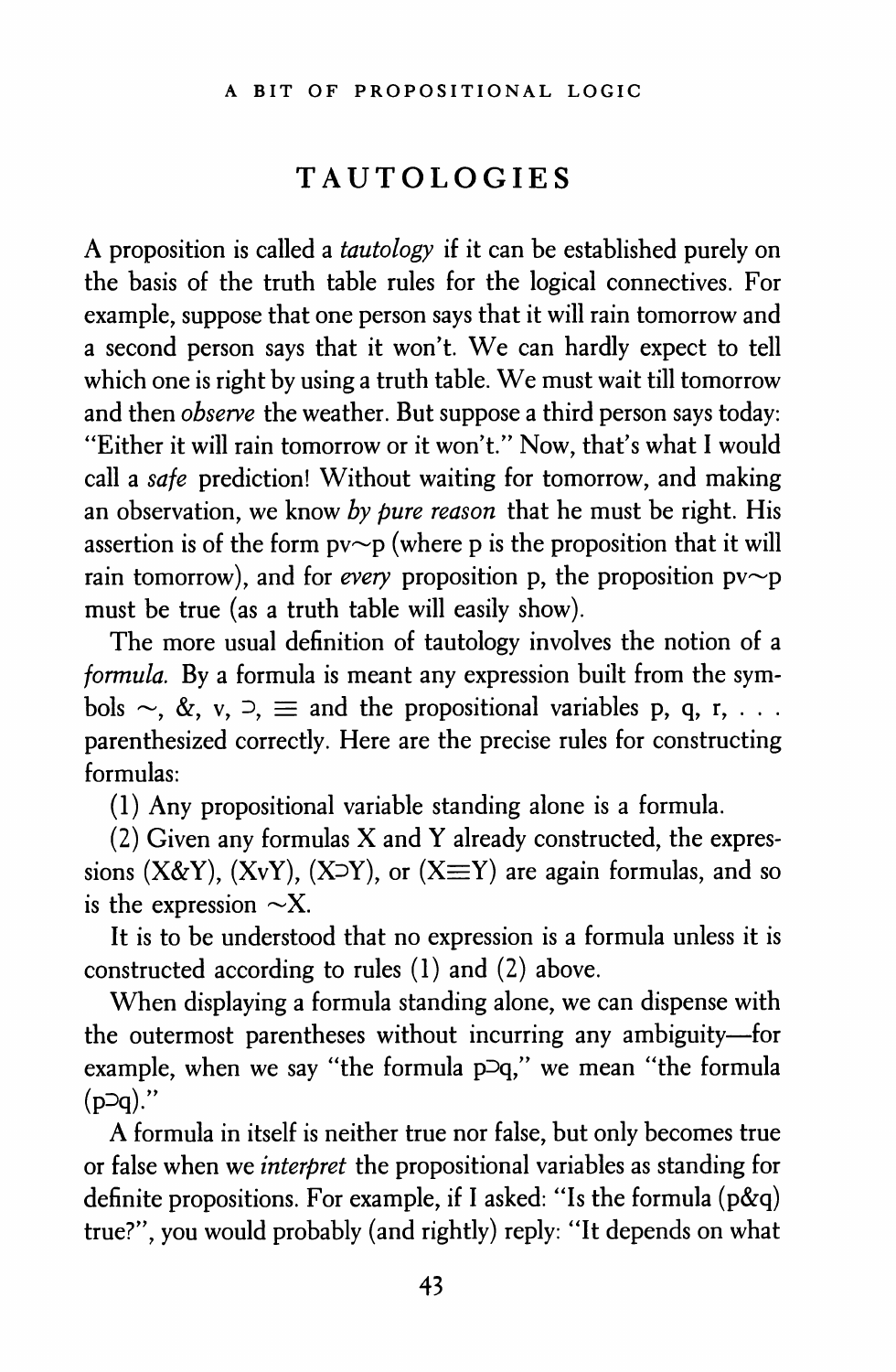propositions the letters 'p' and 'q' represent." And so a formula such as "p&q" is sometimes true and sometimes false. On the other hand, a formula such as " $pv \sim p$ " is *always* true (it is true whatever proposition is represented by the letter "p") and is accordingly called a *tautological* formula. Thus a tautological formula is by definition a formula that is *always* true-or what is the same thing, a truth table for the formula will have only T's in the last column. We can then define a *proposition* to be a tautology if it is expressed by some tautological formula under some interpretation of the propositional variables. (For example, the proposition that it is either raining or not raining is expressed by the formula  $pv \sim p$ , if we interpret "p" to be the proposition that it is raining.)

*Logical Implication and Equivalence.* Given any two propositions X and Y, we say that X *logically* implies Y, or that Y is a *logical consequence* of X if  $X \supseteq Y$  is a tautology. We say that X is *logically equivalent* to Y if  $X \equiv Y$  is a tautology; or, what is the same thing, if X logically implies Y and Y logically implies X.

#### SOME TAUTOLOGIES

The truth table is a systematic method of verifying tautologies, but many tautologies can be more quickly recognized by using a little common sense. Here are some examples:

(1)  $((p \supseteq q) \& (q \supseteq r)) \supseteq (p \supseteq r)$ .

This says that if p implies q, and if q implies r, then p implies r. This is surely self-evident (but can, of course, be verified by a truth table). This tautology has a name-it is called a *syllogism.* 

 $(2)$   $(p\&(p\supseteq q))\supseteq q$ .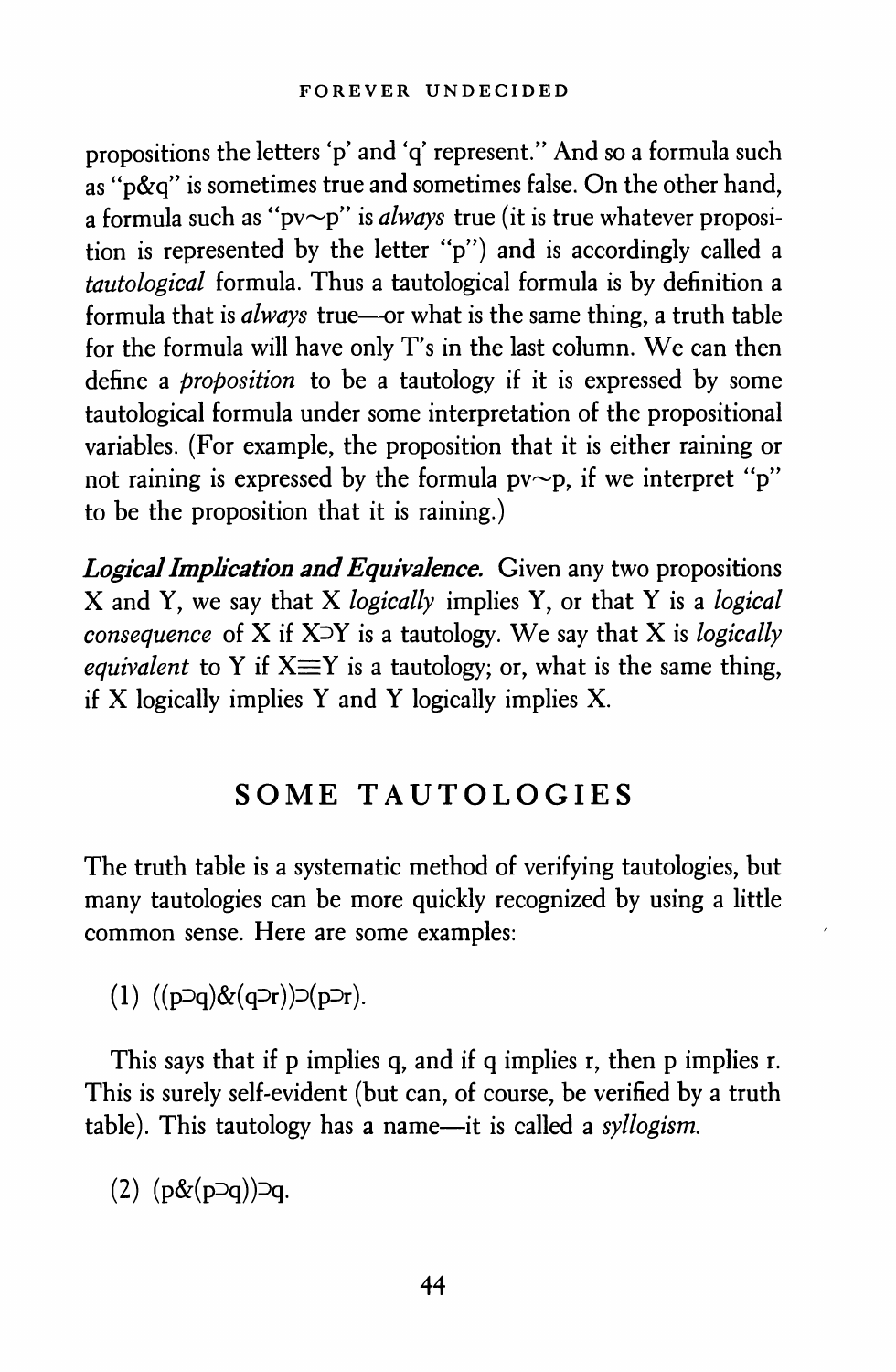This says that if p is true, and if p implies q, then q is true. This is sometimes paraphrased: "Anything implied by a true proposition is true."

(3)  $((p \supset q) \& \sim q) \supset \sim p$ .

This says that if p implies a *false* proposition, then p must be false.

(4)  $((p \supseteq q) \& (p \supseteq \sim q)) \supseteq \sim p$ .

This says that if p implies q and also p implies not q, then p must be false.

(5)  $((\sim p \supseteq q) \& (\sim p \supseteq \sim q)) \supseteq p$ .

This principle is known as *reductio ad absurdum.* To show that p is true, it suffices to show that  $\sim$ p implies some proposition q as well as its negation  $\sim q$ .

(6)  $((\text{pvq})<\sim p)$  $\supseteq q$ .

This is a familiar principle of logic: If at least one of p or q is true, and if p is false, then it must be q that is true.

(7)  $((\text{pvq})\&((\text{p}\supseteq r)\&(\text{q}\supseteq r)))\supseteq r.$ 

This is another familiar principle known as *proof by cases.* Suppose pvq is true. Suppose also that p implies r and that q implies r. Then r must be true (regardless of whether it is p or q that is true -or both).

The reader with little experience in propositional logic should benefit from the following exercise.

*Exercise* 1. State which of the following are tautologies.

(a)  $(p \supseteq q) \supseteq (q \supseteq p)$ (b)  $(p \supseteq q) \supseteq (\sim p \supseteq \sim q)$ 

(c)  $(p\supset q)\supset(\sim q\supset\sim p)$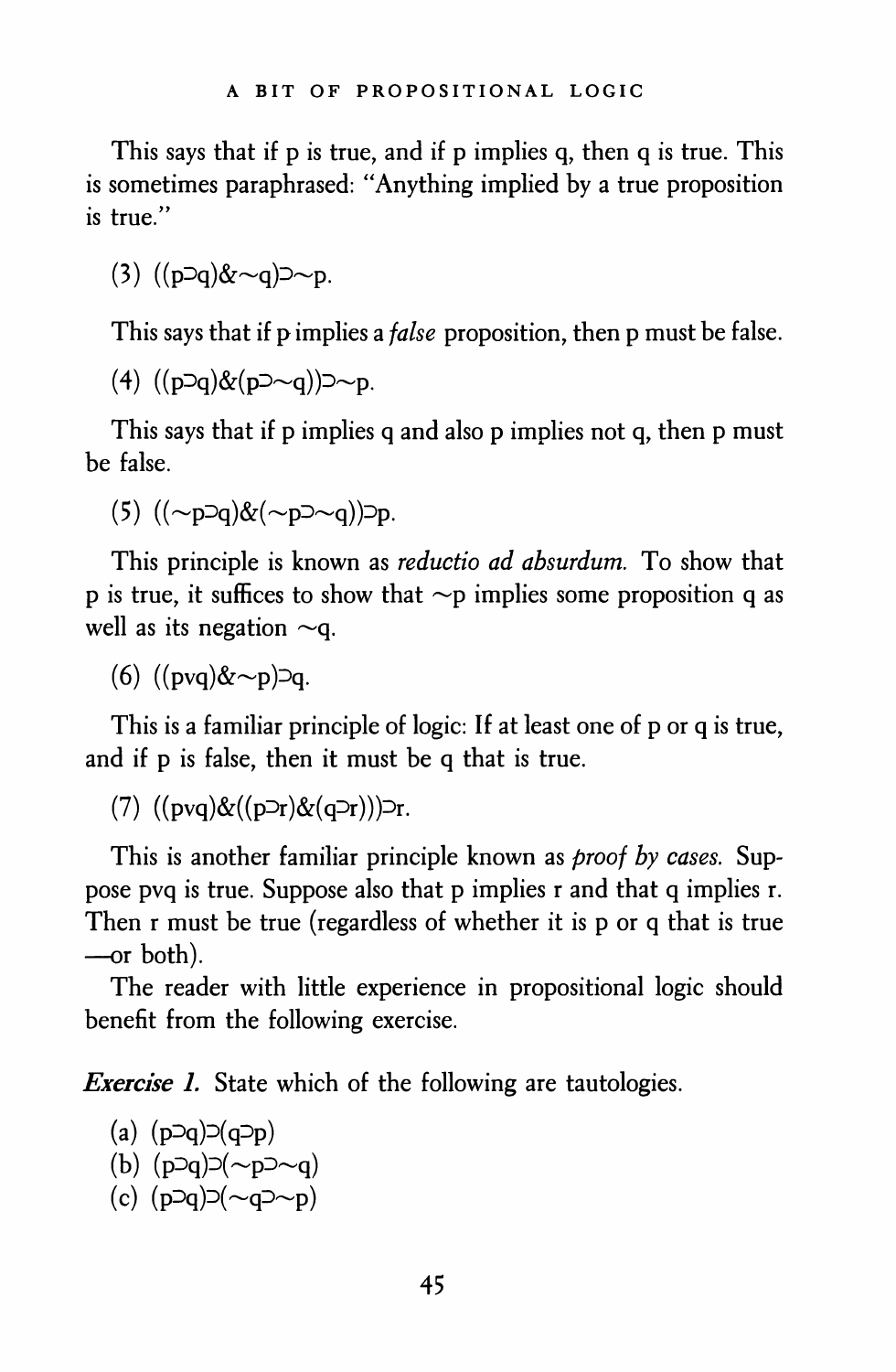(d) 
$$
(p \equiv q) \supset (\sim p \equiv \sim q)
$$
  
\n(e)  $\sim (p \supset \sim p)$   
\n(f)  $\sim (p \equiv \sim p)$   
\n(g)  $\sim (p \& q) \supset (\sim p \& \sim q)$   
\n(h)  $\sim (p \lor q) \supset (\sim p \lor \sim q)$   
\n(i)  $(\sim pv \sim q) \supset (\sim py)$   
\n(j)  $\sim (p \& q) \equiv (\sim p \& \sim q)$   
\n(k)  $\sim (p \lor q) \equiv (\sim p \& \sim q)$   
\n(l)  $(q \equiv r) \supset ((p \supset q) \equiv (p \supset r))$   
\n(m)  $(p \equiv (p \& q)) \equiv (q \equiv (p \lor q))$ 

*Answers.* (a) No, (b) No, (c) Yes, (d) Yes, (e) No! (f) Yes, (g) No, (h) Yes, (i) No, (j) Yes, (k) Yes, (l) Yes, (m) Yes (both  $p \equiv (p\&q)$  and  $(q\equiv(pvq))$  are equivalent to p $\supseteq q$ .

Concerning (e), many beginners think that no proposition p can imply its negation. This is not so! If p happens to be false, then  $\sim$ p is true, hence in that case,  $p \rightarrow p$  *is* true. However, no proposition can be *equivalent* to its own negation, and so (f) is indeed a tautology.

*Discussion.* The significance of tautologies is that they are not only true, but *logically certain.* No scientific experiments are necessary to establish their truth-they can be verified on the basis of *pure reason.* 

One can alternatively characterize tautologies without appeal to the notion of formulas. Let us define a *state of affairs* as any classification of all propositions into two *categories-true* propositions and *false* propositions—subject to the restriction that the classification must obey the truth table conditions for the logical connectives (for example, we may not classify pvq as true if p and q are both classified as false). A tautology, then, is a proposition which is true in every *possible state of affairs.* 

This is related to Leibniz's notion of other possible worlds. Leibniz claimed that of all possible worlds, this one was the best. Frankly,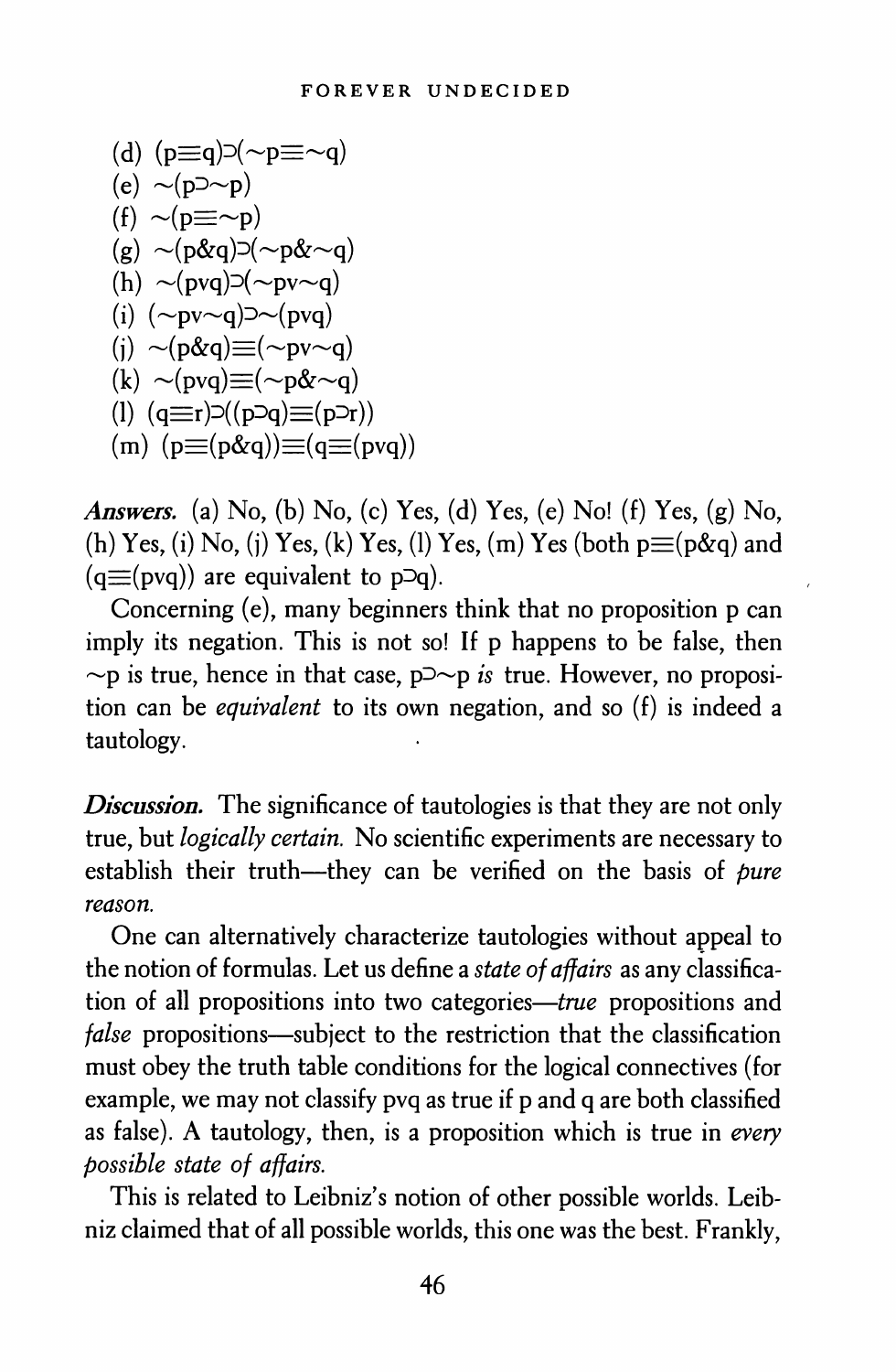I have no idea whether he was right or wrong in this, but the interesting thing is that he considered other possible worlds. Out of this, a whole branch of philosophical logic known as possible world semantics has developed in recent years—notably by the philosopher Saul Kripke-which we will discuss in a later chapter. Given any possible world, the set of all propositions that are true for that world, together with the set of all propositions that are false for that world, constitute the state of affairs holding for *that* world. A tautology, then, is true, not only for this world, but for *all* possible worlds. The physical sciences are interested in the state of affairs that holds for the *actual* world, whereas pure mathematics and logic study *all*  possible states of affairs.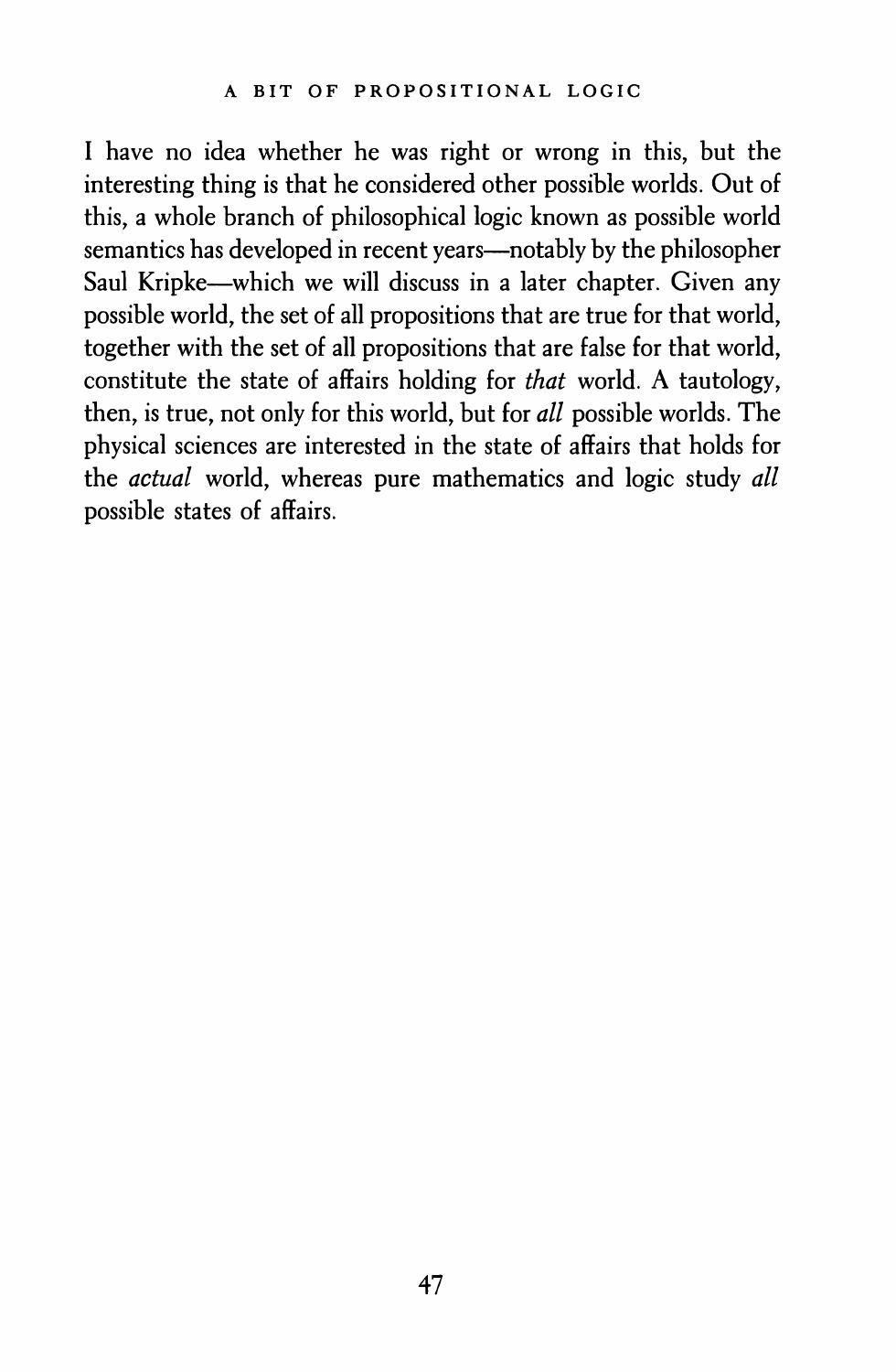### • 7 •

## **Knights, Knaves, and Propositional Logic**

#### KNIGHTS AND KNAVES REVISITED

We can now introduce a simple but basic translation device whereby a host of problems about liars and truth tellers can be reduced to problems in propositional logic. This device will be crucial in several subsequent chapters.

Let us return to the Island of Knights and Knaves. Given a native P, let k be the proposition that P is a knight. Now, suppose that P asserts a proposition  $X$ . In general we do not know whether  $P$  is a knight or a knave, nor whether X is true or false. But this much we do know: If P is a knight, then X is true, and conversely, if X is true, then P is a knight (because knaves never make true statements). And so we know that  $P$  is a knight if and only if  $X$  is true; in other words, we know that the proposition  $k\equiv X$  is a true proposition. And so we translate "P asserts  $X$ " as "k $\equiv$ X."

Sometimes we have more than two natives involved—for example, suppose we have two natives  $P_1$  and  $P_2$ . We let  $k_1$  be the proposition that  $P_1$  is a knight; we let  $k_2$  be the proposition that  $P_2$ is a knight. If a third native  $P_3$  is involved, we let  $k_3$  be the proposi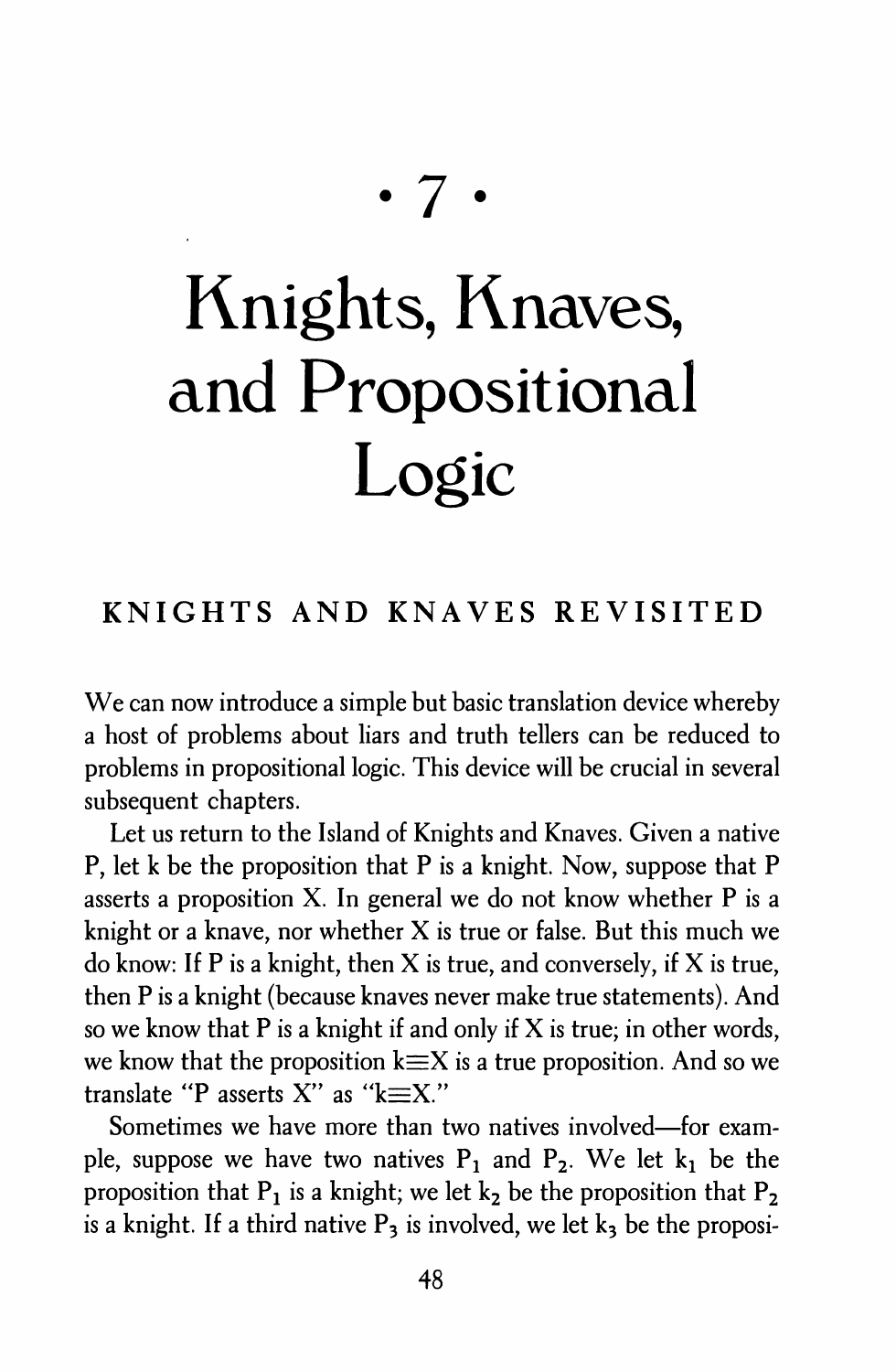tion that  $P_3$  is a knight, and so forth, for all natives involved. We then translate "P<sub>1</sub> asserts X" as "k<sub>1</sub> $\equiv$ X"; we translate "P<sub>2</sub> asserts X" as " $k_2 \equiv X$ "; and so on.

Let us now look at the first problem in Chapter 3 (page 15). There are two natives  $P_1$  and  $P_2$  (the husband and the wife) involved. We are given that  $P_1$  asserts that  $P_1$  and  $P_2$  are both knaves; we are to determine the types of  $P_1$  and  $P_2$ . Now,  $k_1$  is the proposition that  $P_1$  is a knight, hence  $\sim k_1$  is equivalent to the proposition that  $P_1$ is a knave (since each inhabitant is a knight or a knave, but not both). Similarly,  $-k_2$  is the proposition that P<sub>2</sub> is a knave. Hence the proposition that P<sub>1</sub> and P<sub>2</sub> are both knaves is  $\sim k_1 \& \sim k_2$ . P<sub>1</sub> is asserting the proposition  $\sim k_1 \& \sim k_2$ . Then, using our translation device, the *reality* of the situation is that  $k_1 \equiv (\sim k_1 \& \sim k_2)$  is true. So the problem can be posed in the following purely propositional terms: Given two propositions  $k_1$  and  $k_2$  such that  $k_1 \equiv (\sim k_1 \& \sim k_2)$ is true, what are the truth values of  $k_1$  and  $k_2$ ? If we make a truth table, we car hat the only case in which  $k_1 \equiv (\sim k_1 \& \sim k_2)$  comes out true is wreak  $k_1$  is false and  $k_2$  is true. (We also saw this by common-sense reasoning when we solved the problem in Chapter 3.) The upshot is that the proposition  $(k_1 \equiv (\sim k_1 \& \sim k_2)) \rightarrow \sim k_1$  is a tautology, and so is the proposition  $(k_1 \equiv (\sim k_1 \& \sim k_2))$   $\supset k_2$ .

The entire mathematical content of this problem is that for any propositions  $k_1$  and  $k_2$ , the following proposition is a tautology:  $(k_1 \equiv (-k_1 \& \sim k_2)) \supset (-k_1 \& k_2).$ 

The reader might note as well that the converse proposition  $(-k_1 \& k_2)$  $\supset$  $(k_1 \equiv (-k_1 \& \sim k_2)$ ) isalsoa tautology, hence the proposition  $k_1 \equiv (\sim k_1 \& \sim k_2)$  is logically *equivalent* to the proposition  $\sim k_1 \& k_2$ .

Now let us look at the second problem in Chapter 3. Here  $P_1$ asserts that either  $P_1$  or  $P_2$  is a knave. We concluded that  $P_1$  is a knight and  $P_2$  is a knave. The mathematical content of this fact is that the proposition  $(k_1 \equiv (\sim k_1 v \sim k_2))$   $\supset (k_1 < k_2)$  is a tautology.

The reader might note in passing that the converse is also true, and hence that the proposition  $(k_1 \equiv (\sim k_1 v \sim k_2))\equiv (k_1 \& \sim k_2)$  is a tautology.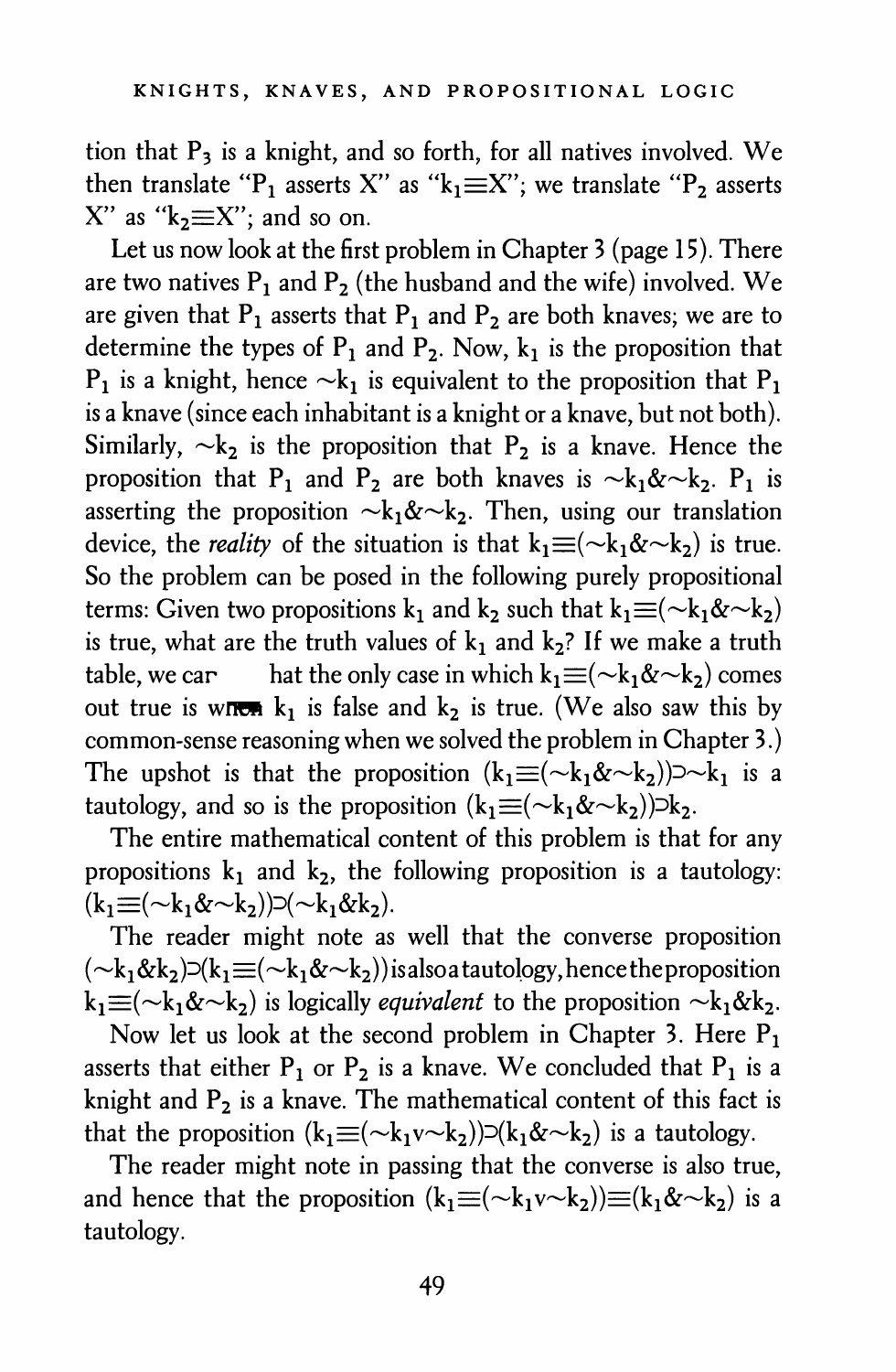The translation of Problem 3 is of particular theoretical significance; in fact, let us consider it in the more general form of Theorem I, Chapter 3 (page 18). We have a native P claiming about a certain proposition q that if P is a knight, then q is true (q could be the proposition that P's wife is a knight, or that there is gold on the island, or any proposition whatsoever). We let k be the proposition that P is a knight. Thus P is claiming the proposition  $k\geq q$ , and so the reality of the situation is that  $k \equiv (k \geq q)$  is true. From this we are to determine the truth value of k and q. As we have seen, k and q must both be true. Thus the mathematical content of Theorem I, Chapter 3, is that  $(k\equiv (k\geq q))\supset (k\&q)$  is a tautology. Of course this fact is not really dependent on the particular nature of the proposition k; for *any* proposition p and q, the proposition  $(p\equiv(p\supset q))\supset (p\&q)$  is a tautology. The converse proposition,  $(p\&q)$  $(p\equiv(p\rightarrow q))$ , is also a tautology, because if p&q is true, p and q are both true, then  $p \supseteq q$  must be true, hence  $p \equiv (p \supseteq q)$  must be true. And so the following is a tautology:  $(p\equiv(p\supset q)) \equiv (p\&q)$ .

Let us now look at Problem 4, or rather Theorem II, in Chapter 3. Here we have P claiming that P is a knight if *and only* if q. Again we let  $k$  be the proposition that  $P$  is a knight, and so  $P$  is claiming the proposition k $\equiv q$ . Therefore we know that k $\equiv (k \equiv q)$  is true. From this we can determine that q must be true, and so the essential mathematical content of Theorem II, Chapter 3, is that the following is a tautology:  $(k\equiv (k\equiv q))\supset q$ .

This tautology is what I would call the Goodman tautology, since it arises from Nelson Goodman's problem, which is discussed in Chapter 3.

*Exercise 1.* Let us consider three inhabitants  $P_1$ ,  $P_2$ , and  $P_3$  of the knight-knave island. Suppose  $P_1$  and  $P_2$  make the following statements.

 $P_1$ :  $P_2$  and  $P_3$  are both knights.  $P_2$ :  $P_1$  is a knave and  $P_3$  is a knight.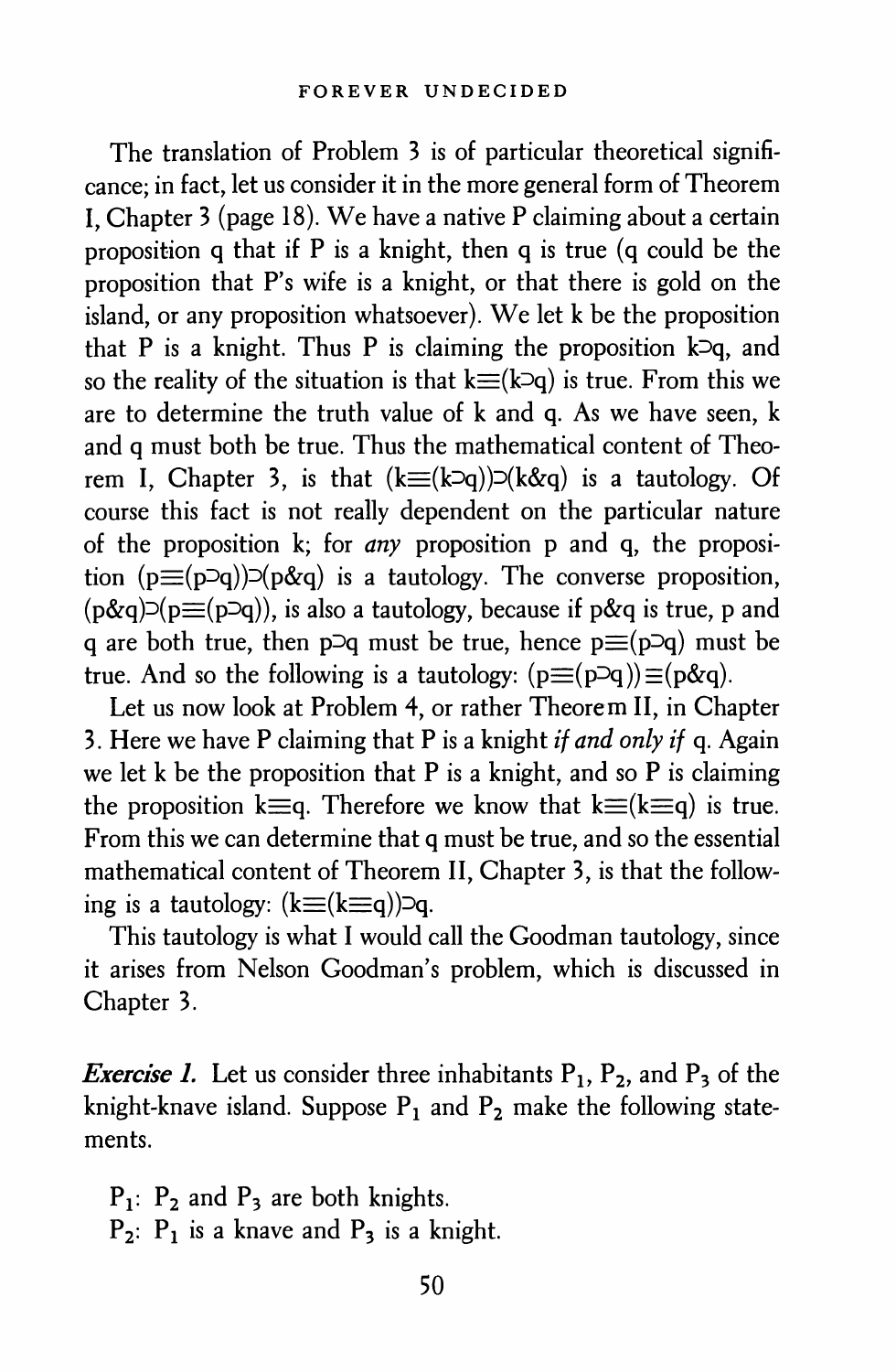What types are  $P_1$ ,  $P_2$ , and  $P_3$ ?

*Exercise* 2. (a) Is the following a tautology?

$$
((k_1 \equiv (k_2 \& k_3)) \& (k_2 \equiv (\sim k_1 \& k_3))) \supset ((\sim k_1 \& \sim k_2) \& \sim k_3)
$$

(b) How does this relate to Exercise I?

*Exercise 3.* Show that the proposition  $p_3$  is a logical consequence of the following two propositions:

(1) 
$$
p_1 \equiv \sim p_2
$$
  
(2)  $p_2 \equiv (p_1 \equiv \sim p_3)$ 

*Exercise 4.* Suppose  $P_1$ ,  $P_2$ , and  $P_3$  are three inhabitants of the knight-knave island, and that  $P_1$  and  $P_2$  make the following statements:

 $P_1$ :  $P_2$  is a knave.  $P_2$ :  $P_1$  and  $P_3$  are of different types.

(a) Is  $P_3$  a knight or a knave? (b) How does this relate to Exercise 3?

#### **THE OONA PROBLEMS**

Many of the Oona problems of Chapter 4 can also be solved by truth tables. Consider, for example, the first one (page 23): We have two natives  $P_1$  and  $P_2$ ;  $P_1$  asserts that if  $P_1$  and  $P_2$  are both knights, then Oona is on the island.  $P_2$  asserts the same thing. We let O be the proposition that Oona is on the island. Using our translation device, we know that the following two propositions are true.

(1)  $k_1 \equiv ((k_1 \& k_2) \supset O)$ 

(2)  $k_2 \equiv ((k_1 \& k_2) \supset O)$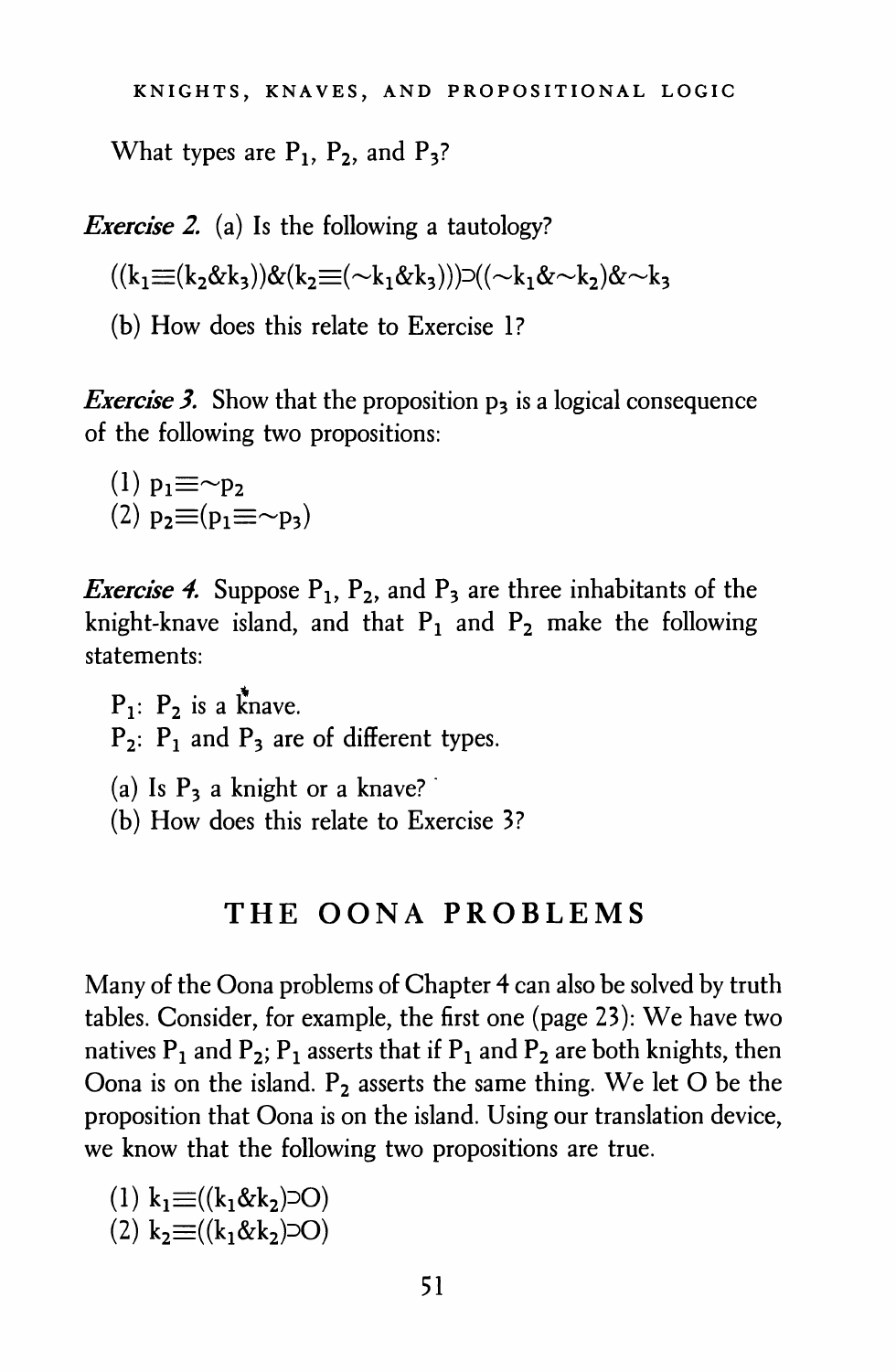We are to determine whether O is true or false. Well, if you make a truth table for the conjunction of  $(1)$  and  $(2)$ —i.e., for  $(k_1\equiv((k_1\&k_2)\supset\bigcirc)(k_2\equiv((k_1\&k_2)\supset\bigcirc))$ , you will see that the last column contains T's in those and only those places in which 0 has the value T. Therefore 0 must be true.

*Exercise* 5. Suppose the husband goes looking for Oona and meets two natives A and B on an island and they make the following statements:

A: If B is a knight, then Oona is not on this island.

B: If A is a knave, then Oona is not on this island.

Is Oona on this island?

*Exercise* 6. On another island, two natives A and B make the following statements:

A: If either of us is a knight, then Oona is on this island.

B: If either of us is a knave, then Oona is on this island.

Is Oona on this island?

*Exercise* 7. On another island, two natives A and B make the following statements.

A: If I am a knight and B is a knave, then Oona is on this island.

B: That is not true!

Is Oona on this island?

#### MARTIANS AND VENUSIANS REVISITED

Many of the Mars-Venus-Female-Male puzzles of Chapter 5 can also be solved by truth tables, although the translation device needed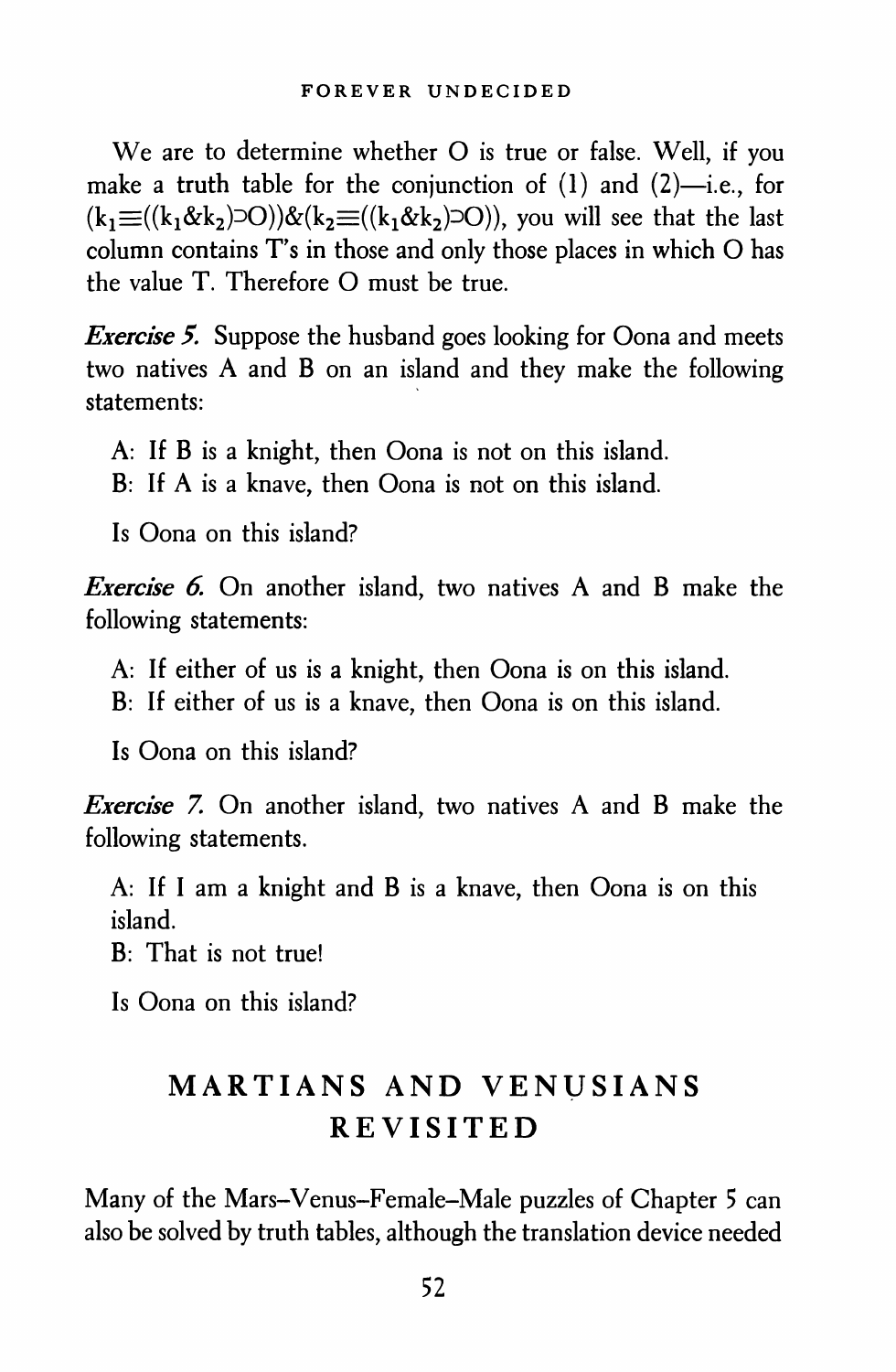is a bit more complex, and this type of problem is not considered further in the present book.

Let us number the club members in some order  $P_1$ ,  $P_2$ ,  $P_3$ , etc., and for each number i, let  $V_i$  be the proposition that  $P_i$  is Venusian, and let Fi be the proposition that Pi is female. Then Pi is *Martian*  can be written  $\sim V_i$ , and P<sub>i</sub> is *male* can be written  $\sim F_i$ . Now, P<sub>i</sub> tells the truth if and only if Pi is either a Venusian female or a Martian male, which can be symbolized  $(Vi\&Fi)v(\sim Vi\&\sim Fi)$ , or more simply,  $V_i \equiv F_i$ . And so now if  $P_i$  asserts a proposition X, the reality of the situation is the following proposition:  $(V_i \equiv F_i) \equiv X$ .

This then is our translation device. Whenever  $P_i$  asserts  $X$ , we write down:  $(V_i \equiv F_i) \equiv X$ .

Consider, for example, Problem 7 of Chapter 5 (page 30)—the case of Ork and Bog. Let  $P_1$  be Ork and  $P_2$  be Bog. Then we are given the following four propositions (after we apply the translation device):

- (1)  $(V_1 \equiv F_1) \equiv V_2$
- (2)  $(V_2 \equiv F_2) \equiv \sim V_1$
- (3)  $(V_1 \equiv F_1) \equiv \sim F_2$
- (4)  $(V_2 \equiv F_2) \equiv F_1$

The truth values of  $V_1$ ,  $F_1$ ,  $V_2$ , and  $F_2$  can then be found by a truth table. (There are four unknowns  $V_1$ ,  $F_1$ ,  $V_2$ , and  $F_2$  involved, and so there are sixteen cases to consider!)

*Note:* Not all liar-truth teller problems can be solved by the translation devices in this chapter. These devices work fine for problems in which we are told what the speakers say and must then deduce certain facts about them. But for the more difficult type of puzzles in which we are to design a question or a statement to do a certain job, more thought is needed. There are other systematic devices that help in many cases, but this is a topic outside the main line of thought in this book.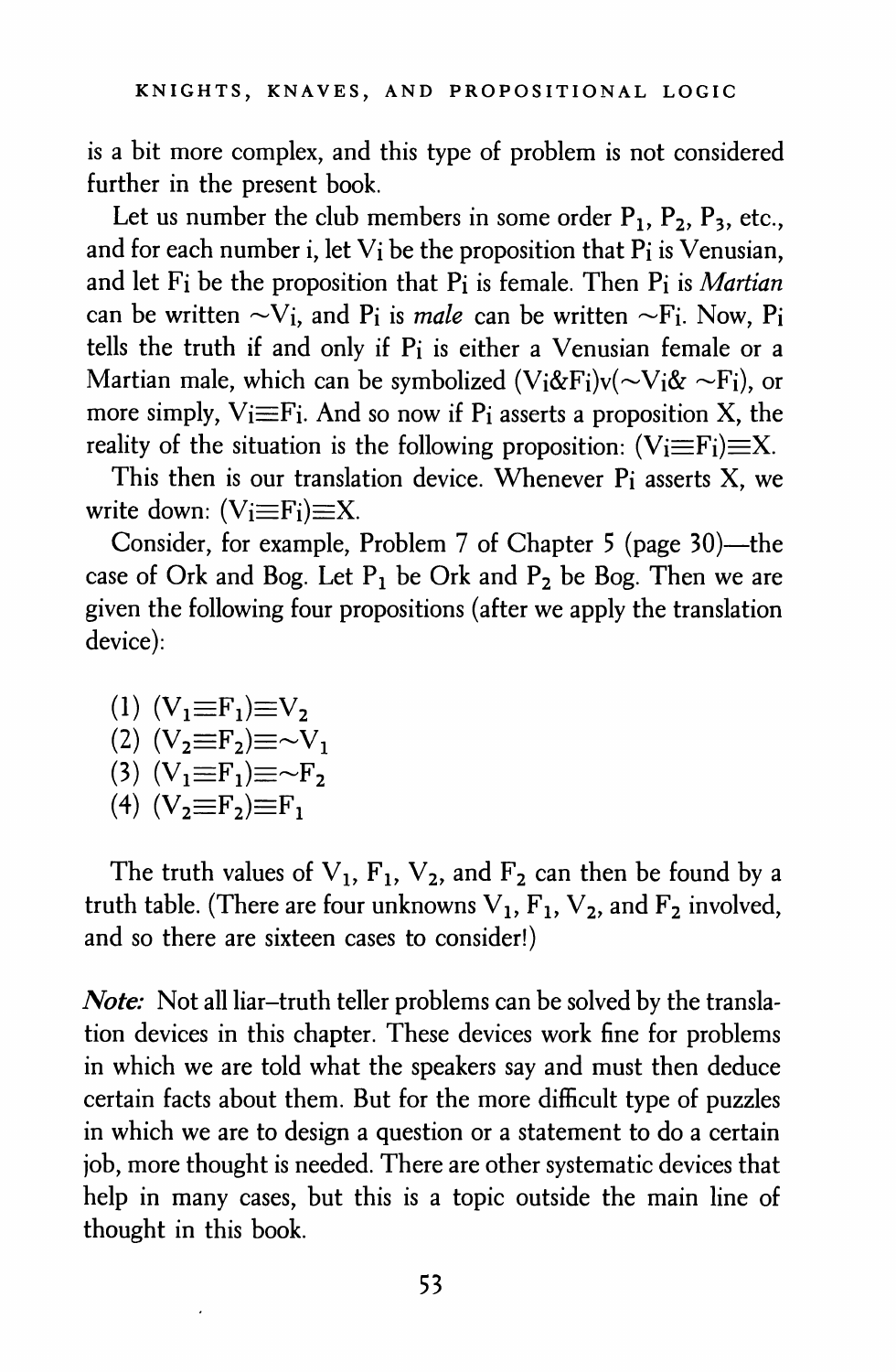#### **ANSWERS TO EXERCISES**

- 1 . All three are knaves.
- 2 . The proposition is a tautology.
- 3 . We leave this to the reader.
- $4 \cdot P_3$  is a knight.
- 5 . Oona is not on the island {and both natives are knights}.
- 6 . Oona is on the island {and both natives are knights}.
- 7 . Oona is on the island {and A is a knight; B is a knave}.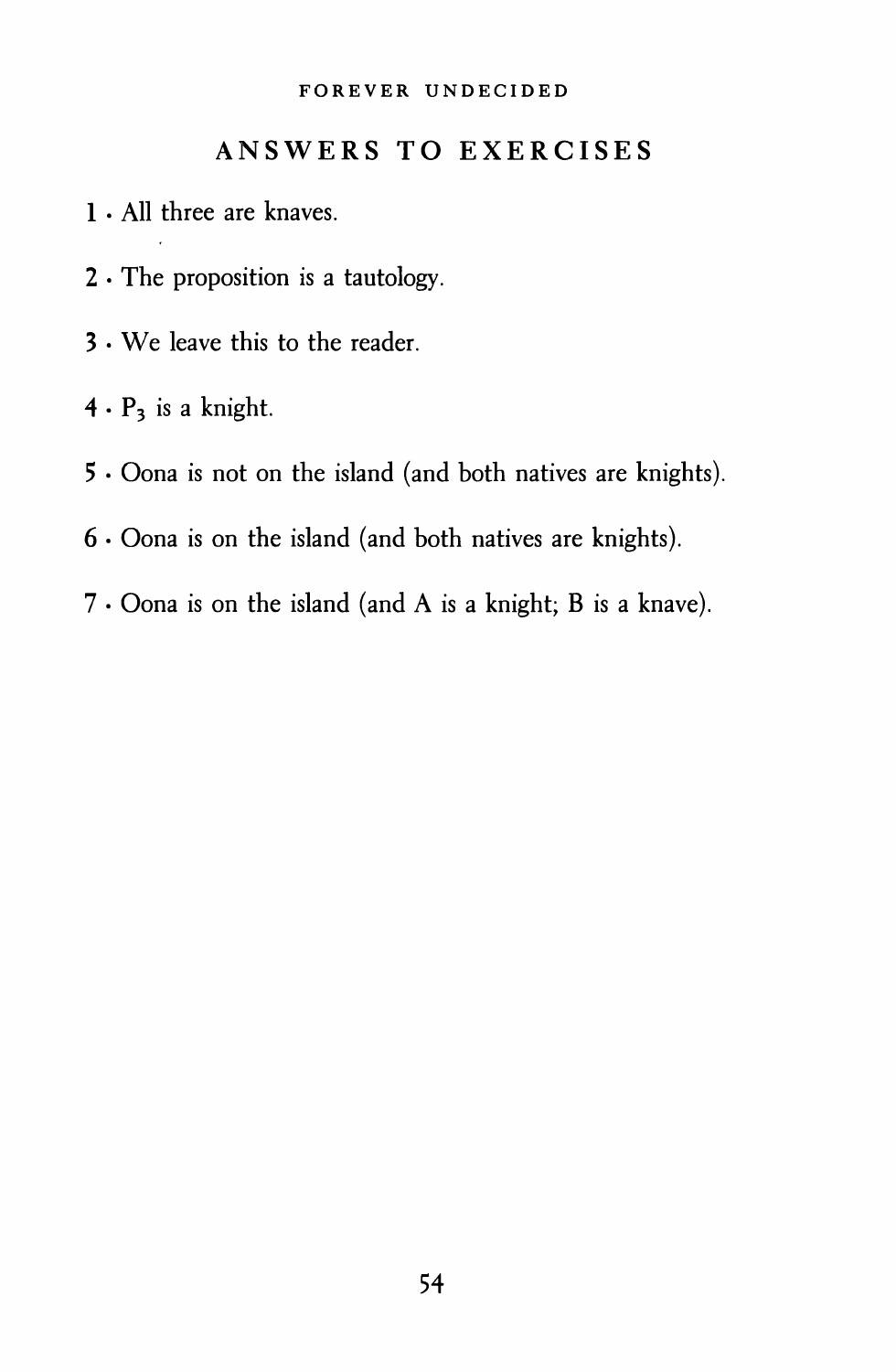### • 8 •

### **Logical Closure and Consistency**

#### **INTERDEFIN ABILITY OF THE LOGICAL CONNECTIVES**

We are now familiar with the five basic logical connectives:  $\sim$ , &, v,  $\supset$ , and  $\equiv$ . We could have started with fewer and defined the others in terms of them. This can be done in several ways, some of which will be illustrated in the following puzzles.

#### 1

Suppose an intelligent man from Mars comes down to Earth and wants to learn our logic. He claims to understand the words "not" and "and," but he does not know the meaning of the word "or." How could we explain it to him, using only the notions of *not* and *and?* 

Let me rephrase the problem. Given any proposition p, he knows the meaning of  $\neg p$ , and given any propositions p and q, he knows the meaning of p&q. What the Martian is looking for is a way of writing down an expression or formula in the letters p and q, using *only* the logical connectives  $\sim$  and  $\&$ , such that the expression is logically equivalent to the expression pvq. How can this be done?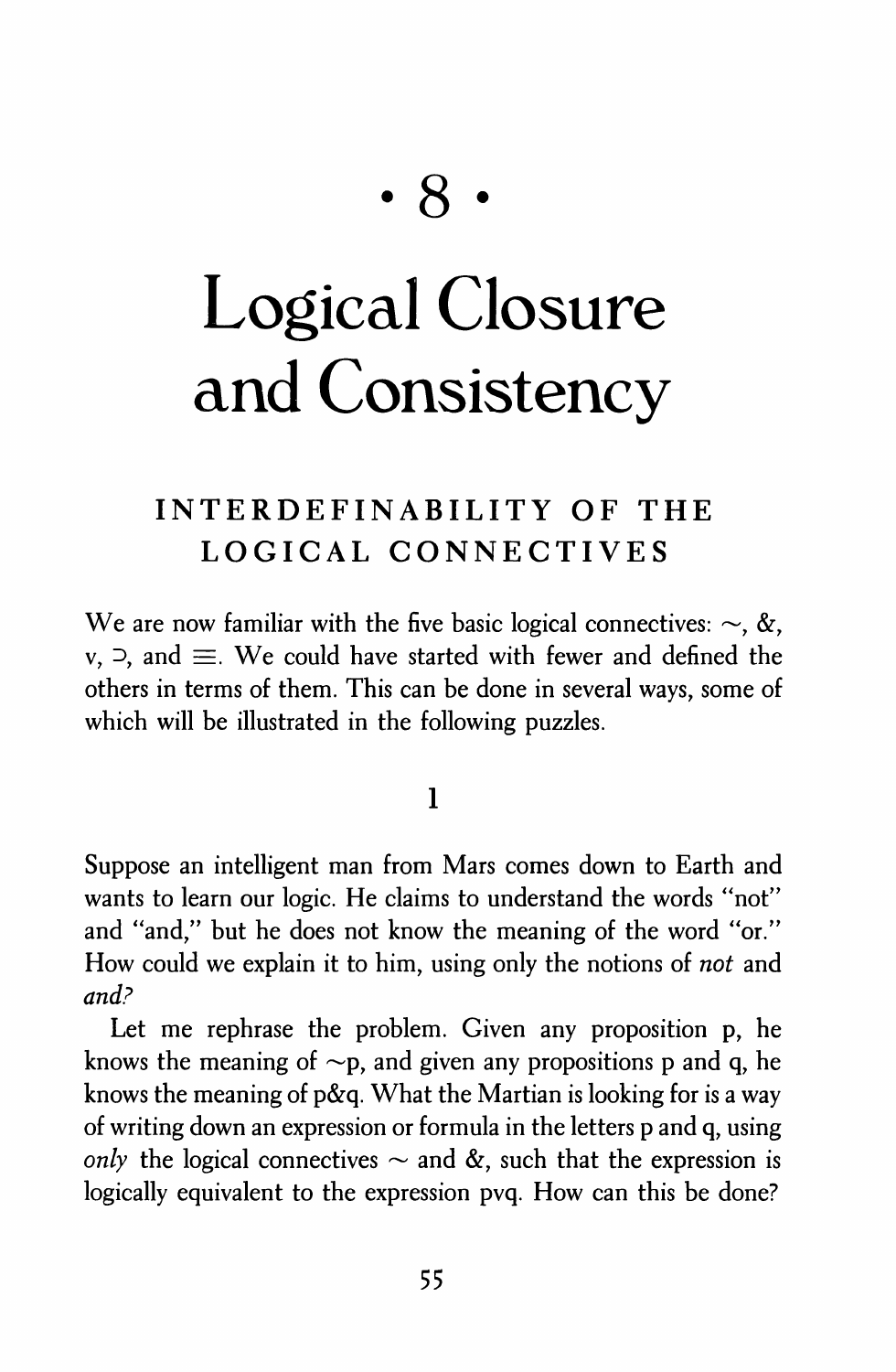#### 2

Now suppose a lady from the planet Venus comes here and tells us that she understands the meanings of  $\sim$  and v, but wants an explanation of &. How can we define & in terms of  $\sim$  and v? (That is, what expression in terms of p, q,  $\sim$ , and v is logically equivalent to p&q?)

#### 3

This time a being from Jupiter comes down who understands  $\sim$ , &, and v, and wants us to define  $\supset$  in terms of these. How can this be done?

#### 4

Next comes a being from Saturn who strangely enough understands  $\sim$  and  $\supset$ , but does not understand either & or v. How can we explain & and v to him?

#### 5

Now comes a being from Uranus who understands only the connective  $\supset$ . It is not then possible to explain to him what & means, nor what  $\sim$  means, but it *is* possible to define v in terms of just the one connective  $\supset$ . How can this be done? (The solution is not at all obvious. That it is possible to do it is part of the folklore of mathematical logic, but I have been unable to find out the logician who discovered it.)

#### 6

It is obvious that  $\equiv$  can be defined in terms of  $\sim$ , &, and v. Show two different ways of doing this.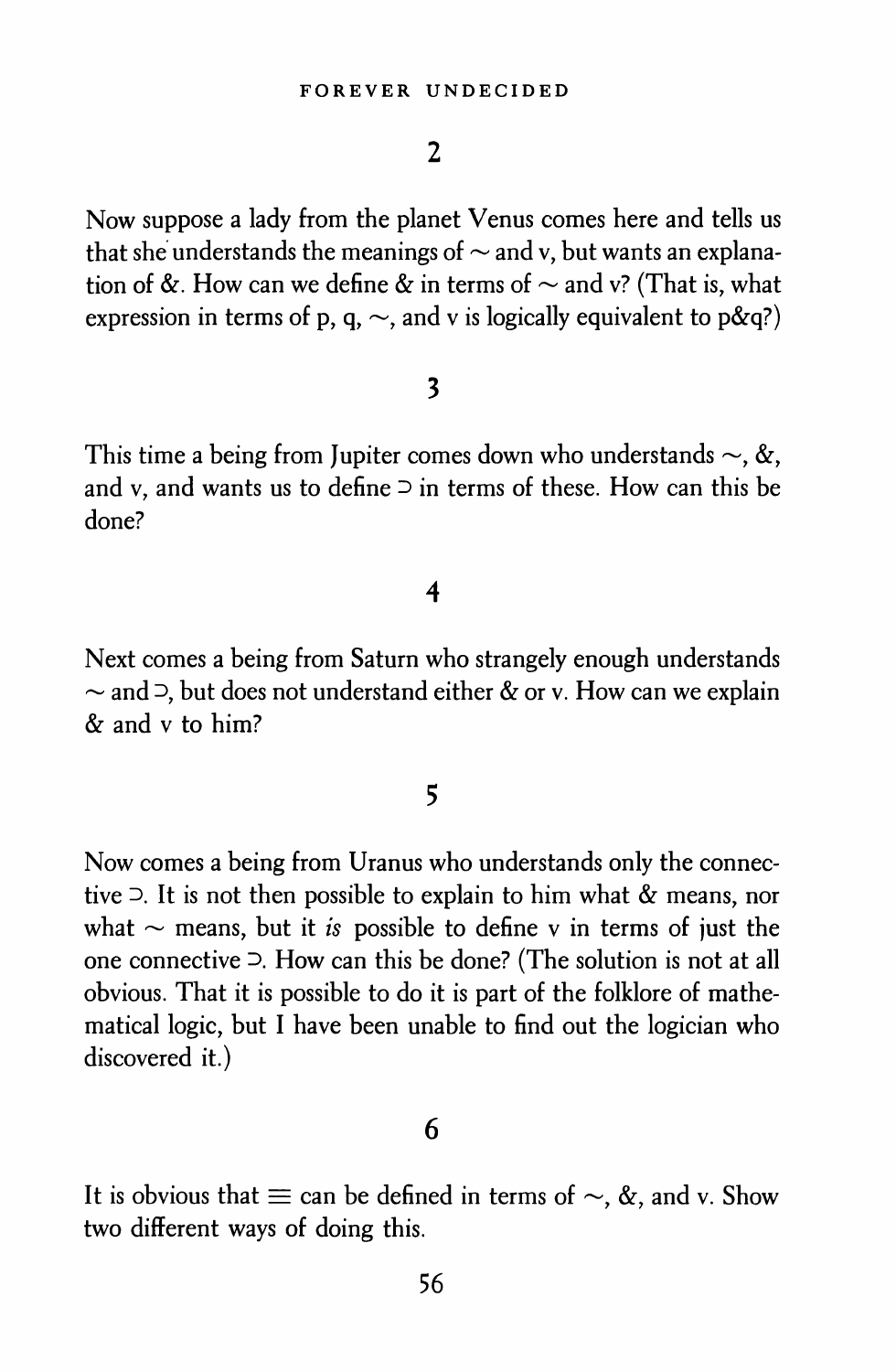#### 7 . A Special Problem

Suppose a being from outer space understands the meanings of  $\supset$  and  $\equiv$ . It will not then be possible to explain to him or her the meaning of  $\sim$ , but it will be possible to explain &. How can this be done? (This discovery is mine, as far as I know.)

*Two Other Connectives.* We now see that the logical connectives  $\sim$ , &, v,  $\supset$ , and  $\equiv$  can all be defined from just the two connectives  $\sim$  and &, or alternatively from  $\sim$  and v, or alternatively from  $\sim$  and ~. Is there just *one* logical connective from which all five connectives can be defined? This problem was solved in 1913 by the logician Henry M. Sheffer. He defined plq to mean that p and q are not both true. The symbol "|" is known as the "Sheffer stroke"; we can read plq as "p and q are incompatible" (at least one is false). He showed that  $\sim$ , &, v,  $\supset$ ,  $\equiv$  are all definable from the stroke symbol. Another logical connective that gives all other connectives is  $\downarrow$ ; this symbol is called the symbol for *joint denial*. We read p<sub>+q</sub> as "p and q are both false," or "neither p nor q is true."

8

How can  $\sim$ , &, v,  $\supset$ ,  $\equiv$  all be defined from Sheffer's stroke? How can they all be defined from joint denial?

*The Logical Constant* 1. A proposition X is called *logically contradictory* or *logically false* if its negation  $\sim$ X is a tautology. For example, for any proposition p, the proposition ( $p\&\sim p$ ) is logically false. So is  $p \equiv \sim p$ .

We shall use the now standard symbol "1" as representing any one particular logical falsehood {which one doesn't matter}. This can be regarded as fixed for the remainder of this book-and any other books you might read in which this symbol appears. {The symbol "" is pronounced "eet"; it is the symbol "T" written upside down.)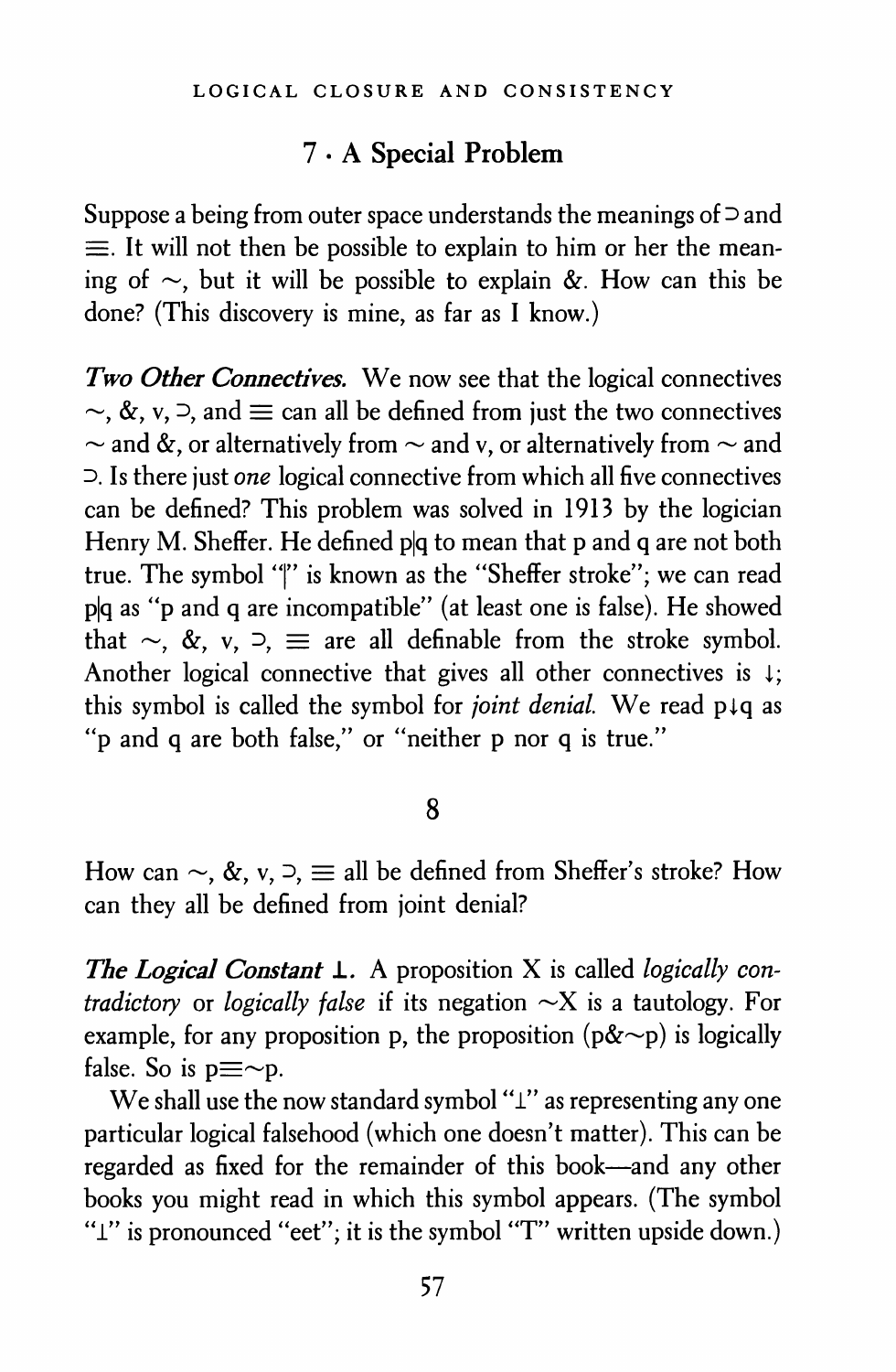For any proposition p, the proposition  $\Box$ p is a tautology (because  $\perp$  is logically false, so  $\perp$  p is true, regardless of whether p is true or false). Thus every proposition is a logical consequence of  $\perp$ . (It's a good thing that 1 itself isn't true, for if it were, everything would be true and the whole world would explode!)

Many modern formulations of propositional logic build their entire theory on just  $\supset$  and  $\perp$ , because all the other logical connectives can be defined from these two (see Problem 9 below). This is the course we will adopt because it fits in best with the problems of this book. One then defines T as 1<sup>21</sup>. We refer to 1 as *logical falsehood* and T as *logical truth* (obviously T is a tautology).

#### 9

How does one define all the logical connectives from  $\supset$  and 1?

#### LOGICAL CLOSURE

*A Logically Qualified Machine.* To illustrate the important notion of *logical closure,* let us imagine a computing machine programmed to prove various propositions. Whenever the machine proves a proposition, it prints it out (more precisely, it prints out a *sentence* that expresses the proposition). The machine, if left to itself, will run on forever.

We will call the machine *logically qualified* if it satisfies the following two conditions:

(1) Every tautology will be proved by the machine sooner or later.

(2) For any proposition p and q, if the machine ever proves p and proves  $p \supset q$ , then it will sooner or later prove q. (We might think of the machine as *inferring* q from the two propositions p and p $\supset q$ . Of course the inference is valid.)

Logically qualified machines have one very important property, of which the following problem illustrates some examples.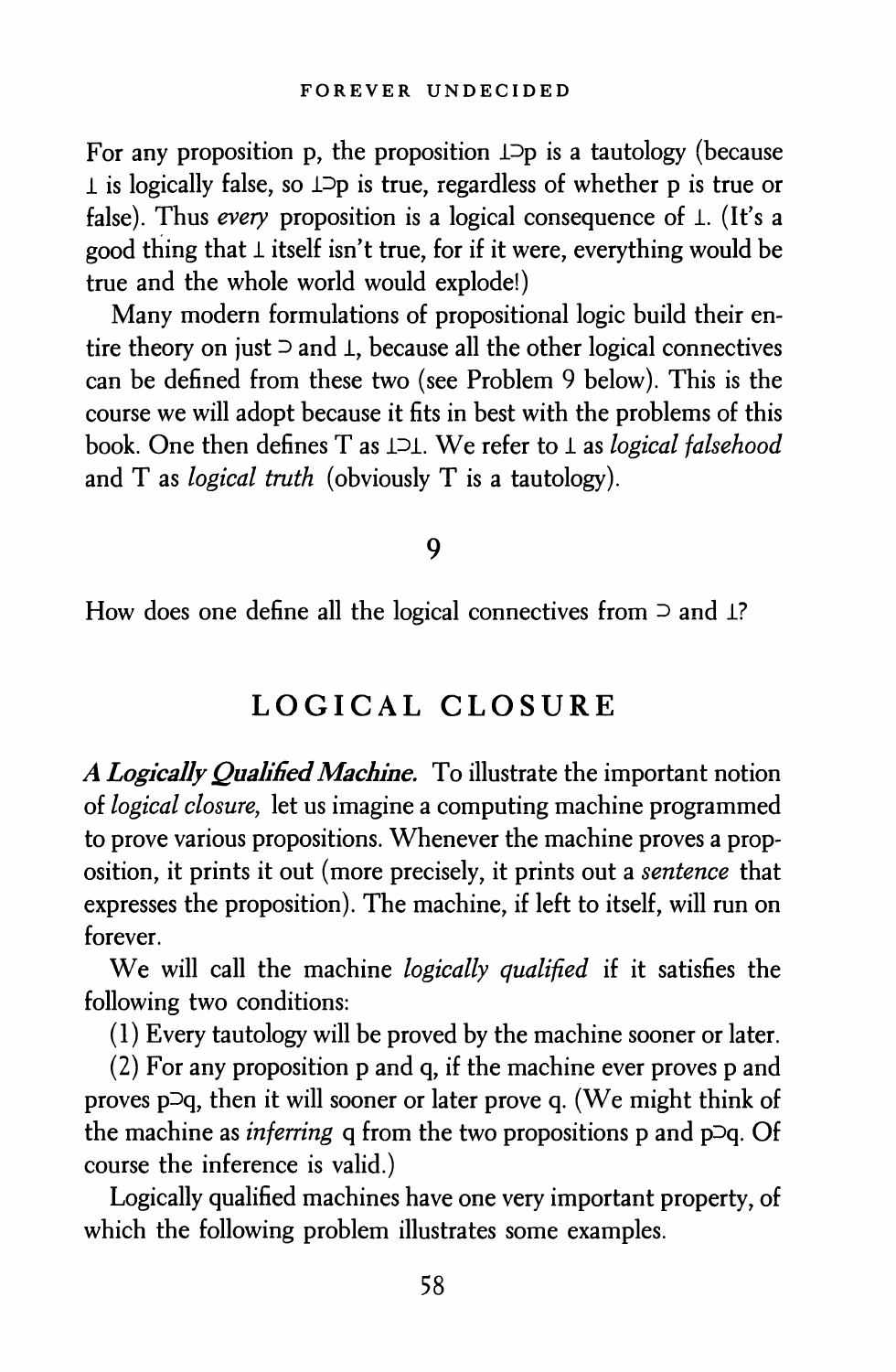#### 10

Suppose a machine is logically qualified.

(a) If the machine proves p, will it necessarily prove  $\sim p$ ?

(b) If the machine proves p and proves q, will it necessarily prove the single proposition p&q?

*Logical Closure.* There is an old rule in logic called *modus ponens,*  which is that having proved p and having proved  $p\supset q$ , one can then infer q. A set C of propositions is said to be *closed* under modus ponens if for any propositions p and q, if p and  $p \supset q$  are both in the set C, so is the proposition q.

We can now define a set C of propositions to be *logically closed*  if the following two conditions hold:

*Condition* 1. C contains all tautologies.

*Condition 2.* For any propositions p and q, if p and p<sup>{2}</sup>q are both in C, so is q.

Thus a logically closed set is a set that contains all tautologies and that is closed under modus ponens. (The reason for the term *logically closed* will soon be apparent.)

To say that a machine is logically qualified is tantamount to saying that the set C of all propositions that the machine can prove is a logically closed set. However, logically closed sets also arise in situations in which no machines are involved. For example, we will be considering mathematical systems in which the set of all propositions provable in the system is a logically closed set. Also, a good part of this book will be dealing with logicians whose set of beliefs is a logically closed set.

*Logical Consequence.* We have defined Y to be a logical consequence of X if the proposition  $X \supset Y$  is a tautology. We shall say that Y is a logical consequence of two propositions  $X_1$  and  $X_2$  if it is a consequence of the proposition  $X_1 \& X_2$ -in other words, if  $(X_1&&X_2)\supset Y$  is a tautology, or, what is the same thing, if the proposi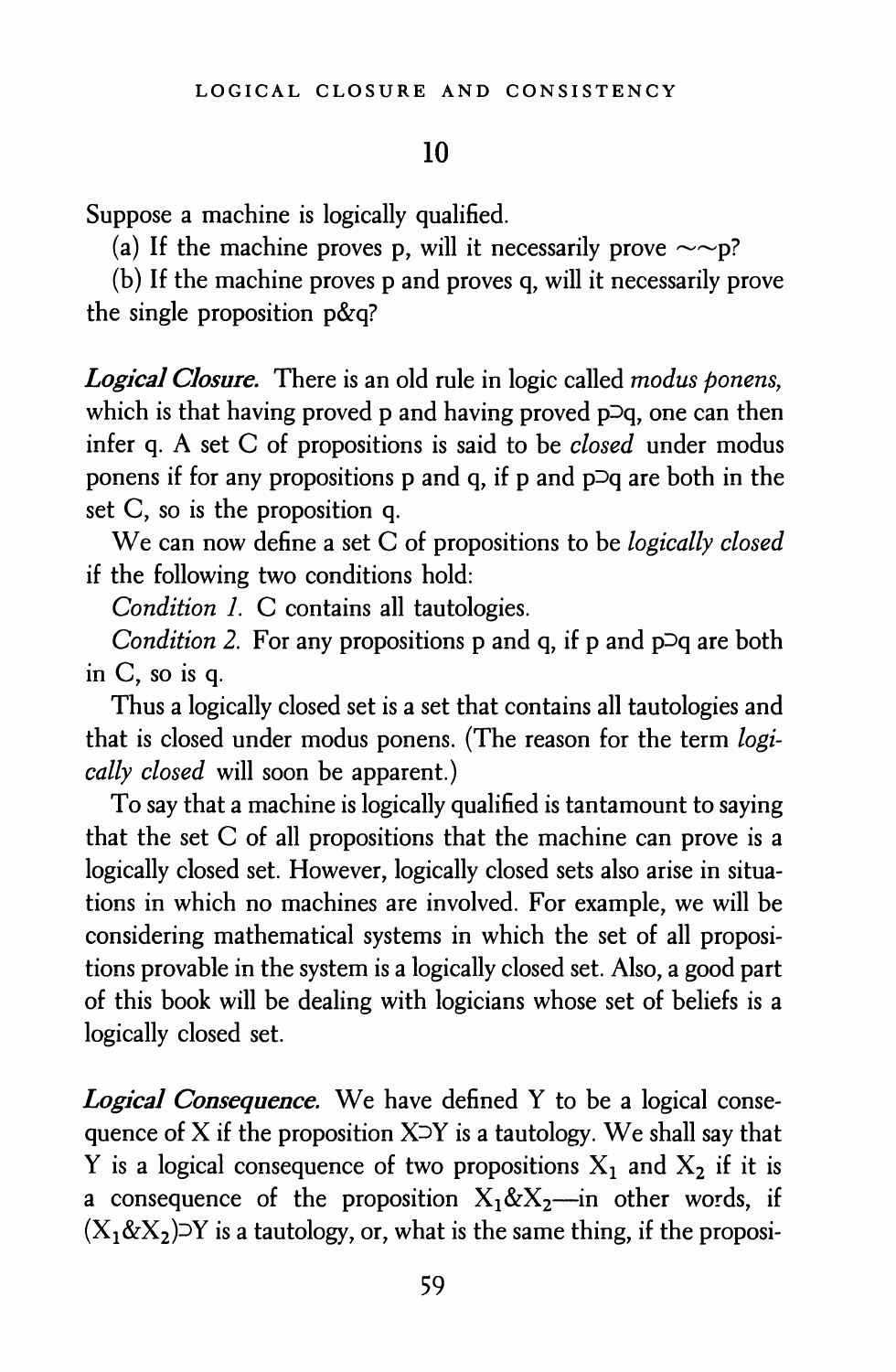tion  $X_1 \supset (X_2 \supset Y)$  is a tautology. We define Y to be a logical consequence of  $X_1$ ,  $X_2$ , and  $X_3$  if  $((X_1 \& X_2) \& X_3) \supset Y$  is a tautology-or, what is the same thing, if  $X_1 \supset (X_2 \supset (X_3 \supset Y))$  is a tautology. More generally, for any finite set of propositions  $X_1, \ldots, X_n$ , we can define Y to be a logical consequence of this set if the proposition  $(X_1\&\ldots \& X_n)$ <sup> $\supset$ Y is a tautology.</sup>

The importance of logically closed sets is that they enjoy the following property:

*Principle L (the Logical Closure Principle).* If C is logically closed, then for any n proposition  $X_1, \ldots, X_n$  in C, all logical consequences of these n propositions are also in C.

*Discussion.* Returning to our example of a logically qualified machine, Principle L tells us that if the machine should ever prove a proposition p, then it will sooner or later prove all logical consequences of p; if the machine should ever prove two propositions p and q, it will sooner or later prove all logical consequences of p and q-and so forth, for any finite number of propositions.

The same applies to logicians whose set of beliefs is logically closed. If a logician ever believes p, he will sooner or later believe all logical consequences of p; if he should ever believe p and q, he will believe all logical consequences of p and q; and so on.

#### 11

Why is Principle L correct?

#### 12

Another important property of logically closed sets is that if C is logically closed and contains some proposition p and its negation  $\sim$ p, then every proposition must be in C.

Why is this so?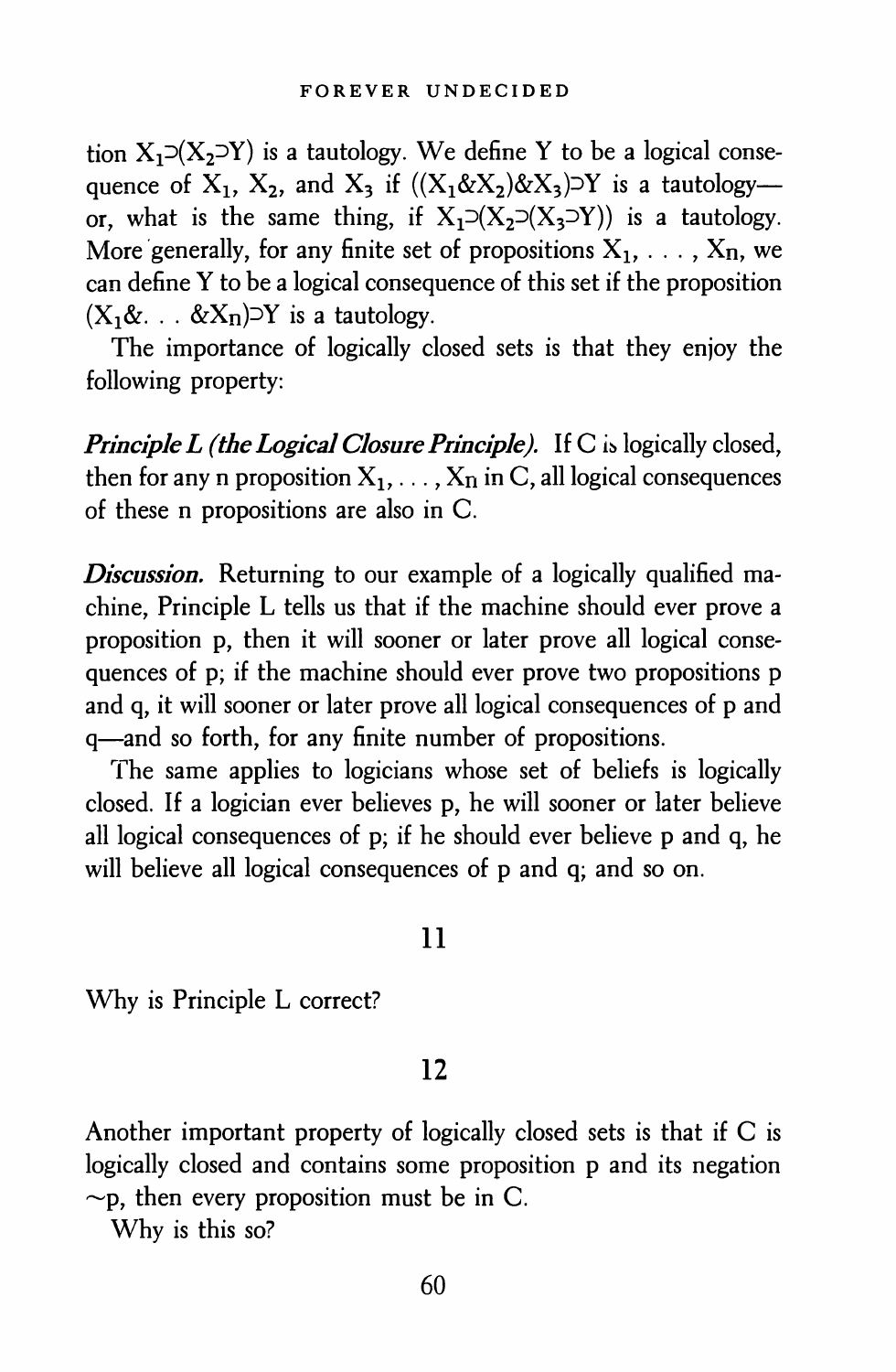#### **CONSISTENCY**

The last problem brings us to the important notion of *consistency.*  A logically closed set C will be called *inconsistent* if it contains 1 and *consistent* if it doesn't contain 1.

The following is another important property of logically closed sets.

*Principle C.* Suppose C is logically closed. Then the following three conditions are all equivalent (anyone of them implies the other two):

- (1) C is inconsistent (C contains 1).
- (2) C contains *all* propositions.
- (3) C contains some proposition p and its negation  $\sim$ p.

*Note:* Given a set S of propositions that is not logically closed, S is said to be inconsistent if  $\perp$  is a *logical consequence* of some finite subset  $X_1, \ldots, X_n$  of propositions in S. (This is, incidentally, equivalent to saying that every proposition is a logical consequence of some finite subset of S.) However, we will be dealing almost exclusively with sets that *are* logically closed.

#### l3

Prove Principle C.

#### **SOLUTIONS**

1 . To say that at least one of the propositions p and q is true is to say that it is *not* the case that p and q are both false; in other words, it is not the case that  $\sim$ p and  $\sim$ q are both true. And so pvq is equivalent to the proposition  $\sim$  ( $\sim$ p& $\sim$ q). Since the Martian understands  $\sim$  and &, then he will understand  $\sim$ ( $\sim$ p& $\sim$ q). And so you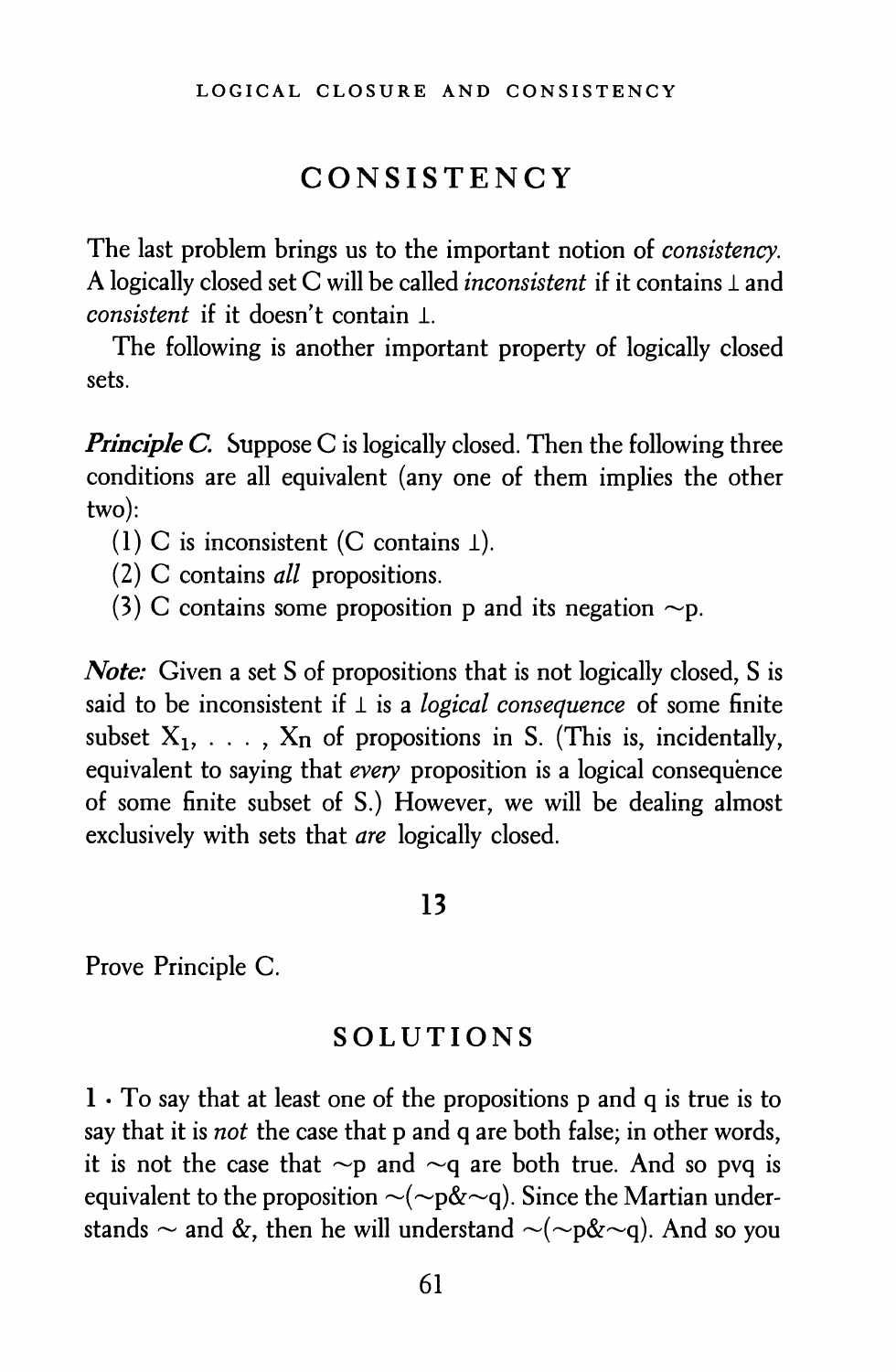can say to the Martian: "When I say p or q, all I mean is that it is not the case that not p and not q."

2 . To say that p and q are *both* true is equivalent to saying that it is *not* the case that either p or q is false-in other words, it is not the case that either  $\sim p$  or  $\sim q$  is true. And so p&q is logically equivalent to the proposition  $\sim$ ( $\sim$ pv $\sim$ q).

3. This can be done in several ways: On the one hand,  $p \geq q$  is logically equivalent to  $\sim$ pv(p&q). It is also equivalent to  $\sim$ (p& $\sim$ q) (it is not the case that p is true and q is false), and to  $\sim$ pvq.

4 · pvq is logically equivalent to  $\sim$   $p$  $\sim$ q. And so we can get v in terms of  $\sim$  and  $\supset$ . Once we have  $\sim$  and v, we can get & by the solution to Problem 2 above. More directly, p&q is equivalent to  $\sim (p \sim q)$ , as the reader can verify.

5 . This is tricky indeed! The proposition pvq happens to be logically equivalent to  $(p \supset q) \supset q$ , as the reader can verify by a truth table.

6  $\cdot$  p $\equiv$ q is obviously equivalent to (p $\supset q\&(q\supset p)$ ). It is also equivalent to  $(p\&q)v(\sim p\&\sim q)$ .

7 . We have already solved this in the last chapter, in connection with the third knight-knave problem, page 16; we showed that p&q is logically equivalent to  $p \equiv (p \supset q)$ .

8 . Given Sheffer's stroke, we can get the other connectives as follows: First of all,  $\sim p$  is logically equivalent to p|p. (The proposition pip is that at least one of the propositions p or p is false, but since the two propositions p and p are the same, this simply says that p is false.) Now that we have  $\sim$ , we can define pvq to be  $\sim$ (p|q). (Since plq is the proposition that at least one of p or q is false, its negation  $\sim$ (p|q) is equivalent to saying that they are not both false—i.e., that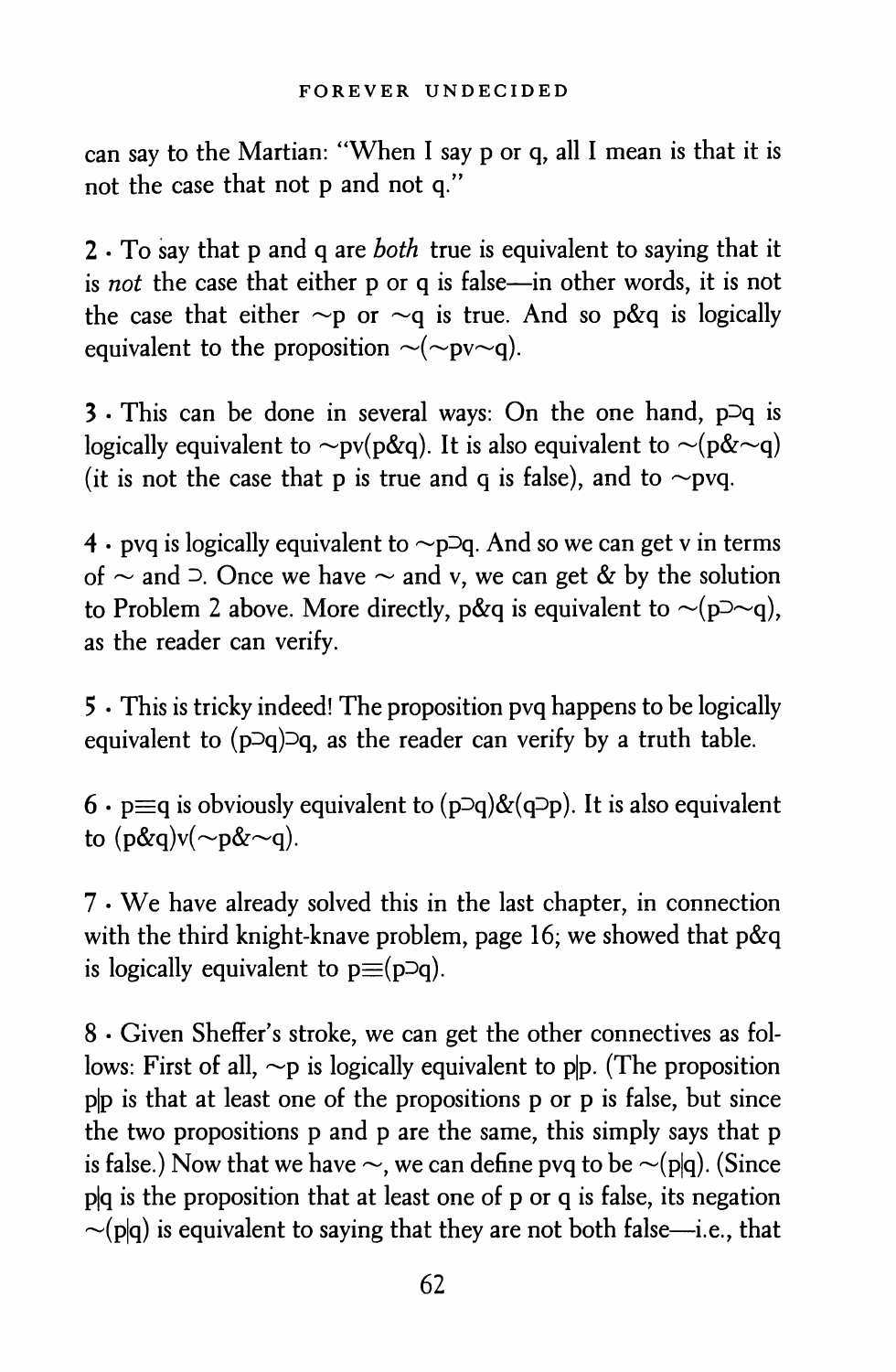at least one is true.) Once we have  $\sim$  and v, we can get & (by Problem 2), then  $\supset$  and  $\equiv$  (by Problems 3 and 6). We thus get  $\sim$ , &, v,  $\supset$ , and  $\equiv$  from Sheffer's stroke.

If we start with joint denial  $\downarrow$ , instead of Sheffer's stroke, we proceed as follows: We first take  $\sim p$  to be p<sub>↓p</sub>. Then we take p&q to be  $\sim$ (p<sub>4</sub>q). Having gotten  $\sim$  and &, we can then get all the rest in the manner we have seen.

9 . The proposition  $\sim p$  is logically equivalent to p $\neg$ 1, and so we can get  $\sim$  from  $\supset$  and  $\perp$ . Once we have  $\sim$  and  $\supseteq$ , we can get v and & (by Problem 4). Then we can get  $\equiv$  from  $\supset$  and &.

10  $\cdot$  (a) Suppose the machine proves p. It will also prove  $p \rightarrow \sim p$ (since this is a tautology), hence it will print  $\sim$  p (by the second condition defining logical qualification).

(b) Suppose the machine proves p and proves q. Now, the proposition  $pD(q(p\&q))$  is a tautology, hence the machine will prove it. Once the machine has proved p and  $p\supset (q\supset (p\&q))$ , it must prove  $qD(p\&q)$ . Once the machine has proved this, then, since it proves q, it must prove p&q.

(Actually this problem is but a special case of the next, as the reader will see.)

11  $\cdot$  Let us first consider the case n = 1: Suppose  $X_1$  is in C, and Y is a logical consequence of  $X_1$ . Then  $X_1 \supset Y$  is a tautology, hence is in C (by Condition 1). Since  $X_1$  and  $X_1 \supset Y$  are both in C, so is Y (by Condition 2).

Now let us consider the case  $n = 2$ : Suppose  $X_1$  and  $X_2$  are both in C, and Y is a logical consequence of  $X_1$  and  $X_2$ . Then  $(X_1\&X_2)$  is a tautology, hence  $X_1$  $\neg(X_2 \supset Y)$  is a tautology (as the reader can verify) and is therefore in C. Since  $X_1$  and  $X_1 \supset (X_2 \supset Y)$ are both in C, so is  $X_2 \supset Y$  (Condition 2). Since  $X_2$  and  $X_2 \supset Y$  are in C, so is Y (again by Condition 2).

For the case  $n = 3$ , suppose Y is a logical consequence of  $X_1, X_2$ ,